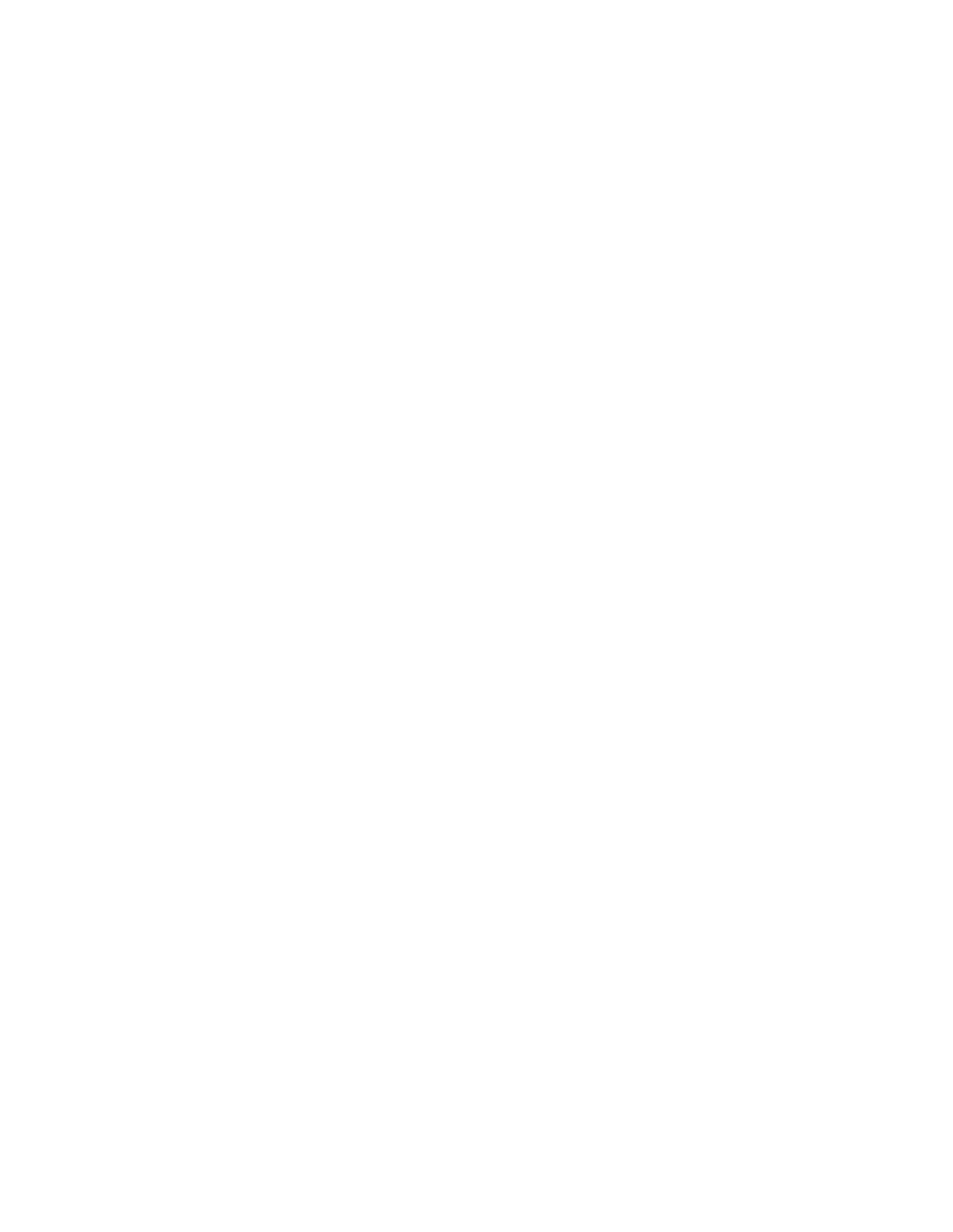#### **ABOUT THIS BRIEFING PAPER**

Opportunity is a central premise of American education. In principle, no one, regardless of circumstances, is to be denied access to study, except by lack of ability to follow a specific course of instruction. Clearly, this premise is not working comprehensively. Today, many young Americans do not have access to effective basic studies in many fields, including dance, music, theatre, and the visual arts. Among this disadvantaged group are a large number of minorities. One result is that minorities are not well represented in the arts in higher education, either as students majoring in other disciplines who take arts courses, as majors in one of the arts disciplines, or as faculty and administrators. This situation is problematic for a variety of reasons, from full artistic and intellectual development for all to the potential loss of unrecognized or undeveloped talent. As one powerful admonition puts it: "A mind is a terrible thing to waste." This paper addresses the question of building minds through access to study by briefing the reader on a large number of facts, and by connecting issues derived from these facts. Its purpose is to present a status report—a compendium of issues, not to advocate formulaic solutions, but rather to provide an informational foundation for developing local approaches. The document intends to serve rather than to direct.

 One issue must be confronted at the outset: the relationship of minority access to curricular content or what is taught. What is the power of this relationship? Perhaps the best way to answer is, "strong to weak, depending on widely varying circumstances." Members of all racial and ethnic groups are involved at the highest levels in all types of art forms from all sorts of cultural sources. African-Americans, for example, excel in jazz, popular, and classical music. These facts do not obscure other facts about neglect and discrimination, but they do show that basic ability plus access to study and sustained determination can produce capabilities that both reflect and transcend race and ethnicity. And so, this paper emphasizes access to study over access to specific works, repertories, or arts experiences because access to study is the first critical element in individual success. Also, access is a national policy matter, whereas specific decisions about content and repertory are primarily local and individual matters.

 In addressing the issue of opportunity, this paper considers several major connections between early access to study and higher education. It addresses its subject from a number of perspectives, but not from every possible perspective, this to ensure focus and practicality. Thus, this paper represents one expression of a long-term commitment to expanding arts study opportunities for all Americans. In this sense, the text advocates. It pushes us all to keep seeking a way forward.

#### **Featured in this paper:**

- **Minority Preparation for Postsecondary Arts Study**
- **Recruiting Minorities for Postsecondary Arts Study: Motivations, Issues, Strategies**
- **School-College Partnerships**
- **Questions and Research Issues**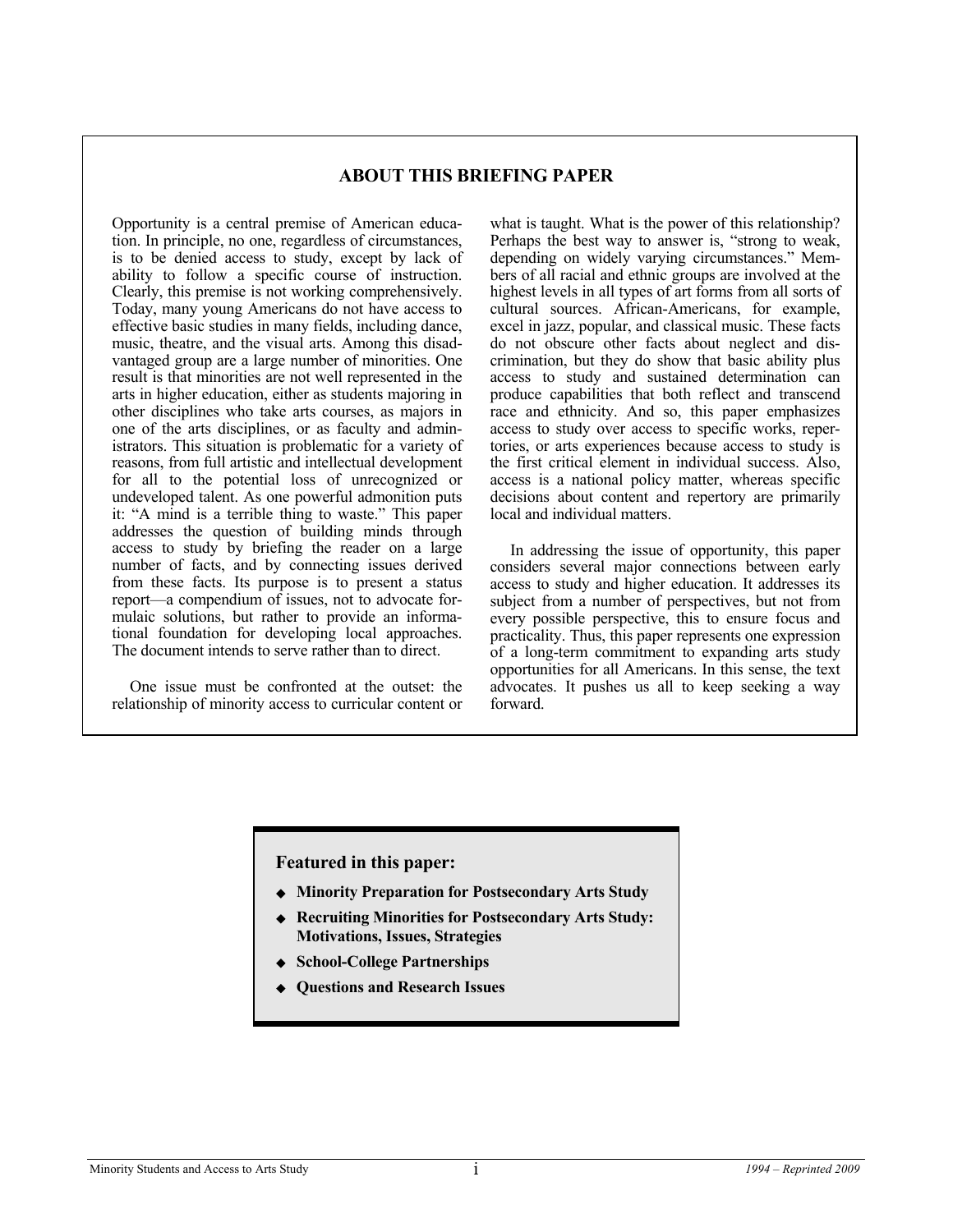# **General Notes on CAAA Briefing Papers**

The Council of Arts Accrediting Associations is a joint, *ad hoc* effort of the National Association of Schools of Art and Design, the National Association of Schools of Dance, the National Association of Schools of Music, and the National Association of Schools of Theatre. The Council works with matters of general concern to the arts community in higher education, with particular focus on the issues and policies affecting instructional quality and accreditation.

From time to time, the Council issues Briefing Papers, each of which covers a specific issue. The objective is to distill major themes, trends, and prospects into a form that encourages individual and institutional reflection, analysis, and action.

The Council encourages readers to keep Briefing Papers on file for easy reference. The Council particularly encourages the sharing of all Briefing Papers with faculty and other administrators at the institution.

By way of definition, the term "unit" as used in this document indicates an entire art/design, dance, music, or theatre educational program of an institution. Thus, in specific cases, "unit" refers to freestanding institutions; in other cases, it refers to departments or schools that are part of larger institutions.

*Please note: The purpose of this paper is to organize ideas and encourage thought, not to establish accreditation standards or inflexible positions. The ideas and suggestions presented herein represent the best information and analysis available at the time of completion. Recommendations should be used as the basis for planning only after careful consideration has been given to current and prospective local conditions.*

Readers are encouraged to share ideas about subjects or contents for future Briefing Papers by contacting CAAA at the National Office for Arts Accreditation.

#### **For further information about CAAA or its component associations, please contact:**

### **NATIONAL OFFICE FOR ARTS ACCREDITATION 11250 Roger Bacon Drive, Suite 21 Reston, Virginia 20190**

**Telephone: 703-437-0700** — **Facsimile: 703-437-6312 E-mail: info@arts-accredit.org [http://www.arts-accredit.org](http://www.arts-accredit.org/)**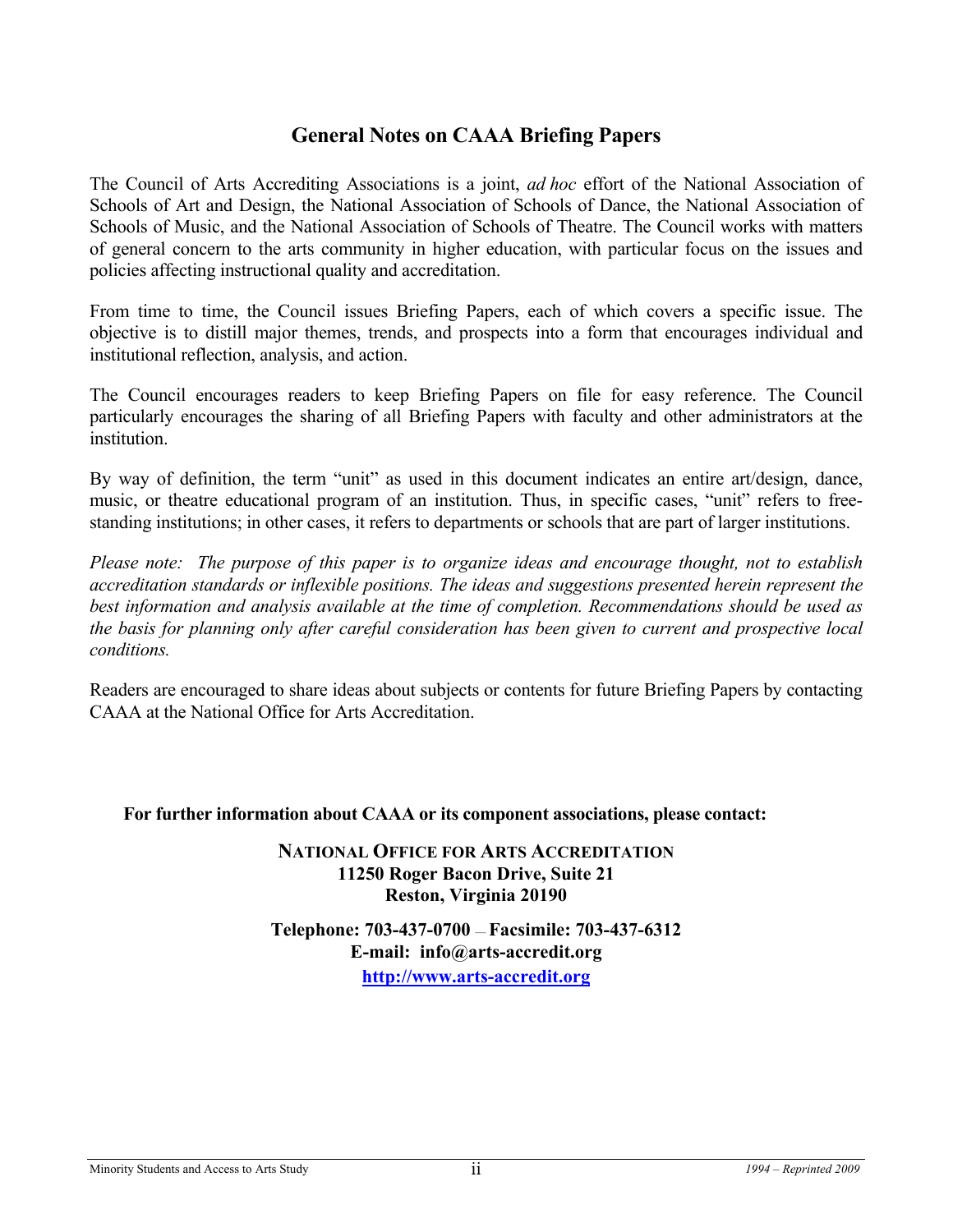# **TABLE OF CONTENTS**

|                                                                                               | iv           |
|-----------------------------------------------------------------------------------------------|--------------|
|                                                                                               | V            |
| L                                                                                             | $\mathbf{1}$ |
| Н.                                                                                            | 3            |
|                                                                                               | 12           |
|                                                                                               | 14           |
|                                                                                               | 15           |
|                                                                                               | 17           |
|                                                                                               | 20           |
|                                                                                               | 20           |
| $\bullet$                                                                                     | 21           |
|                                                                                               | 24           |
|                                                                                               | 25           |
| V.                                                                                            | 25           |
| $\bullet$                                                                                     | 26           |
| $\bullet$                                                                                     | 26           |
| $\bullet$                                                                                     | 27           |
| $\bullet$                                                                                     | 27           |
|                                                                                               | 28           |
| <b>APPENDIX A</b>                                                                             |              |
| Selected Research Issues: Minority Student Access, Preparation, Involvement, and Partnerships | 29           |
| <b>APPENDIX B</b>                                                                             |              |
|                                                                                               | 31           |
|                                                                                               | 33           |
|                                                                                               | 34           |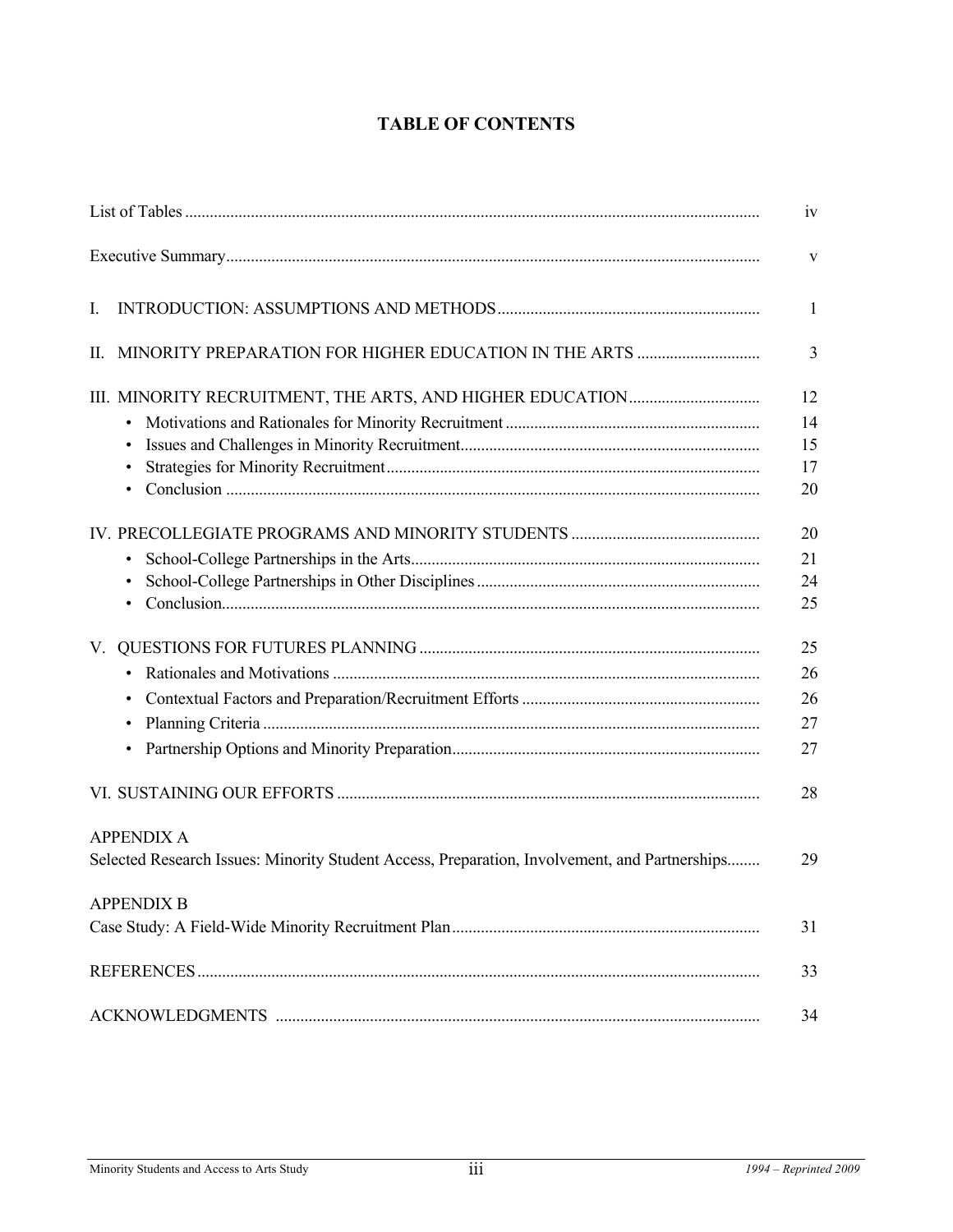# **LIST OF TABLES**

| Table 1. |                                                                                    | 6  |
|----------|------------------------------------------------------------------------------------|----|
| Table 2. |                                                                                    | 8  |
| Table 3. | Racial Composition of Arts High Schools: Percentage of African-American Enrollment | 8  |
| Table 4. | Racial Composition of Arts High Schools: Percentage of Hispanic Enrollment         | 8  |
| Table 5. |                                                                                    | 8  |
| Table 6. |                                                                                    | 13 |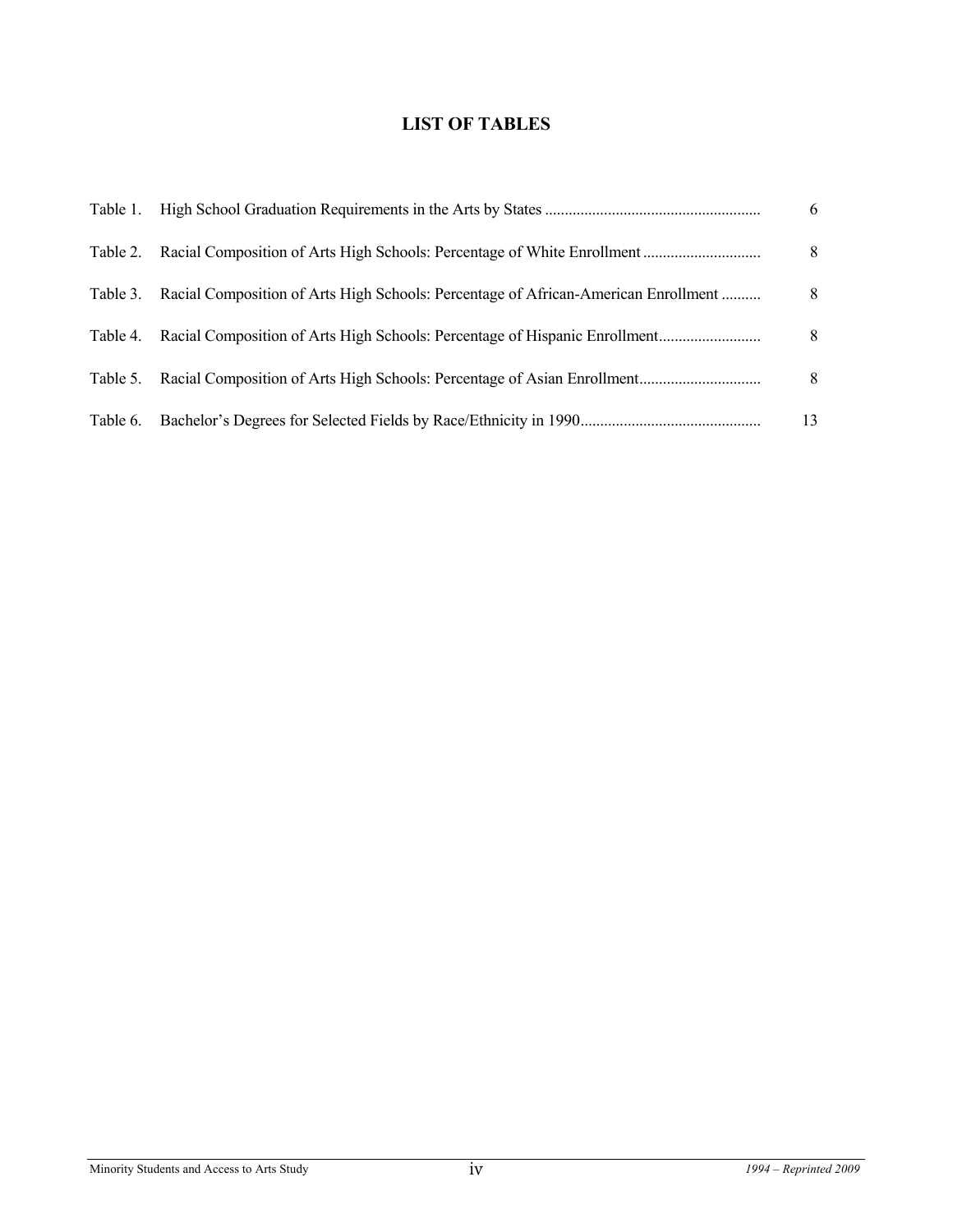### **EXECUTIVE SUMMARY**

This study considers access to arts study comprehensively. It addresses the precollegiate preparation and involvement of minority students in collegiate-level studies in art and design, dance, music, and theatre. It clarifies a number of underlying and related issues, explores contexts that condition prospects for leadership, and delineates possible strategies which might prove effective in providing greater access at the local level. It is rooted in the premises that access to collegiate-level study in any of the arts: (1) depends on instruction in the precollegiate years, (2) is shaped by many factors and contexts internal and external to arts units in higher education, and (3) is ultimately a personal and local matter based on the values, goals, objectives, and characteristics present in specific situations.

Regarding minority student preparation for higher education in arts disciplines, a common theme emerges: the pool of minority students able to demonstrate the artistic aptitudes and skills and general education required to major in an arts discipline at the postsecondary level is relatively small. General recruitment of minority students therefore is problematic for most institutions. Among the factors seeming to contribute to this state of affairs are (1) that minority students are disproportionately affected by inconsistency among precollegiate arts education programs and (2) that government-funded compensatory programs aimed at minority students stress instruction in the arts as means to other social and educational goals, an emphasis not conducive to future specialization in the arts.

Other institutions seem to have potential to affect minority students' preparedness for collegiate study in the arts. These include arts high schools and magnet schools, performing arts companies and organizations, museum schools, and community schools of the arts. Assessment of the impact of these institutions is made problematic by the dearth of data on minority student participation in such institutions.

This shortage of data also applies to private instruction in the arts. However some data exists on another private source of influence—minority parents' attitudes and behavior toward the arts. But the nature of this influence is difficult to assess. On one hand, adult Hispanics and African-Americans participate in the arts less than do whites; yet those with high educational attainment seem to offer more home-based arts experiences to their children than do whites.

Many education reform agendas focused on minority students have been proposed, and most have goals stressing increased instruction in science and technology. At best, arts education has a tenuous place in these agendas. Numerous factors affect and, in some cases, constrain minority student preparation in the arts. The implications of these factors for arts units' efforts to recruit minority students as majors in an arts discipline will vary by local circumstance.

Clearly, the long-term challenge is to expand the pool of minority students qualified to major or minor in arts disciplines in college settings. Significant attention at the precollege level will be necessary. Whatever the outcomes of these efforts, individual institutions and arts units will still need to devise and implement specific recruitment strategies.

Some arts units do not, as a matter of policy, make specific efforts to recruit minority students. Others do so without a detailed rationale. Still others conduct minority recruitment programs in response to external forces such as legislative dictates, institutional requirements, or institutional leadership. Finally, many arts units justify their efforts with utilitarian arguments citing diverse anticipated benefits of minority recruitment—greater minority interest in classical arts, increased multicultural arts education in higher education, and the celebration of all cultures.

A wide array of challenges to effective minority access and recruitment are viewed by higher education arts leaders as inhibiting: reluctance among faculty members, lack of minority faculty members to do effective work in their ethnic communities, lack of available funds and a general lack of commitment from university administration, diminished scholarship funds, selective university admission standards and policies, the geographic isolation of some colleges/universities, no "critical mass" of minority students already enrolled, and the perception among some minority students and their parents that majoring in the arts is not a means to social mobility or even to a viable career. These challenges clearly do not apply equally to all higher education arts units. Nor should these challenges be viewed as insuperable obstacles. They are simply pragmatic issues to be faced by institutions as each charts its own course.

No one access or recruitment strategy or set of strategies is immediately applicable to any one institution or arts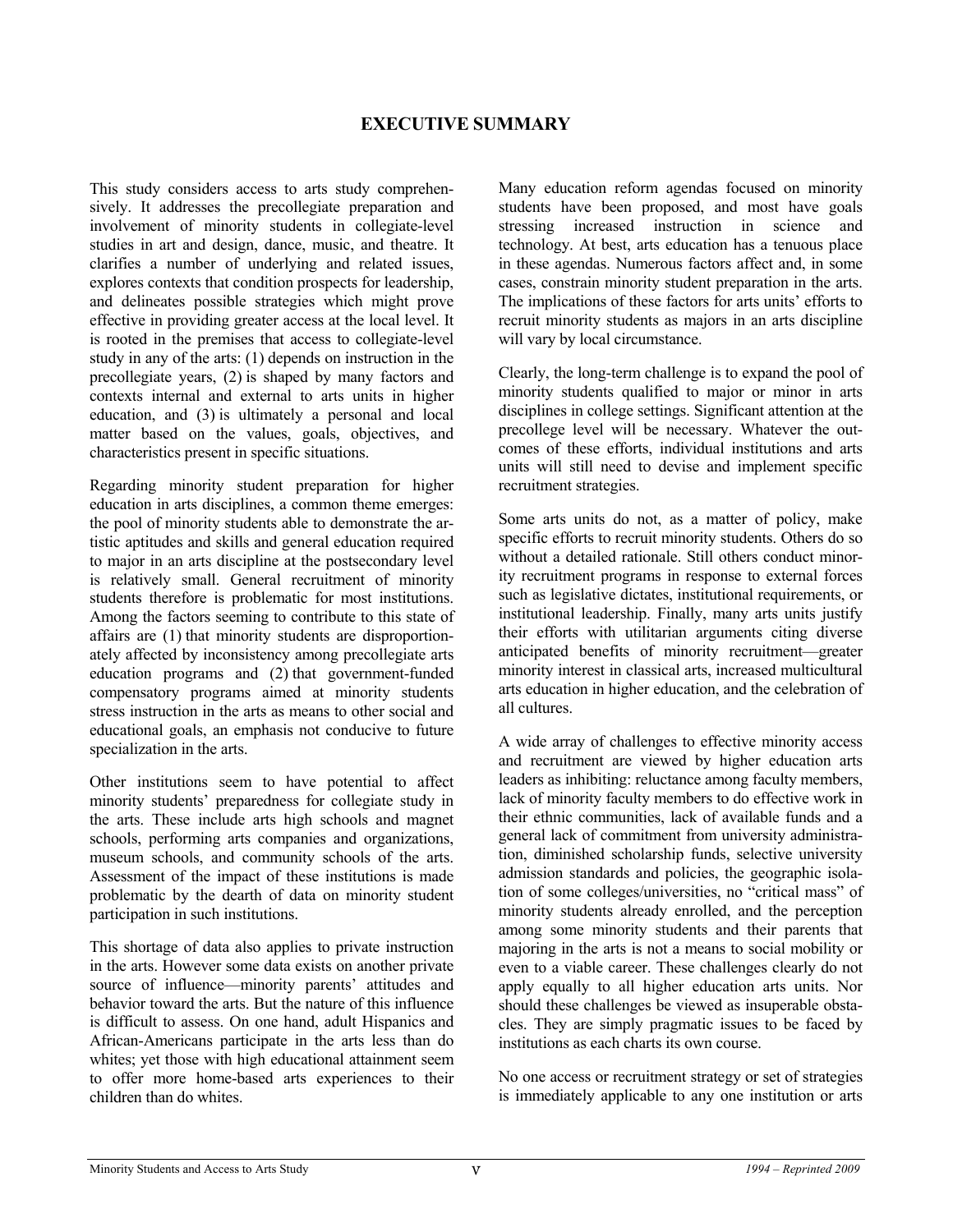unit. Strategies are best viewed as possibilities that can be adopted or adapted after a self-assessment of a unit's characteristics and challenges in light of local conditions. The strategies themselves can focus on areas of precollegiate study, admissions, scholarships and aid, outreach and community liaisons, marketing, and school climate.

Partnerships, collaborations, and alliances between institutions of higher education and elementary and secondary schools are increasingly seen in various sectors as an essential tool to address minority student preparation for higher education. Partnership programs in the arts vary in purpose from enrichment to skill development to college preparation and recruitment and vary considerably in form and content. Some of these programs are aimed at students from many different schools, while others seem to be genuine partnerships between colleges and individual schools or a set of schools. Some constitute a three-way partnership between a higher education arts unit, an individual school, and a community college. Some programs are evaluated in terms of minority student admissions to higher education arts units, while others are not. Finally, while some programs are funded by fees or general revenues, others are dependent on grants from outside funders such as foundations.

Partnership programs in other sectors of higher education also vary in purpose, form, and content. A number

of these evidence features which may point to successful minority preparation and recruitment for higher education, including:

- early identification of minority students with high academic potential
- provision of a sequential set of learning experiences that progressively build upon each other
- comprehensive approaches which address the breadth of skills needed for college admission
- evaluation of program effectiveness in terms of minority access, recruitment and, in some cases, retention; and
- explicit objectives to encourage highly qualified students to consider the advantages and disadvantages of specific career paths.

Attention to these features of partnerships could well serve arts units if they intend to develop plans for the preparation and recruitment of minority students in the arts, plans consistent with their goals, objectives, and institutional environments.

The final section of this report is designed to facilitate self-assessment and futures planning by arts units intending to address issues of minority student access, preparation, and recruitment. It consists of value-laden and informational questions that arts unit leaders might ask themselves in the course of their deliberations.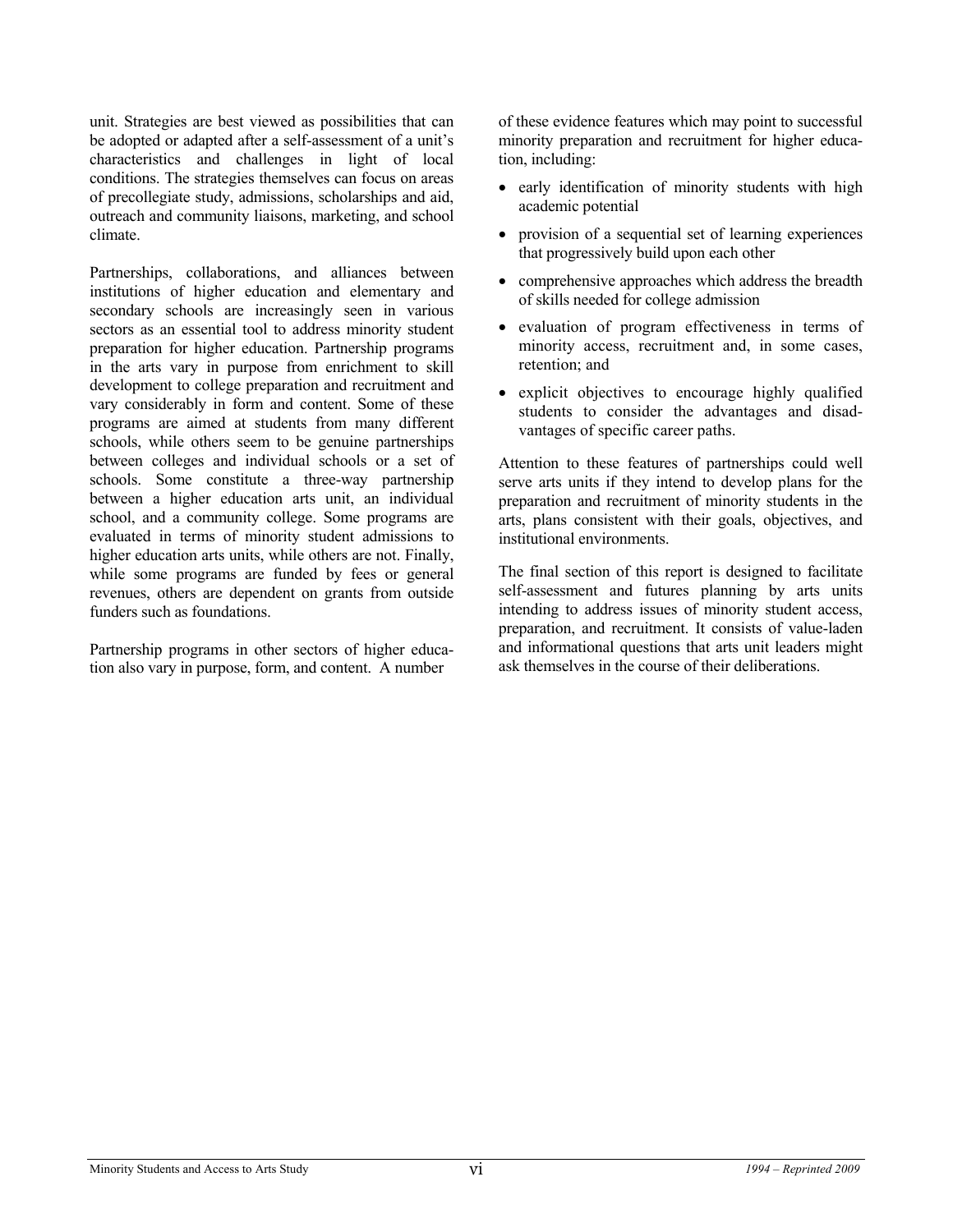#### **I. INTRODUCTION: ASSUMPTIONS AND METHODS**

For a number of years, the National Association of Schools of Art and Design, the National Association of Schools of Dance, the National Association of Schools of Music, and the National Association of Schools of Theatre have discussed issues associated with the precollegiate preparation and matriculation of minority students as college majors in the arts disciplines. The Council of Arts Accrediting Associations, composed of the Presidents, Vice Presidents, and chief staff officer of NASAD, NASD, NASM, and NAST, has evaluated these discussions and determined that members are already sufficiently aware of the need to facilitate greater minority involvement in degree programs in the arts by addressing issues of access at various levels of education.

This study is an attempt to go beyond awareness and to take a more formal approach. Its function is to clarify a number of underlying and related issues, to explore contexts which condition prospects for leadership, and to delineate possible strategies which might prove effective at the local level. As such, the report does not advocate specific solutions or points of view; rather, it is a compendium of ideas, encouragements, and cautions regarding options for development by leaders in the arts in higher education.

Several key assumptions and premises have informed the preparation of this report.

1. The involvement of qualified minority students in higher education depends, to a large degree, on the availability of quality instruction and the development of competence in the precollegiate years. This premise refers both to formal, school-based arts education and general education and to communitybased education and specialized training in the arts. It is understood that no detailed generic preparation can be identified as necessary for entrance to all collegiate-level majors in the arts. Still, as accreditation documents for NASAD, NASD, NASM, and NAST suggest, it is only sound educational practice to "admit students to candidacy for degree programs for which they show aptitudes and prospects for success" (NASD 1994, 38). This statement applies to artistic aptitude as well as to general education skills. Clearly, then, without quality precollegiate education, minority access to higher education in the arts will be limited.

- 2. While music, art and design, theatre, and dance are unique disciplines of knowledge, practice, and creativity and clearly distinguishable from the humanities, the sciences, and other professional fields, they can benefit from the experience of other higher disciplines and professions in developing and refining their approaches to minority access. This is not to say that what is sought in this study is "models" for replication.
- 3. Minority access and efforts to improve it almost inevitably operate within broad social, cultural, economic, and political contexts ranging from economic and social standing, to political battles over policies of equal opportunity and affirmative action, to ideological divisions over various meanings of multiculturalism and the concept of a common culture. These contexts become further complicated when government agencies, interest groups, or funders seek to resolve opinion differences through mandates or financed agendas.
- 4. While precollegiate studies and experiences are key, many other factors shape prospects for involving qualified minority students in the arts in higher education. Some of the most important are both internal and unique to individual institutions. These include institution-wide missions and goals, admission policies, geographic locations and "town-and-gown" relationships, historic commitments to cultural diversity, financial aid policies, faculty demographics, curricular offerings, intellectual and cultural climates, and the numbers of minority students. Since these factors may inhibit or facilitate minority recruitment efforts, each higher education arts unit needs efficient, effective ways for analyzing and tracking their influence.
- 5. The goals, objectives, administration, faculty and curricula of higher education arts units vary widely, and these variations produce comprehensiveness, richness, and strength. While the methods and experiences of others may be useful, each program must find its own unique way.
- 6. Initiatives in the areas of minority access to precollegiate preparation are locally controlled by art and design, dance, music, and theatre units or the schools or institutions that house them. Such autonomy is assumed on issues of degree and scope as well as the form any specific initiative should take. National efforts such as this report can provide catalytic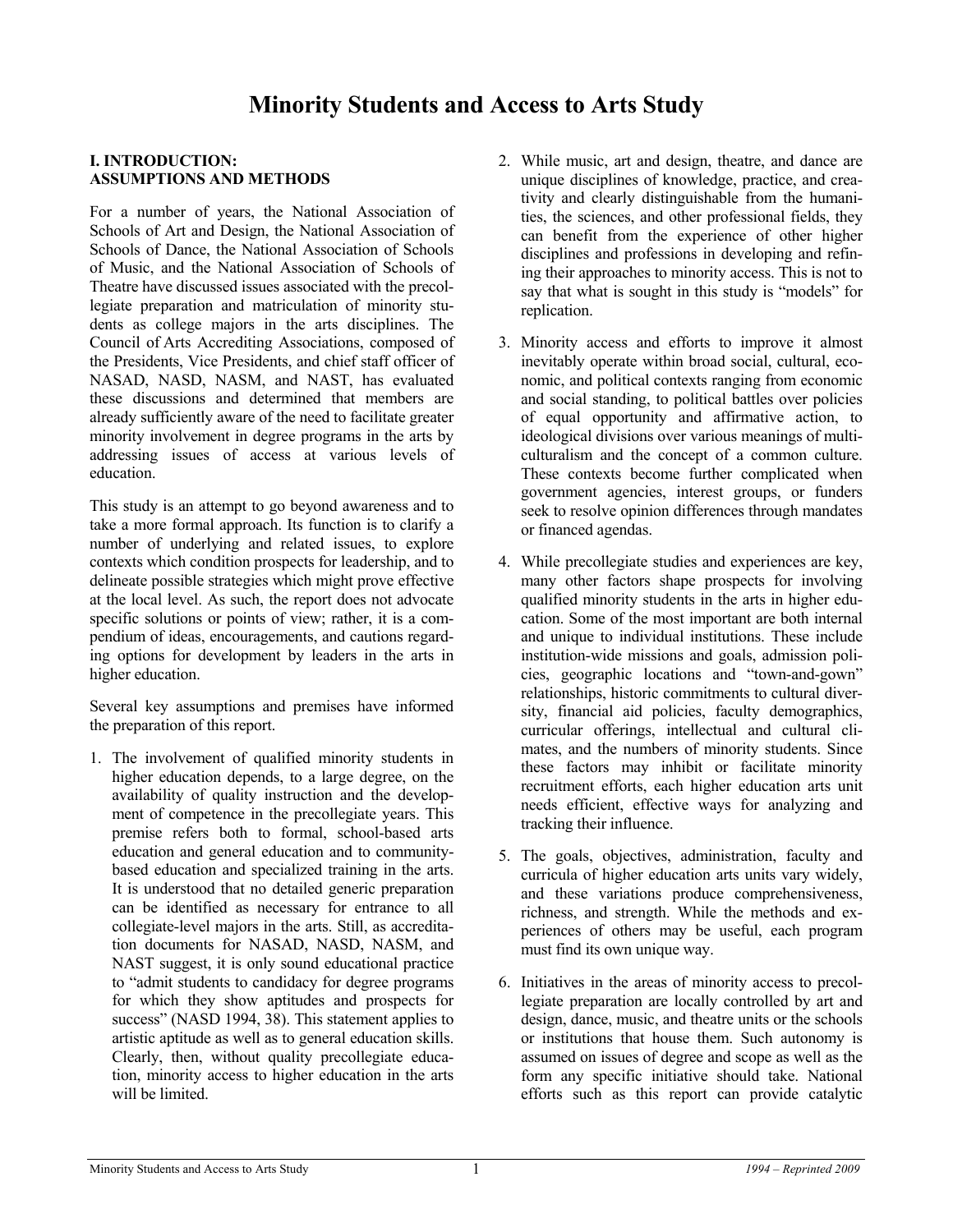energy and collections of ideas to move early discussions forward more rapidly. They can point to resources such as experienced professionals, histories of similar efforts, and records of philosophical debates. But at base, exploring, analyzing, and developing leadership options are ultimately local responsibilities.

To begin pursuing fulfillment of these responsibilities, this report addresses a broad range of questions, including but not limited to:

- What is the general state of efforts to ensure adequate precollegiate preparation for minority students in a variety of disciplines? What has and has not worked and why?
- What are the major policy, operations, political, sociological, and futures issues associated with developing or participating in efforts to increase minority access?
- What are the major issues, concerns, challenges, and opportunities arts units see in this area?
- What activities have been undertaken by arts units in developing or participating in precollegiate preparation and recruitment efforts for minority students? How many have taken the form of outreach programs, collaborations, and coalitions?
- What prompted these efforts, how do they relate to a unit's overall mission, goals, and objectives, and what internal and external challenges have units faced? How is the success of efforts evaluated?
- What activities have institutions or units in other fields undertaken regarding minority preparation and recruitment for higher education? What generalizations can be drawn from these experiences that would be useful to arts programs in higher education?

Three research strategies were employed in the course of addressing these questions.

1. Memoranda were mailed to the accredited institutional members of NASAD, NASD, NASM, and NAST, including independent schools of the arts, colleges, universities, and conservatories. Respondents were asked, among other things, to outline their views of the minority access issue, to describe any initiatives underway or planned and their effectiveness, and to detail what prompted these initiatives and challenges faced. Specific questions posed included:

- What are the major issues, concerns, challenges, and opportunities you see in this arena? What issues would you like the study to mention or address?
- Please describe your unit's activities in developing or participating in minority student recruitment efforts, specifically the unit's (or institution's) involvements with precollegiate preparation and its relationship with recruitment.
- What prompted these efforts—philosophical orientation, institutional requirements, selfevaluation, external mandates, general student recruitment needs, other factors, or a combination of factors?
- How does your unit's approach to minority student access to precollegiate study and/or recruitment relate to your overall mission, goals, and objectives?
- What internal and external challenges have you faced in your efforts? Has building coalitions been integral to your efforts? If so, how?
- Have your efforts in minority student access to precollegiate study and/or recruitment been successful? What criteria for success have been used? Who set the criteria and why? What lengths of time were used to measure success?
- Has your unit instituted specific outreach programs to work with minority students in the K-12 age group or in K-12 settings? If so, how have these programs contributed to your minority access and recruitment efforts? What lessons have you learned about the organization and operations of such programs?
- Do you have collaborative efforts in this arena with other postsecondary institutions, elementary or secondary schools, community education or arts programs, religious congregations, etc.? How do these programs work and what are their effects thus far? What lessons have you learned about the organization and operation of such programs?
- What future efforts does your unit plan in the areas of minority student access to precollegiate study and/or recruitment with minority students in K-12 schooling? What future problems and opportunities do you anticipate?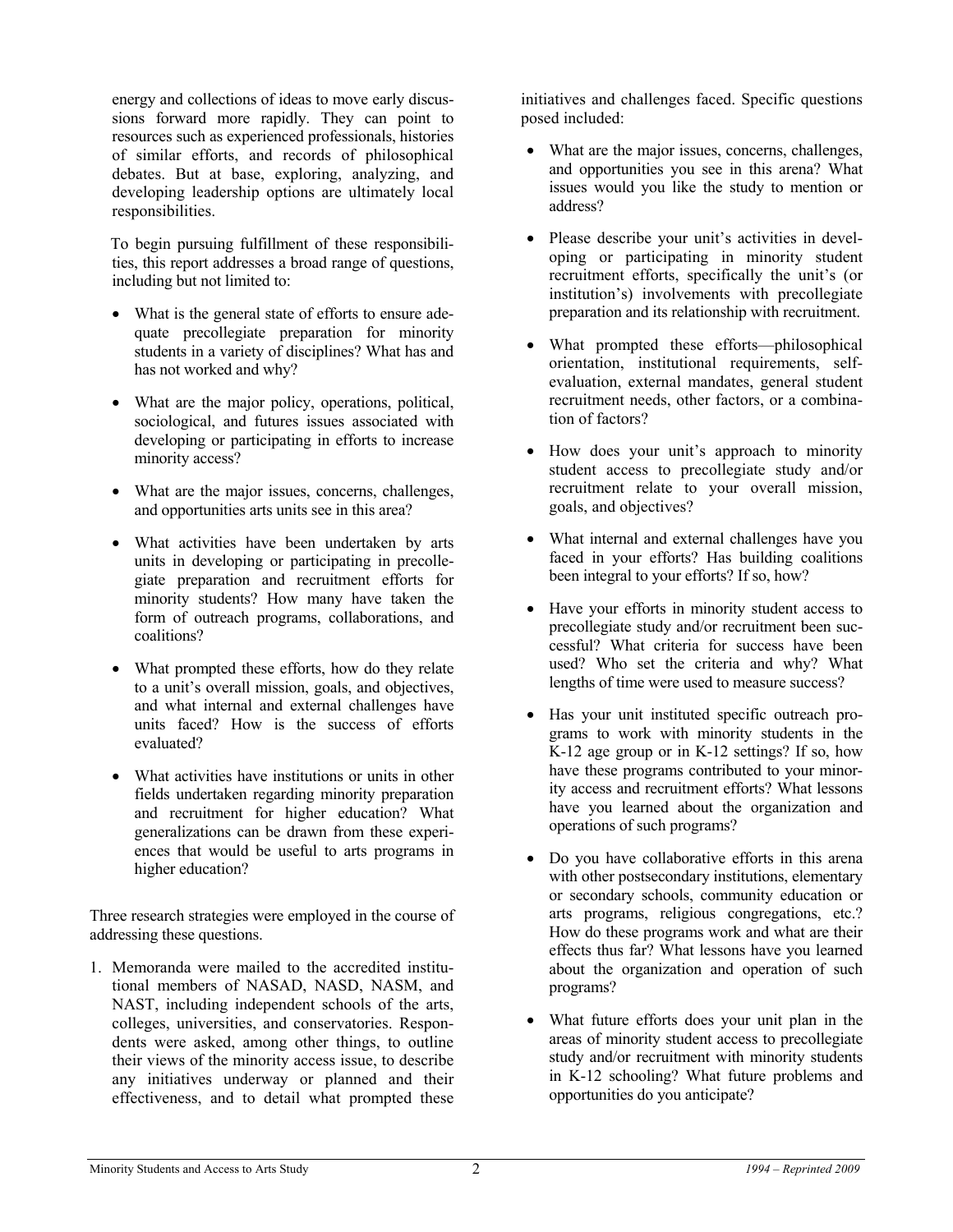- 2. A review of secondary literature was conducted on precollegiate arts education, precollegiate education for minority students, minority recruitment and retention in higher education, university-sponsored precollegiate programs, and university/school and university/community partnerships, alliances, and collaborations. Critical analyses of underlying issues and contexts and descriptions of programs in diverse fields and institutional settings were reviewed. Sources of information included published books and articles as well as reports and publications from higher education professional associations and associations for specific disciplines and professions.
- 3. Categories and concepts to interpret gathered information were based on analytical secondary sources as well as the *Sourcebook for Futures Planning* published by each of the national associations in CAAA.

This study is an example of interpretive policy analysis. An interpretive approach takes as its primary subject matter the intentions, purposes, values, and actions of persons responsible for choices about the development and implementation of an institution's programs. The governing premise is that decision-makers work to achieve purposes deemed worthwhile and that choices are inevitably necessary because of time, resource, and personnel constraints. Given these characteristics of interpretive analysis, considerable time was spent considering the purposes and constraints of arts units. Yet, merely adopting or identifying with the perspectives of an organization's staff and leadership is hardly sufficient. The possibility remains that such viewpoints can be limited or incomplete, the result of insulation, lack of skill, or haste in the consideration of options or examination of assumptions. Ideally, interpretive analysis goes beyond decision-makers' own comprehension of situations. This is achieved by constructing as full an image as possible of the organizational and societal contexts in which decision-makers find themselves.

The organization of this report follows from elements of interpretive policy analysis described here. Section II examines the first stage of the minority access issue, specifically, the current state of minority preparation for higher education. Recent studies of K-12 arts education are analyzed in terms of impact on minorities along with research on factors which might influence early interest and aptitudes in the arts among minority students. Next, points from studies on the current state of general K-12 education for minorities and agendas for reform are collected and distilled to find their implications for minority preparation in the arts. Finally, perspectives on the relationship between precollegiate education and higher education admissions are presented.

Section III examines access in a critical dimension: strategies utilized by arts units in higher education to recruit and retain minority arts majors. Motivations, challenges, and underlying issues associated with these initiatives are reviewed. Next, a similar analysis of efforts by non-arts higher education units is presented. Also, issues raised in secondary literature on problems and prospects associated with minority access, recruitment, and retention are interpreted.

Section IV asserts that involving minority students means far more than effective marketing. Success depends on longer-term strategies to enhance minority student preparation both in the arts and general education. First, initiatives undertaken or planned by higher education arts units such as precollegiate programs and school/community partnerships, alliances, and collaborations are reviewed. Motivations, challenges, and issues associated with these initiatives are presented, as well as self-assessments of their effectiveness. A similar analysis of efforts by non-arts higher education units follows. Issues raised in the secondary literature about precollegiate and partnership programs and the conditions for their effectiveness conclude the section.

Section V acknowledges that this study perhaps raises more questions than it answers, a feature consistent with the study's emphasis on the principle of local control by arts units. Yet these questions, systematically arranged as they are in this section, can be seen as important starting points for units' self-study and futures planning issues of access, precollegiate preparation, and collegiate involvement. The questions presented vary in focus from basic values issues to contextual factors to information needed for decision-making.

#### **II. MINORITY PREPARATION FOR HIGHER EDUCATION IN THE ARTS**

A common theme emerged from many responses by higher education arts leaders—that the pool of minority students able to demonstrate the artistic aptitudes and skills and general education required to major in art and design, dance, music, or theatre at the postsecondary level is relatively small. The result is obvious: general recruitment of minorities is problematic for most institutions. This view was common regardless of the particular admissions standards or policies identified by respondents.

This assessment of the readiness of minority students to do college-level work in the arts, while surely based on years of collective experience in diverse institutional settings, is a conclusion that is difficult to confirm with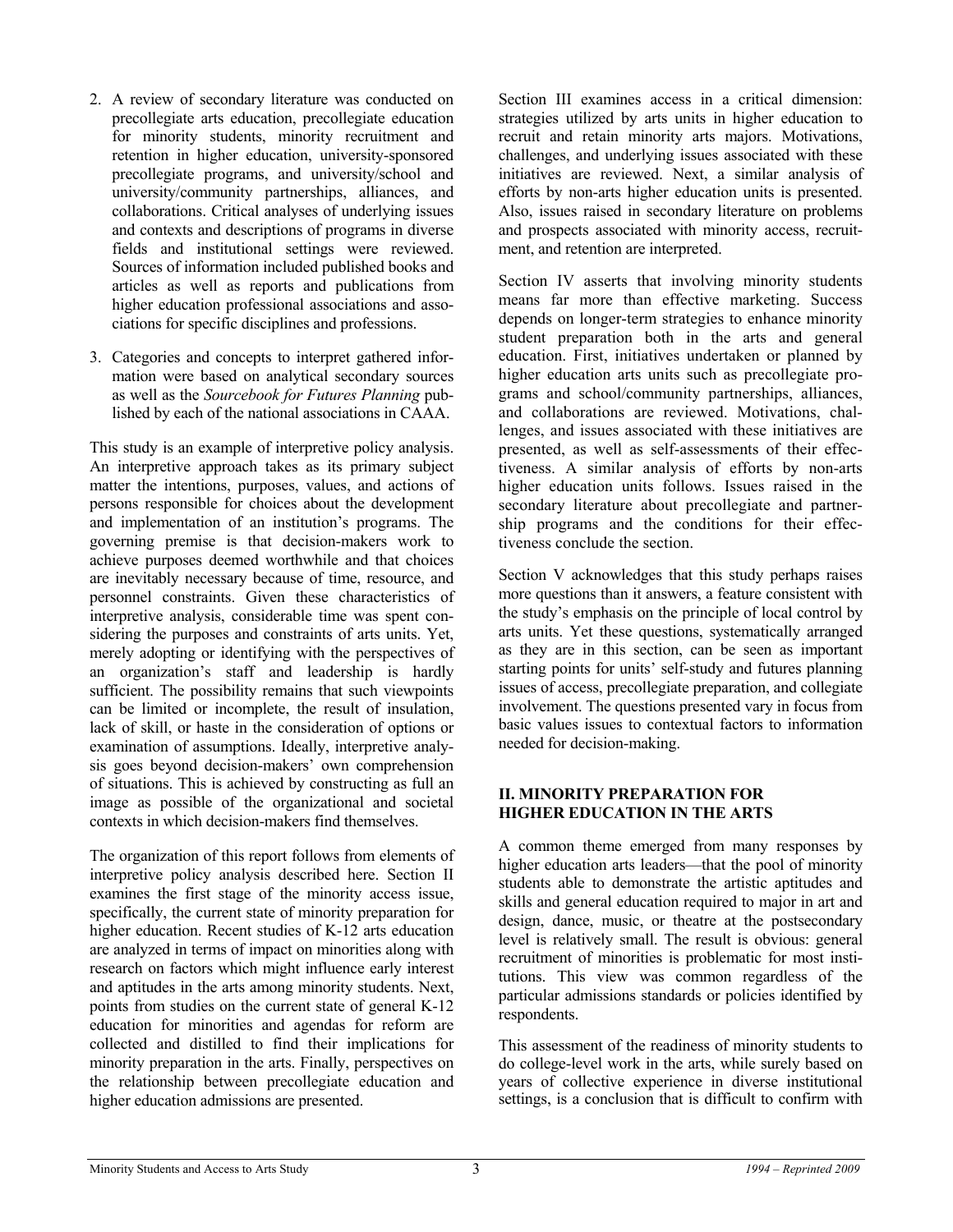research findings. Simply put, research on the issue of precollegiate arts education for minority students to date has not been a priority for researchers in arts education, the arts, or education. Attention historically has been directed to issues of justification, curriculum, and teaching and learning (Pankratz and Mulcahy 1989). More recently, attention to minority issues has come in the form of pro and con arguments over various definitions of multicultural arts education (Smith 1990).

The dearth of research on minority issues is disappointing, especially since the National Endowment for the Arts, over the past several years, has sponsored two large-scale national studies of the state of arts education in America—the congressionally-mandated *Toward Civilization: A Report on Arts Education* and *The Status of Arts Education in American Public Schools. Toward Civilization* claimed that the practice of arts education is characterized by imbalance, inconsistency, and inaccessibility. This statement could be read to mean that many minority students and "majority" minority school districts do not have equal access to quality arts education programs. But the report does not offer documentation that would make such an inference warranted.

For its part, *The Status of Arts Education in American Public Schools*, a survey of 1,326 schools, asserts that arts educators must come to terms with "the rapidly changing ethnic composition of the student population" (Leonhard 1991, 210). It also offers some suggestive data. In both large and small elementary schools, African-American students are proportionately underrepresented in performance groups. While in small middle schools, Hispanic students are proportionately overrepresented in elective visual arts classes and activities, in large middle schools they are proportionately underrepresented in elective art classes. Also, in large middle schools, African-Americans and Hispanics participate far less in elective drama/theatre activities and classes. In small high schools, Hispanic students are proportionately underrepresented in music performance groups, and the same holds true for African-American students in elective art classes, while both African-American and Hispanic students participate at markedly lower rates than do white students in dance and theatre activities. The most notable finding for large secondary schools is that non-white students are proportionately underrepresented in theatre classes and activities. The status report also noted that "members of the arts teaching profession are predominantly white, but about 13% of art teachers, 14% of dance teachers, and 8% of drama/theatre teachers represent ethnic groups other than white" (Leonhard 1991, 209).

These data do not address questions about the extent to which the arts are viewed as being inaccessible by minority students and their parents. Lack of minority K-12 specialists in the arts disciplines, concerns about exclusion of minority perspectives, and the constant clash of values in K-12 education are some of the factors contributing to these beliefs.

These data do suggest that, for whatever reasons, many minority students, at some levels of schooling and in certain art forms, continue to receive somewhat less extensive arts instruction throughout their schooling than do white students. To be fair, it must also be said that the data presented in this study are aggregates of a sample, however representative, and in no way should be interpreted to mean that all minority students receive inadequate K-12 arts education. The next national study should look at qualitative dimensions of arts education for minority students. Specifically, factors which are often associated with quality K-12 instruction—qualified arts specialists, arts supervisors and coordinators, written curricula, appropriate instructional equipment and materials, funding, and parental support—should be correlated with data on the minority group makeup of elementary and secondary schools. Such an analysis would yield a more persuasive answer to the question of whether and to what degree many minority students have equal access to quality K-12 arts education.

Although such an analysis is in the future, *The Status of Arts Education in American Public Schools* offers several noteworthy conclusions about K-12 arts education in general that have relevance to understanding arts education for minority students. Summaries of these findings are organized by discipline.

**Art education.** Instruction in art is almost universal in elementary schools. Yet while over 80% of elementary schools have a written curriculum for each grade, the time allocated to art—50 to 60 minutes per week—is small. In middle and secondary schools, students can study many subjects within the art program. "Students in 70% or more of small middle schools have access to drawing, painting, sculpture, art history, and basic design. In large middle schools, that list of subjects is supplemented by printmaking, ceramics, and art criticism. In large secondary schools, sizable percentages offer a wide variety of subjects involving production along with art history, art criticism, computer art, aesthetics, graphic design, and industrial design" (Leonhard 1991, 205). Still, many art programs at all levels lack sufficient materials for subjects other than printing and drawing.

**Dance education.** While the least taught of all the arts in American public schools, dance has made considerable progress as an area of school study over the past 20 years. In elementary schools, organized dance programs are very rare. Instruction in dance is offered in only 7.2% of small elementary schools and 8.9% of large elementary schools. In large middle schools, the picture is somewhat more promising: 31.7% have dance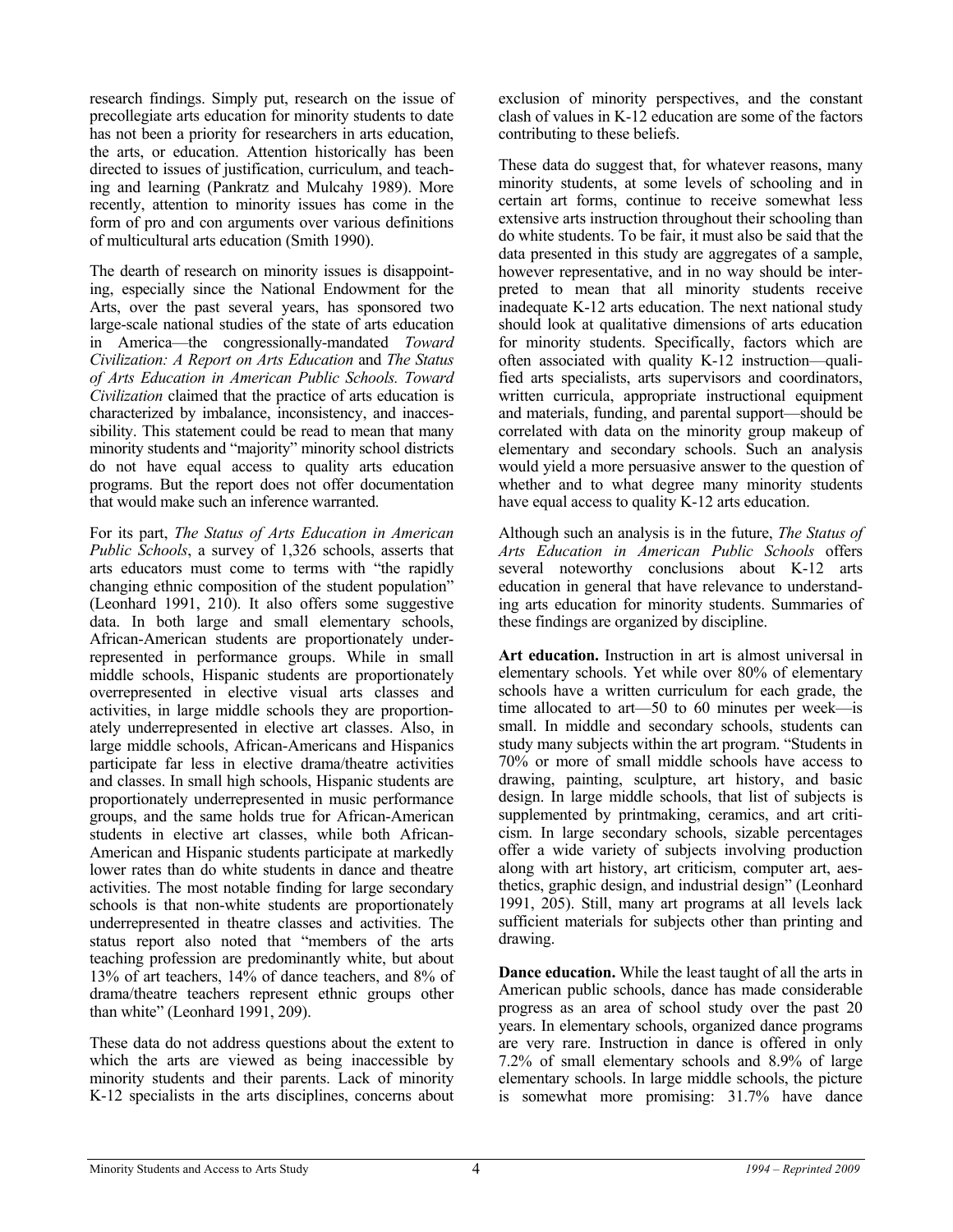programs and in nearly one-third of these, one or more dance courses is required and taught by teachers certified in both physical education and dance; 35.9% of large secondary schools have dance programs and in 8.7% of these schools, one or more dance courses are required for graduation. While nearly half of the large secondary school dance programs receive no school budget funds, the range of course offerings is broad and includes creative movement, ballet technique, modern dance, dance appreciation, and improvisation.

**Drama/theatre education.** In most elementary schools, creative drama activities are common, as are senior plays in secondary schools. But formal drama/theatre programs and drama/theatre specialists are rare in elementary schools. However, nearly one-half of the middle schools offer credit courses in drama/theatre, and over one-third of such programs have certified drama/theatre specialists. Specific course offerings include playwriting, theatre history, and dramatic literature. These percentages increase at the secondary school level, where 65% of large secondary schools offer credit courses in drama/theatre, taught, in 60% of the cases, by drama/theatre specialists. In addition to the subjects offered in middle schools, courses in acting, improvisation, pantomime, directing, and technical theatre are available in many secondary schools.

**Music education.** For the most part, music programs historically have garnered strong support from both school administrators and parents. In middle schools, performance opportunities most frequently are offered in concert band and mixed chorus, as they are in secondary schools along with concert bands. To a lesser extent, large middle schools and high schools offer orchestra, jazz band, madrigal groups, and swing/jazz choirs. Clearly, the emphasis in middle school and secondary school music education programs is on performance opportunities. While music theory courses are offered in 57.8% of large secondary schools, offerings in theory or music history are quite rare at all levels. All told, "one or more courses in music are required in 28.8% of small middle schools, 30.8% of large middle schools, 17.8% of small secondary schools and 17.7% of large secondary schools. The richness of the music program appears to be related to the size of the school" (Leonhard 1991, 204). Music education in elementary schools is particularly problematic. The average time allotment for general music in elementary schools is only 55 or 60 minutes per week, less than 4% of the school week. Further, opportunities to take instrumental instruction or to perform in orchestras or other performance groups are increasingly rare.

These data, though admittedly thumbnail sketches of the status of arts education, demonstrate that provisions for

K-12 arts education are variable in American public schools. Another common measure of the general status of K-12 arts education is high school graduation requirements in the arts. Table 1 lists the current requirements by state.

Table 1 suggests that in many states, students may opt to meet arts graduation requirements without ever receiving instruction in the arts. But even if these options were not available and specific requirements in only the arts were in place, such mechanisms would not be a reliable predictor of quality K-12 arts education. The existence of state mandates does not mean they are implemented or enforced; nor do they designate fulfillment of minimal standards. Thus, they neither predict nor indicate local initiatives to ensure excellence.

An additional way to gain understanding of K-12 arts education is to look at special funding mechanisms—in this case, those of the federal government. The NEA, for its part, directs the bulk of its education funds to state arts agencies who regrant the monies to local institutions. The U.S. Department of Education, in contrast, offers funds to local educational agencies. Its largest program, with a \$5.6 million FY 1991 appropriation, is Education for the Disadvantaged–Grants to Local Education Agencies, Chapter 1. These grants are designed to serve educationally deprived children—in most cases, minority children—who live in low-income areas. One of its provisions is that "the arts may be used to assist children to improve their performance in basic and more advanced skill" (Hanna 1991, 21-22). Many arts advocates have claimed for years that learning in the arts is a means to development of basic skills such as reading. The validity of this claim and the merits of using the arts as means to other purposes can, of course, be debated. But it seems reasonable to assume that teaching which does not stress the special processes, knowledge, skills, and properties of the arts does not allow the student to be fully engaged in the arts on their own terms, nor does it afford the kind of learning needed to prepare for advanced study at the college level.

In summary, it has been found, however tentatively, that many minority students at various levels of schooling and in certain art forms, do not receive quality instruction or experiences. Also, since too few students of all backgrounds receive a quality arts education in elementary and secondary schools, minority students are undoubtedly affected, perhaps disproportionately so, by program inconsistency. Finally, compensatory education programs of the federal government aimed, in large part, at minority students, seem to stress instruction in the arts as means to other educational and social goals and not on the art forms themselves. Such an emphasis is not conducive to future specialization in the arts.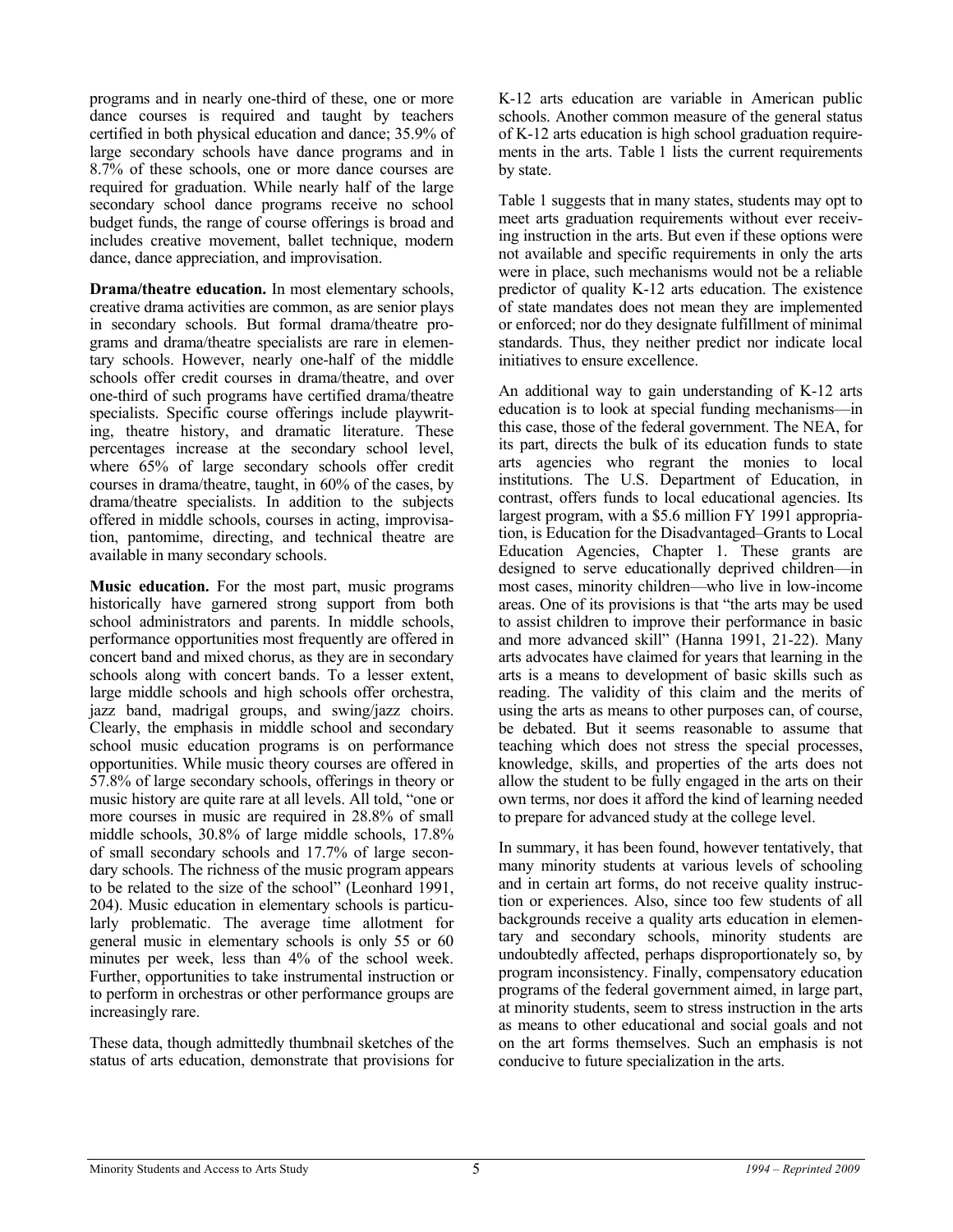#### **TABLE 1**

### **High School Graduation Requirements in the Arts by State**

| Arizona<br>Arkansas<br>California<br>Connecticut<br>Florida<br>Georgia<br>Idaho<br>Illinois<br>Indiana<br>Maine<br>Maryland<br>Michigan | 1(a,b,d)<br>.5(c)<br>1(a,d)<br>$2(a,d)^*$<br>1(a,b)<br>1(e,a,i)<br>.5(h)<br>1(b,d,h)<br>$1(a)*$<br>1(c,i)<br>1(a)                                                                                                                    | 3(a,b,d,f,g)<br>$1(a,b,d,f,g)^*$                                                                                                                                                                                                                                                                                                                                                                                                                                                                                                                                                                                                                                                                                                                                                                                                                                                                                                                                                                                                                                               |
|-----------------------------------------------------------------------------------------------------------------------------------------|--------------------------------------------------------------------------------------------------------------------------------------------------------------------------------------------------------------------------------------|--------------------------------------------------------------------------------------------------------------------------------------------------------------------------------------------------------------------------------------------------------------------------------------------------------------------------------------------------------------------------------------------------------------------------------------------------------------------------------------------------------------------------------------------------------------------------------------------------------------------------------------------------------------------------------------------------------------------------------------------------------------------------------------------------------------------------------------------------------------------------------------------------------------------------------------------------------------------------------------------------------------------------------------------------------------------------------|
|                                                                                                                                         |                                                                                                                                                                                                                                      |                                                                                                                                                                                                                                                                                                                                                                                                                                                                                                                                                                                                                                                                                                                                                                                                                                                                                                                                                                                                                                                                                |
|                                                                                                                                         |                                                                                                                                                                                                                                      |                                                                                                                                                                                                                                                                                                                                                                                                                                                                                                                                                                                                                                                                                                                                                                                                                                                                                                                                                                                                                                                                                |
|                                                                                                                                         |                                                                                                                                                                                                                                      |                                                                                                                                                                                                                                                                                                                                                                                                                                                                                                                                                                                                                                                                                                                                                                                                                                                                                                                                                                                                                                                                                |
|                                                                                                                                         |                                                                                                                                                                                                                                      |                                                                                                                                                                                                                                                                                                                                                                                                                                                                                                                                                                                                                                                                                                                                                                                                                                                                                                                                                                                                                                                                                |
|                                                                                                                                         |                                                                                                                                                                                                                                      |                                                                                                                                                                                                                                                                                                                                                                                                                                                                                                                                                                                                                                                                                                                                                                                                                                                                                                                                                                                                                                                                                |
|                                                                                                                                         |                                                                                                                                                                                                                                      |                                                                                                                                                                                                                                                                                                                                                                                                                                                                                                                                                                                                                                                                                                                                                                                                                                                                                                                                                                                                                                                                                |
|                                                                                                                                         |                                                                                                                                                                                                                                      |                                                                                                                                                                                                                                                                                                                                                                                                                                                                                                                                                                                                                                                                                                                                                                                                                                                                                                                                                                                                                                                                                |
|                                                                                                                                         |                                                                                                                                                                                                                                      |                                                                                                                                                                                                                                                                                                                                                                                                                                                                                                                                                                                                                                                                                                                                                                                                                                                                                                                                                                                                                                                                                |
|                                                                                                                                         |                                                                                                                                                                                                                                      |                                                                                                                                                                                                                                                                                                                                                                                                                                                                                                                                                                                                                                                                                                                                                                                                                                                                                                                                                                                                                                                                                |
|                                                                                                                                         |                                                                                                                                                                                                                                      |                                                                                                                                                                                                                                                                                                                                                                                                                                                                                                                                                                                                                                                                                                                                                                                                                                                                                                                                                                                                                                                                                |
|                                                                                                                                         |                                                                                                                                                                                                                                      |                                                                                                                                                                                                                                                                                                                                                                                                                                                                                                                                                                                                                                                                                                                                                                                                                                                                                                                                                                                                                                                                                |
|                                                                                                                                         |                                                                                                                                                                                                                                      |                                                                                                                                                                                                                                                                                                                                                                                                                                                                                                                                                                                                                                                                                                                                                                                                                                                                                                                                                                                                                                                                                |
|                                                                                                                                         | 0(j)                                                                                                                                                                                                                                 |                                                                                                                                                                                                                                                                                                                                                                                                                                                                                                                                                                                                                                                                                                                                                                                                                                                                                                                                                                                                                                                                                |
|                                                                                                                                         |                                                                                                                                                                                                                                      | 1 (a) (as of 1995)                                                                                                                                                                                                                                                                                                                                                                                                                                                                                                                                                                                                                                                                                                                                                                                                                                                                                                                                                                                                                                                             |
|                                                                                                                                         |                                                                                                                                                                                                                                      | $1$ (i,k,l,m,n)                                                                                                                                                                                                                                                                                                                                                                                                                                                                                                                                                                                                                                                                                                                                                                                                                                                                                                                                                                                                                                                                |
|                                                                                                                                         |                                                                                                                                                                                                                                      |                                                                                                                                                                                                                                                                                                                                                                                                                                                                                                                                                                                                                                                                                                                                                                                                                                                                                                                                                                                                                                                                                |
|                                                                                                                                         |                                                                                                                                                                                                                                      |                                                                                                                                                                                                                                                                                                                                                                                                                                                                                                                                                                                                                                                                                                                                                                                                                                                                                                                                                                                                                                                                                |
|                                                                                                                                         |                                                                                                                                                                                                                                      |                                                                                                                                                                                                                                                                                                                                                                                                                                                                                                                                                                                                                                                                                                                                                                                                                                                                                                                                                                                                                                                                                |
|                                                                                                                                         |                                                                                                                                                                                                                                      |                                                                                                                                                                                                                                                                                                                                                                                                                                                                                                                                                                                                                                                                                                                                                                                                                                                                                                                                                                                                                                                                                |
|                                                                                                                                         |                                                                                                                                                                                                                                      |                                                                                                                                                                                                                                                                                                                                                                                                                                                                                                                                                                                                                                                                                                                                                                                                                                                                                                                                                                                                                                                                                |
|                                                                                                                                         | 1(a,d,o)                                                                                                                                                                                                                             |                                                                                                                                                                                                                                                                                                                                                                                                                                                                                                                                                                                                                                                                                                                                                                                                                                                                                                                                                                                                                                                                                |
| Pennsylvania                                                                                                                            | $1$ (a,m)                                                                                                                                                                                                                            |                                                                                                                                                                                                                                                                                                                                                                                                                                                                                                                                                                                                                                                                                                                                                                                                                                                                                                                                                                                                                                                                                |
| Rhode Island                                                                                                                            | $.5(a)*$                                                                                                                                                                                                                             |                                                                                                                                                                                                                                                                                                                                                                                                                                                                                                                                                                                                                                                                                                                                                                                                                                                                                                                                                                                                                                                                                |
| South Dakota                                                                                                                            | .5(c,i)                                                                                                                                                                                                                              |                                                                                                                                                                                                                                                                                                                                                                                                                                                                                                                                                                                                                                                                                                                                                                                                                                                                                                                                                                                                                                                                                |
|                                                                                                                                         |                                                                                                                                                                                                                                      |                                                                                                                                                                                                                                                                                                                                                                                                                                                                                                                                                                                                                                                                                                                                                                                                                                                                                                                                                                                                                                                                                |
|                                                                                                                                         |                                                                                                                                                                                                                                      |                                                                                                                                                                                                                                                                                                                                                                                                                                                                                                                                                                                                                                                                                                                                                                                                                                                                                                                                                                                                                                                                                |
|                                                                                                                                         |                                                                                                                                                                                                                                      |                                                                                                                                                                                                                                                                                                                                                                                                                                                                                                                                                                                                                                                                                                                                                                                                                                                                                                                                                                                                                                                                                |
|                                                                                                                                         |                                                                                                                                                                                                                                      |                                                                                                                                                                                                                                                                                                                                                                                                                                                                                                                                                                                                                                                                                                                                                                                                                                                                                                                                                                                                                                                                                |
|                                                                                                                                         | 1(a,d,o)                                                                                                                                                                                                                             |                                                                                                                                                                                                                                                                                                                                                                                                                                                                                                                                                                                                                                                                                                                                                                                                                                                                                                                                                                                                                                                                                |
|                                                                                                                                         |                                                                                                                                                                                                                                      |                                                                                                                                                                                                                                                                                                                                                                                                                                                                                                                                                                                                                                                                                                                                                                                                                                                                                                                                                                                                                                                                                |
|                                                                                                                                         |                                                                                                                                                                                                                                      |                                                                                                                                                                                                                                                                                                                                                                                                                                                                                                                                                                                                                                                                                                                                                                                                                                                                                                                                                                                                                                                                                |
|                                                                                                                                         |                                                                                                                                                                                                                                      |                                                                                                                                                                                                                                                                                                                                                                                                                                                                                                                                                                                                                                                                                                                                                                                                                                                                                                                                                                                                                                                                                |
|                                                                                                                                         |                                                                                                                                                                                                                                      |                                                                                                                                                                                                                                                                                                                                                                                                                                                                                                                                                                                                                                                                                                                                                                                                                                                                                                                                                                                                                                                                                |
| (d)                                                                                                                                     | Foreign language                                                                                                                                                                                                                     |                                                                                                                                                                                                                                                                                                                                                                                                                                                                                                                                                                                                                                                                                                                                                                                                                                                                                                                                                                                                                                                                                |
| (e)                                                                                                                                     | Students may take one half-unit each of fine and practical arts                                                                                                                                                                      |                                                                                                                                                                                                                                                                                                                                                                                                                                                                                                                                                                                                                                                                                                                                                                                                                                                                                                                                                                                                                                                                                |
| (f)                                                                                                                                     |                                                                                                                                                                                                                                      |                                                                                                                                                                                                                                                                                                                                                                                                                                                                                                                                                                                                                                                                                                                                                                                                                                                                                                                                                                                                                                                                                |
| (g)                                                                                                                                     | <b>ROTC</b>                                                                                                                                                                                                                          |                                                                                                                                                                                                                                                                                                                                                                                                                                                                                                                                                                                                                                                                                                                                                                                                                                                                                                                                                                                                                                                                                |
| (h)                                                                                                                                     | Music or visual art                                                                                                                                                                                                                  |                                                                                                                                                                                                                                                                                                                                                                                                                                                                                                                                                                                                                                                                                                                                                                                                                                                                                                                                                                                                                                                                                |
|                                                                                                                                         |                                                                                                                                                                                                                                      |                                                                                                                                                                                                                                                                                                                                                                                                                                                                                                                                                                                                                                                                                                                                                                                                                                                                                                                                                                                                                                                                                |
|                                                                                                                                         |                                                                                                                                                                                                                                      |                                                                                                                                                                                                                                                                                                                                                                                                                                                                                                                                                                                                                                                                                                                                                                                                                                                                                                                                                                                                                                                                                |
|                                                                                                                                         |                                                                                                                                                                                                                                      |                                                                                                                                                                                                                                                                                                                                                                                                                                                                                                                                                                                                                                                                                                                                                                                                                                                                                                                                                                                                                                                                                |
|                                                                                                                                         |                                                                                                                                                                                                                                      |                                                                                                                                                                                                                                                                                                                                                                                                                                                                                                                                                                                                                                                                                                                                                                                                                                                                                                                                                                                                                                                                                |
|                                                                                                                                         |                                                                                                                                                                                                                                      |                                                                                                                                                                                                                                                                                                                                                                                                                                                                                                                                                                                                                                                                                                                                                                                                                                                                                                                                                                                                                                                                                |
|                                                                                                                                         |                                                                                                                                                                                                                                      |                                                                                                                                                                                                                                                                                                                                                                                                                                                                                                                                                                                                                                                                                                                                                                                                                                                                                                                                                                                                                                                                                |
|                                                                                                                                         |                                                                                                                                                                                                                                      |                                                                                                                                                                                                                                                                                                                                                                                                                                                                                                                                                                                                                                                                                                                                                                                                                                                                                                                                                                                                                                                                                |
| (p)                                                                                                                                     | Student may take one half-unit of art and one half-unit of music                                                                                                                                                                     |                                                                                                                                                                                                                                                                                                                                                                                                                                                                                                                                                                                                                                                                                                                                                                                                                                                                                                                                                                                                                                                                                |
| (q)                                                                                                                                     | Commercial art                                                                                                                                                                                                                       |                                                                                                                                                                                                                                                                                                                                                                                                                                                                                                                                                                                                                                                                                                                                                                                                                                                                                                                                                                                                                                                                                |
|                                                                                                                                         |                                                                                                                                                                                                                                      |                                                                                                                                                                                                                                                                                                                                                                                                                                                                                                                                                                                                                                                                                                                                                                                                                                                                                                                                                                                                                                                                                |
|                                                                                                                                         |                                                                                                                                                                                                                                      |                                                                                                                                                                                                                                                                                                                                                                                                                                                                                                                                                                                                                                                                                                                                                                                                                                                                                                                                                                                                                                                                                |
|                                                                                                                                         | Mississippi<br>Missouri<br>Montana<br>Nevada<br>New Jersey<br>New York<br>Ohio<br>Oregon<br>Tennessee<br>Texas<br>Utah<br>Vermont<br>Virginia<br>West Virginia<br>(a)<br>(b)<br>(c)<br>(i)<br>(i)<br>(k)<br>(1)<br>(m)<br>(n)<br>(0) | 1(a)<br>1(a,m)<br>New Hampshire<br>.5(a,i)<br>1(a,0)<br>1(a,p)<br>1(a,d,o)<br>$1(a)*$<br>$1(a,i)*$<br>1.5(a)<br>1(a,q)<br>1(a,0)<br>Numbers refer to years of arts required for high school graduation in surveyed states.<br>Letters in parentheses indicated the kinds of classes students may take to earn credits in the arts.<br>Fine arts (dance, music, theatre, visual arts)<br>Vocational education<br>Music, visual arts, or drama<br>Computer technology<br>Forensics of communication arts<br>No requirement, but the state offers financial incentives to<br>school districts that offer music and art<br>Visual art<br>Music appreciation<br>Literature or humanities<br>Drama<br>Practical or applied arts<br>Asterisk (*) indicates honors or academic program requirement.<br><b>No State Requirements</b><br>Alabama, Alaska, Colorado, Delaware, District of Columbia, Hawaii, Iowa, Kansas, Kentucky, Louisiana, Massachusetts, Minnesota,<br>Nebraska, New Mexico, North Carolina, North Dakota, Oklahoma, South Carolina, Washington, Wisconsin, Wyoming |

*Source:* MENC Soundpost, *May 1993.*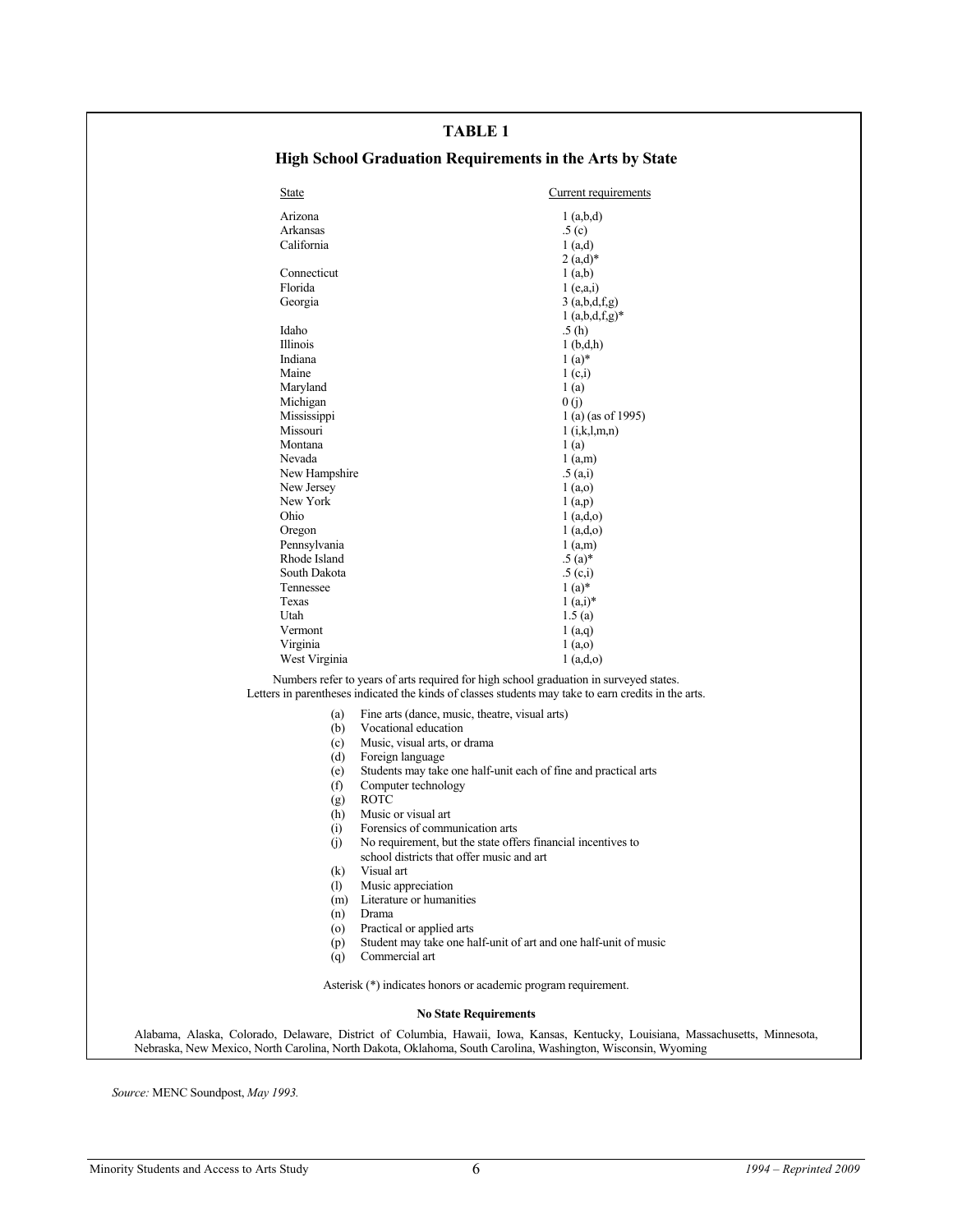It remains, for now, to consider institutions and other factors which might mitigate this state of affairs. These include arts high schools and arts magnet schools, arts organizations, community schools of the arts, private instruction, and parental influences.

Memorandum respondents frequently cited arts high schools as a source of minority students qualified to be majors in art and design, dance, music, and theatre in higher education. Arts high schools come in various forms: public secondary schools specializing in the arts, private schools, and magnet schools. Arts magnet schools are established as "specialty" schools designed to attract a cross-section of students with specialized curricula and thereby to promote voluntary racial/ethnic integration. Still, most arts high schools, whichever model they exemplify, offer specialized instruction in the arts and numerous performance/exhibition opportunities, as well as, in most cases, academic programs in subjects required for college admission. The Performing and Visual Arts Schools Network makes the claim that many minority students in arts high schools go on to major in an arts discipline in college. Tables 2-5 contain enrollment figures (Carter 1990).

Yet, while the number of arts high schools has increased over the past decade, a direct relationship between minority students' attendance at arts high schools and their rates of participation in higher education as an arts major has yet to be documented.

Some memorandum respondents also cited nonprofit arts organizations as important contributors to minority student preparation. A forthcoming study sponsored by Dance/USA will explore issues surrounding education initiatives by professional dance companies. For example, one NASD member offers an extensive array of opportunities to minority students—a summer day camp, master classes, comprehensive dance scholarships and fellowships, a repertory ensemble which serves students as a bridge between their training and membership in a professional company, and outreach activities. Art museums seem to exhibit special commitment to preparatory activities. In addition to the usual array of interpretive labels, audiovisual aides, and lectures, many museums offer numerous studio courses and art history/criticism classes. Indeed, education has become a major policy priority among museum professionals (AAM 1985; AAM 1991). But, no data is yet available on the demographic profile of student participants in educational programs in the museum field; the same is true for programs sponsored by professional performing arts organizations.

Community schools of the arts are another potentially important supplement to school-based arts education for minority students. Community schools have expanded significantly over the past decade, especially in urban centers. Community-based arts programs can be offered by independent, nonprofit schools or programs or divisions affiliated with colleges, universities, or presenting institutions. These programs offer varied and, in many cases, quite extensive forms of instruction and performance opportunities both for children and young people, as well as adults with avocational interests. Some schools or special programs within them are highly selective.

Community schools of the arts would seem to be fertile territory for the preparation of minority students qualified for admission to postsecondary arts programs, especially if such experiences serve to supplement the skills and knowledge students gain through quality school-based arts education programs (Yaffe and Shuler 1992). A briefing paper by the National Association of Schools of Music suggests that the success of community schools of music can enable music units in higher education to be more effective for more students.

Historically, this impact has been felt more in regions where community education in music is strong. However, as the community education movement continues to expand, its influence will be increasingly felt by all postsecondary music programs. This prospect places special responsibilities on the shoulders of those involved with music in higher education who seek to begin or expand community education programs in their institutions. A primary goal must be to extend the potential for accomplishment already evident in the community education movement to serve a broader and more varied constituency in communities throughout the nation. The potentials are enormous. (NASM 1991, 3).

These conclusions could no doubt apply to higher education units in all the arts and to all types of community schools. Clearly, much work needs to be done in local circumstances and nationally to position community arts schools as sources of qualified minority students ready to be arts majors in higher education. Unfortunately, such work does not yet have the benefit of baseline research on the current relationship between minority students' participation in community schools of the arts and the frequency of their postsecondary arts studies. This observation also applies to the other institutions discussed above—arts high schools and magnet schools, performing arts organizations, and museum schools. Of course, before the relationship between precollegiate preparation and advanced arts study can be examined fully, it would be useful to have data on factors which may encourage or discourage minority students' participation in preparatory activities: in particular, economic factors such as fees, tuition, and other costs, as well as the availability of fellowships and scholarships.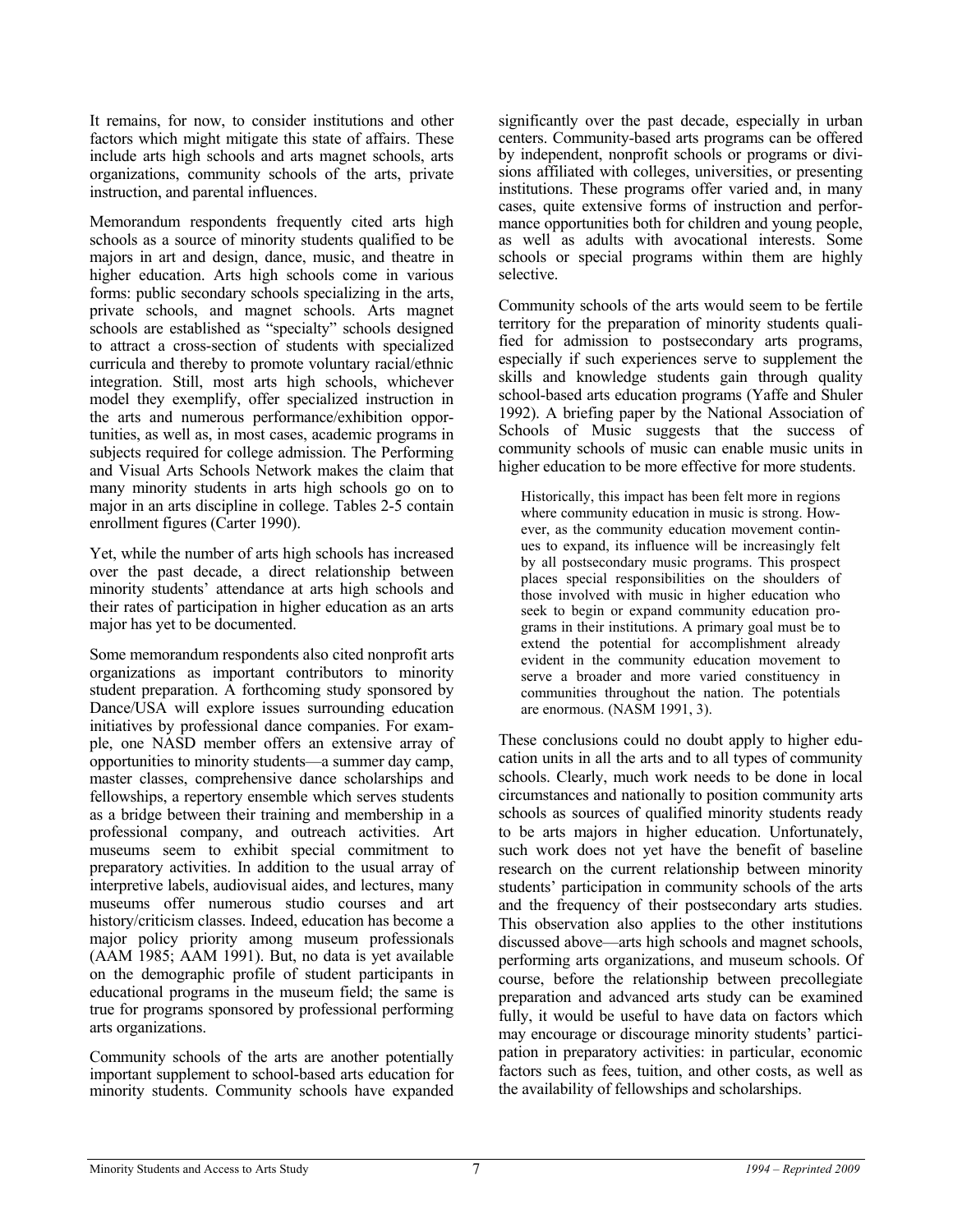#### **ENROLLMENT Racial Composition of Arts High Schools**

| Table 2<br><b>Percentage of White Enrollment</b><br>In Surveyed Schools (45 Respondents) |                        |  |
|------------------------------------------------------------------------------------------|------------------------|--|
| % of White Enrollees                                                                     | % of Schools Reporting |  |
| $0-12%$                                                                                  | 11%                    |  |
| $14 - 23%$                                                                               | 9%                     |  |
| $30 - 50\%$                                                                              | 33%                    |  |
| 52-79%                                                                                   | 27%                    |  |
| $80 - 100\%$                                                                             | 18%                    |  |

|                              | Table 3<br><b>Percentage of African-American Enrollment</b><br>In Surveyed Schools (45 Respondents) |  |  |  |
|------------------------------|-----------------------------------------------------------------------------------------------------|--|--|--|
| % African-American Enrollees | % of Schools Reporting                                                                              |  |  |  |
| $0-10%$                      | 34%                                                                                                 |  |  |  |
| $11 - 25%$                   | 25%                                                                                                 |  |  |  |
| $30 - 50\%$                  | 23%                                                                                                 |  |  |  |
| 51-79%                       | 11%                                                                                                 |  |  |  |
| 80-98%                       | $7\%$                                                                                               |  |  |  |

| Table 4                                  |
|------------------------------------------|
| <b>Percentage of Hispanic Enrollment</b> |
| In Surveyed Schools (45 Respondents)     |
|                                          |

| % Hispanic Enrollees | % of Schools Reporting |
|----------------------|------------------------|
| 0%                   | 52%                    |
| $1 - 8\%$            | 24%                    |
| $15 - 25%$           | 17%                    |
| $40 - 52\%$          | $7\%$                  |
|                      |                        |

#### **Table 5 Percentage of Asian Enrollment In Surveyed Schools (45 Respondents)**

| % Asian Enrollees | % of Schools Reporting |
|-------------------|------------------------|
| $0\%$             | 43%                    |
| $1 - 2\%$         | 21%                    |
| $3 - 10\%$        | 21%                    |
| $12 - 20%$        | 12%                    |
| 35%               | 2%                     |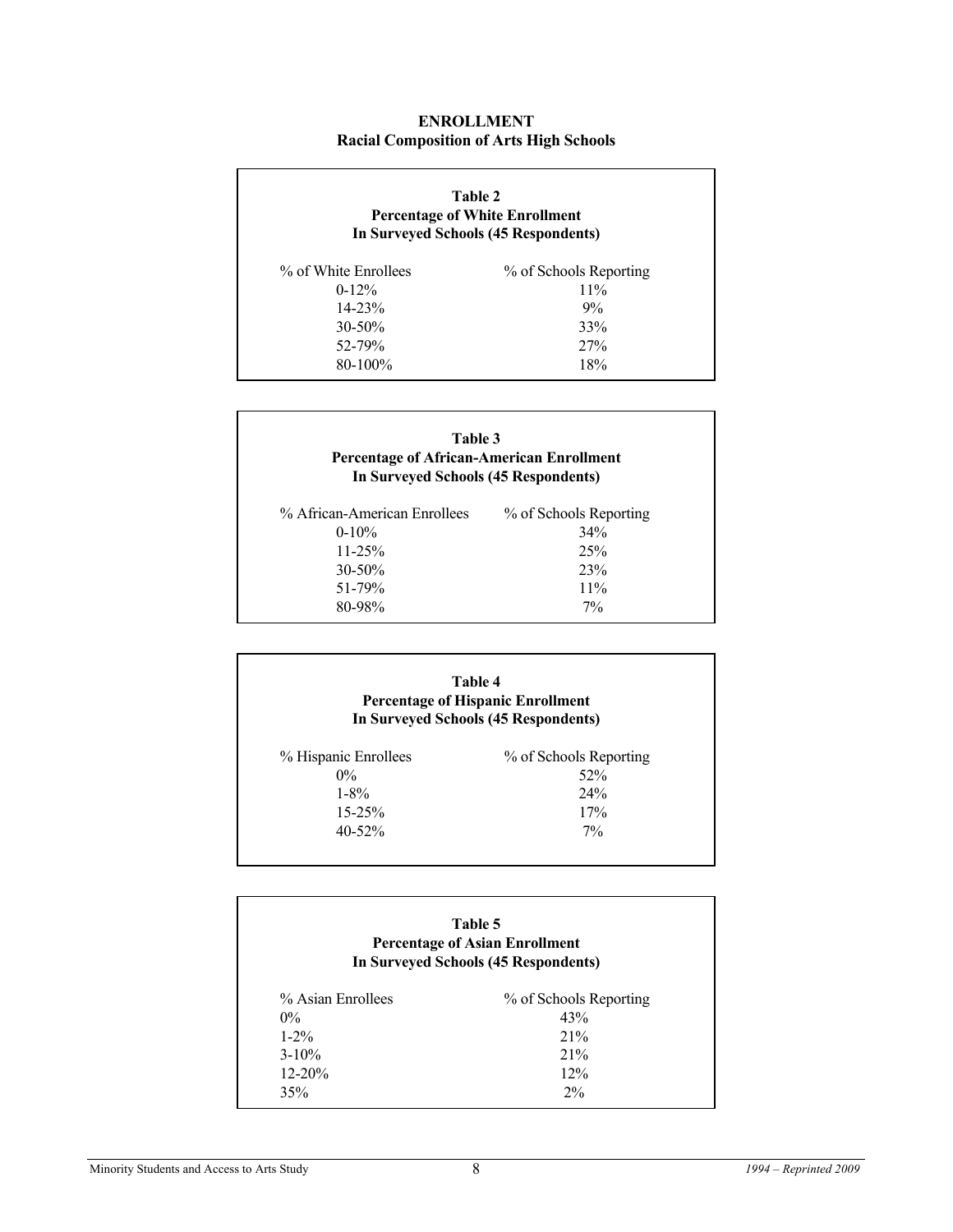Institutions are essential components of America's cultural and educational life. But private activity surely provides the major influence on the preparedness of young people for postsecondary work in the arts. Most notable are private arts instruction and the role of parental influence. Dance instruction, as conducted by commercial dance studios, among others, is nowhere systematically documented as to scope. The picture for private music instruction is somewhat clearer. The Music Teachers National Association (MTNA) estimates that there are 100,000 independent music teachers who offer private music instruction in home or studio settings. MTNA also estimates that private music teachers, on average, teach 15-20 hours per week. However, demographic data on music students, including minority students, is not collected by MTNA.

Parental influence on young people can exert itself in many ways and affect values, attitudes, and behavior. Of special interest here are the attitudes, values, and behaviors of minority adults and parents regarding the arts.

A recent national survey sponsored by the National Cultural Alliance investigated the opinions of American adults toward the arts and humanities. The survey found that "Blacks (44%) are more likely to view the arts and humanities as being a major part of their lives than Whites (29%) and Hispanics (27%)" (Research and Forecasts 1993, 6). When combined with the finding that virtually every respondent believed that arts education for young people is important, one might conclude that a high percentage of African-American parents want the arts to be a major part of their children's lives. This inference could easily be dismissed on the grounds that the question about arts education was asked in the abstract without due consideration for scenarios requiring difficult choices among curricular priorities.

A more reliable measure, and hence potentially more potent influence on young people, is the behavior of parents. A recent study of race, ethnicity and participation in the arts found that African-American and Hispanic respondents received less "parental-guidance" and took fewer arts classes or lessons in their youth than did whites. But the study's authors note that this divergence can be explained entirely in terms of years of formal education. Indeed, "controlling for parental education, African-American and Hispanic parents gave their children *more* kinds of home guidance experiences than did comparable white parents, and no differences remained in the number of kinds of lessons" (DiMaggio and Ostrower 1992, xii-xiv).

Another form of behavior with potential influence on minority youth is the frequency with which their parents and other influential adults attend and participate in arts performances. Here, the results are less promising. With the exception of jazz concert attendance (for which attendance rates were highest among African-Americans), white respondents attended and participated in arts events in all art forms at higher rates than did African-American or Hispanic respondents. Further, it was found that those who attended or participated more frequently were far more likely than non-participants to want to attend and participate more, signaling the potential for increased gaps among whites, Hispanics, and African-Americans in attending arts events. But the study's authors also point out that "for most participation activities, gaps between white and minority populations were greater for older than for younger respondents." They conclude that "sharp increases in the educational attainment of African-Americans and Hispanics have narrowed the gap in participation in the arts by younger men and women" (DiMaggio and Ostrower 1992, xvi).

To summarize, the role of minority parents in influencing their children's interest in the arts is difficult to assess. On one hand, adult Hispanics and African-Americans participate less in the arts than do whites. Yet, as parents, African-Americans and Hispanics both voice support for K-12 arts education, and African-American sub-groups with high educational attainment offer home-based experiences to their children at higher rates than do whites. Also, increased educational and economic attainment by minorities foreshadows a lessening of the existing gaps between whites and nonwhites in arts participation, thereby stimulating, to some degree, interest in the arts among minority students.

This point involves an assumption about the educational attainment of minorities. That issue will be explored in the concluding part of this section for two reasons because educational attainment seems strongly correlated with adult participation in the arts and, more significantly, because the general education of minority students clearly impinges on their preparedness for collegiate study in the arts.

An obvious measure of minority educational attainment is high school completion rates. Since 1970, the high school completion rate for whites has remained relatively constant, between 81 and 83 percent. During that same period, the high school completion rate has increased by more than 15% to a rate of 75.1% in 1991. The low 1991 rate for Hispanics (52.1%), due largely to a sizable decline in the number of Hispanic males graduating, is the lowest rate registered since 1972 and a substantial decline from the 62.9% rate registered in 1985. Finally, the Asian-American high school graduation rate was 82%. African-Americans and Hispanics are still less likely to attend institutions of higher learning than are white students. In 1991, the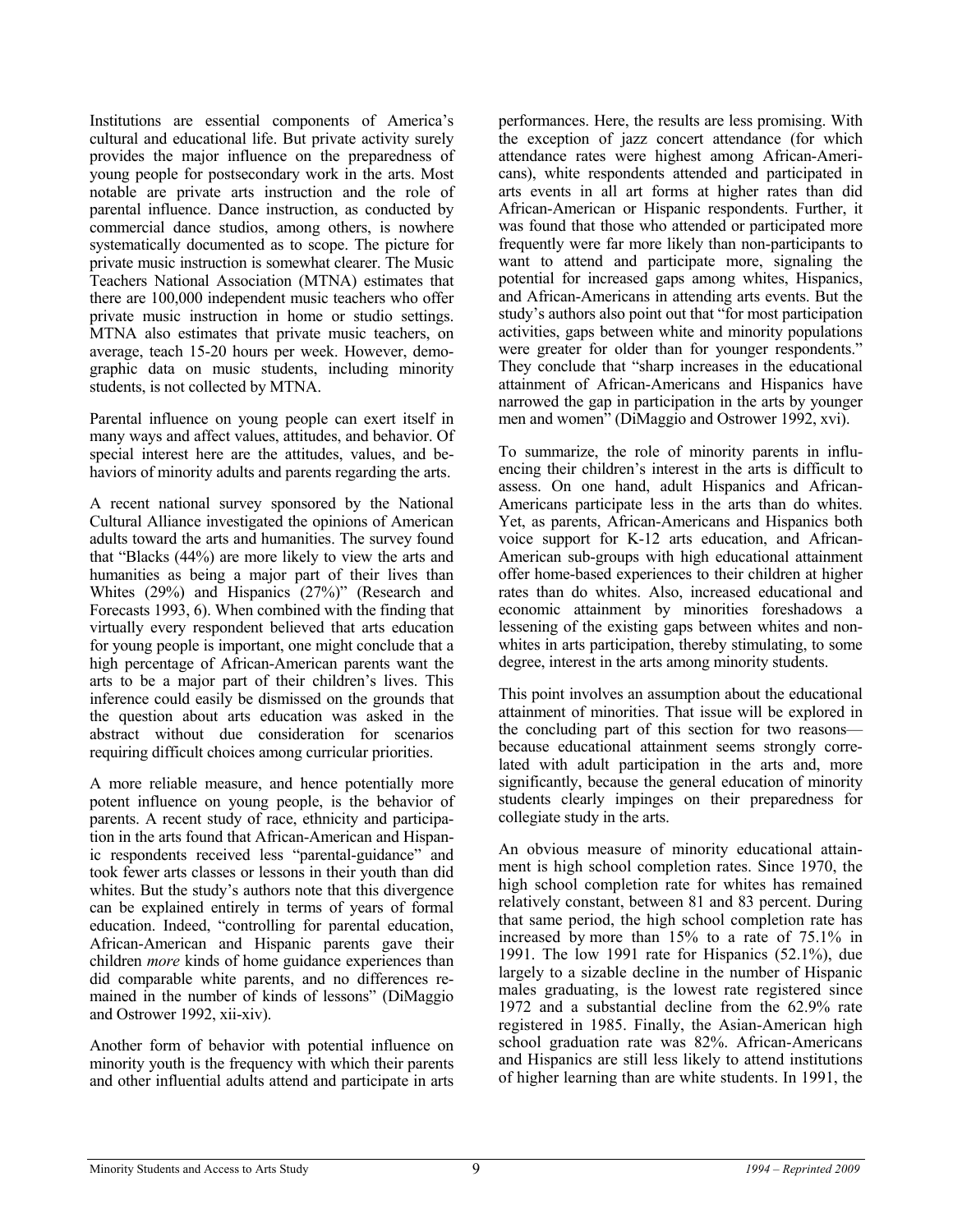figures were 34.1% of all white 18-to-24-year-olds, 23.6% for African-Americans, and 18% for Hispanics. These gaps have been persistent for the past decade. Finally, during that same period, the number of baccalaureate degrees granted has declined for African-Americans, and increased gradually for Hispanics and dramatically for Asian-Americans (Carter and Wilson 1993).

It must be remembered that the figures cited here are aggregates reflecting broad national trends. They should not be used to obscure the considerable educational achievements of minorities in local settings. This point reflects the considerable diversity of minority life in America, a state of affairs described as the "three realities" of minority life. First, an African-American and Hispanic middle class has expanded steadily over the past several decades as reflected in participation in professional life and politics, as well as income and educational achievement. A second "reality" involves working minority Americans who are "on the margins" of American life. "Limited educational opportunities, low levels of literacy, and the lack of marketable skills prevent them from keeping pace with the rising demands of the workplace—despite their best efforts" (Business– Higher Education Forum 1990, 10). Finally, approximately 30% of the nation's minority population lives in poverty, a condition that has endured for nearly two generations.

Demographic trends point to dramatic growth among minorities in the decades ahead, with potentially enormous consequences for both the arts and education. Simply put, the population of minorities is increasing at a much faster rate than the white population. "By the year 2000, one-third of all school-age children will fall into this category. Already, in 25 of our largest cities and metropolitan areas, half or more than half of the public school students come from minority groups" (American Council on Education 1988, 2).

Numerous explanations are offered for the low educational attainment of minority students in the aggregate. Many factors identified focus on school and classroom practices and include:

- overplacement of African-American and Hispanic students in low-ability groups and nonacademic tracks where they are apt to experience less capable teachers, fewer academic courses, less homework, and less interactive teaching;
- retention of more African-American and Hispanic students but without targeted assistance to improve their skills; and
- excessive assignment of minority students to special education and remedial classes (Cotton 1990).

A commonly cited, broader explanation is inequitable school financing and allocation of resources to schools with majorities of minority students.

Still, some promising trends can also be identified regarding the general education of minority students. First, contrary to some opinion, parents of minority students value educational achievement as an essential path to freedom and opportunity. A recent poll of minority parents revealed that "fifty-nine percent of those surveyed rated staying in school as the most important factor for their children to have a better life, followed by job training (58 percent) and going to college (55 percent)" (Action Council on Minority Education 1990, 39). Also, a consensus is emerging among educational researchers on those factors which facilitate the general education of minority students. These include:

- high academic expectations;
- safe, well-ordered environments;
- provision of incentives, reinforcement, and rewards;
- regular and frequent monitoring of student learning progress;
- parent involvement;
- use of cooperative learning structures; and
- increasing the percentage of minority teachers (Cotton 1990).

The issue then becomes a matter of policy development on how best to achieve these reforms.

This point, however, begs the question of why it is important to improve the general education of minority students. Some have argued that the many educational reform movements of the 1980s bypassed issues of minority education. True or not at the time, the same cannot be said today. There is no shortage of groups, commissions, and legislative bodies weighing in on the issue. The goals and rationales of these efforts may not bode well, if left unaddressed, for the evolving role of minorities in the arts in higher education.

For example, the Quality Education for Minorities Project, led by a minority-dominant council of distinguished citizens and professionals, envisions that all minority children will have "access to a quality education throughout their lives. By the time they graduate from high school, they will be well-grounded in biology, chemistry, physics, mathematics, and English; they will be fluent in English and at least one other language; and they will have strong writing, analytical, problemsolving, and computer skills." It is expected that, as a result, "today's minority children will be productive members of tomorrow's society ..., able to adapt to and improve upon the rapid changes in technology in the workplace" (Action Council on Minority Education 1990, 55). Other reform agendas phrase the need for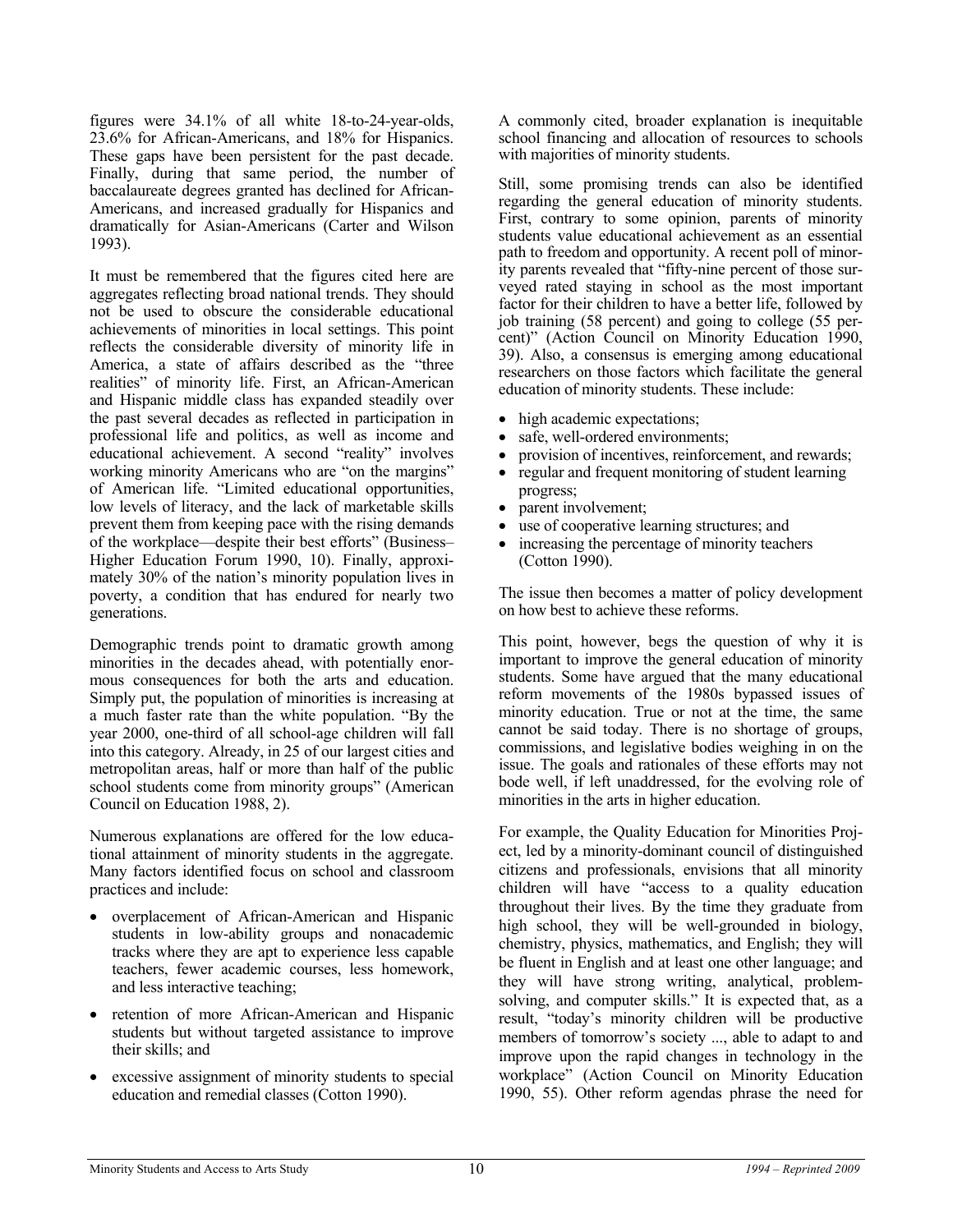improved minority education in economic terms as well. "The future of the United States in the global arena is at stake…. The growing presence of minorities in the nation's work force and the contributions they make will affect not only our domestic economy but also our international competitiveness" (American Council on Education 1988, 18).

Clearly, the place of arts education in these reform agendas is, at best, tenuous. Arts leaders in higher education are not unaware of the broader movement toward educational reform as a means to national economic competitiveness. In the mid-1980s, it was suggested that "arts educators can expect the years ahead to be replete with challenges to hard-fought gains achieved during the current period of education reform: *Toward Civilization* obscured by *Toward Competition*" (Hope 1989, 26). It would seem that the trends predicted "in the years ahead" are coming to pass. The long-term impact of these altered agendas is difficult to predict. But without a strategic response from professional arts educators, the future seems problematic at best. The same analyst asked, "What common vision does the arts education community have to counterpose against the economic and political vision?" (Hope 1989, 26). His response: "such a vision would not discount the importance of economic and political matters. Rather, it would add to the economic and political agenda a new and broader vision that would result in high aspirations for student capabilities in the use of scientific, humanistic, *and* artistic tools to use in the building of our civilization." Such an approach, if developed and advanced, would provide a powerful context for the precollegiate development of minority students' knowledge of and skills within the arts.

In summary, here are the major points on issues that can and do affect minority preparation for higher education:

- Many minority students, at various levels of schooling, do not have access to quality arts education instruction or experiences.
- Minority students seem to be disproportionately affected by the variable status of arts education in public schools.
- Federally-funded minority education programs stress arts-as-means approaches to arts education.
- The current capacity of arts high schools to prepare minority students for higher education arts study is undocumented, and their future capacity to alter minority access dramatically is unclear.
- In an overall sense, much more work and funding are needed to position community arts schools as regular points of access for all qualified minority students who might wish to prepare to be arts majors in higher education.
- Despite their lower rates of participation in most art forms, minority parents may influence their children's interest in the arts by voicing support for precollegiate arts education and stressing homebased experiences in the arts.
- Much minority activity in the arts takes place informally, or in non-school settings such as churches and community centers.
- Although many minority students have outstanding high school careers, African-Americans and Hispanics have, in the aggregate, lower high school completion rates than do whites, for a variety of reasons.
- Increasing numbers of minority parents value educational achievement as an essential path to opportunity.
- Consensus is emerging on the school and classroom strategies that are most effective in the general education of minority students.
- Recent reform efforts, as led by diverse interest groups, all stress reform of minority education as a means to improve the nation's economic competitiveness.
- The arts education community, given the dominance of economic and political interests, must counterpose a collective broad vision of educational reform that includes learning the arts as an essential tool of civilization that respects and involves multiple cultural perspectives.

While applicability will vary by locale, some combination of the above conditions will affect or challenge each arts unit in higher education in matters of access and education. If these conditions are taken as a base by arts leaders, then the challenge becomes to devise and implement effective strategies, taking these conditions into account, monitoring changes in them, and making strategy modifications as appropriate. A review of possible short-term strategies is the subject of the next section. Consideration of longer-term, interventionist strategies, such as school-college collaborations and partnerships, will follow in Section IV.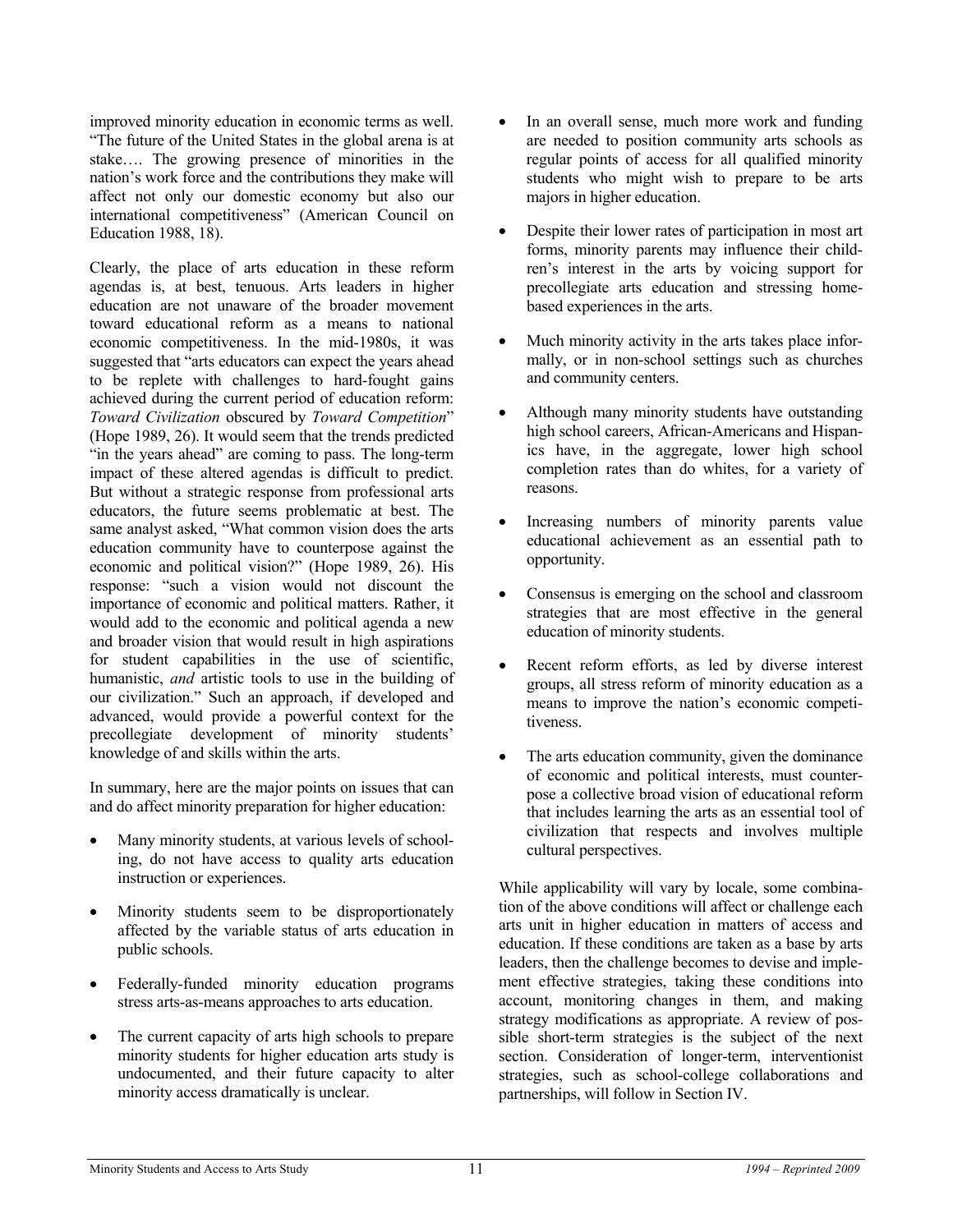#### **III. MINORITY RECRUITMENT, THE ARTS, AND HIGHER EDUCATION**

The previous section noted the concern among higher education arts leaders about the relative dearth of minority students currently prepared to do postsecondary work in the arts whether they choose to do so or not, and cited possible explanations for the size of this student pool. Clearly, though, arts disciplines are not alone among disciplines and professions in higher education in facing recruitment and retention challenges. As Table 6 indicates, bachelor's degrees granted to minority students in all fields do not correspond to the demographic make-up of college-age students. The arts disciplines essentially fare no better or worse than other areas of study. In any case, it seems clear that this state of affairs, to some extent, can be traced to the relative lack of preparedness among minority students. Indeed, some in higher education argue that even if all qualified minority students were successfully recruited to participate in higher education, minorities would still be "underrepresented" in the college student population (Astone and Nunez-Wormack 1990).

These conditions have obvious implications for the recruitment of minority students. Stated in practical terms, if the current pool of qualified minority students is taken as a given, then their recruitment can become reduced to a bidding war, where institutions and their departments become salespersons in a buyer's market. In such a scenario, those institutions with high-profile reputations, marketing acumen, and large scholarship budgets have a natural advantage, as do institutions that are not geographically isolated from the urban centers where the majority of potential minority enrollees reside.

While many institutions have honed and practiced their recruiting skills in the "bidding war" with considerable success, no one in higher education relishes a continuation of this situation. Clearly, the longer-term challenge is to expand the pool of minority students qualified to major in arts disciplines in college settings, irrespective of whether such students choose an arts focus. Activities that higher education arts units can undertake toward this goal, such as assistance in the improvement of and increased access to quality K-12 arts education and precollegiate partnerships, collaborations, and alliances with schools and school districts, will be the subject of Section IV.

But even if the pool of qualified minority students is dramatically enlarged over the next years and decades, individual institutions and arts units will still need

to devise and implement strategies to recruit students. That said, it must be remembered that issues of student preparation and recruitment are inextricably linked as factors influencing the presence of minorities in the arts in higher education. Preparation and recruitment are treated separately to facilitate analysis.

Consideration of minority student recruitment begins with basic questions addressed by higher education arts leaders in their memorandum responses—should arts units or programs within them make special efforts to recruit minority students? If so, why; if not, why not? What influences or motivates either decision? Answers to these questions can also be applied to precollegiate programs aimed at minority students.

Next, issues and challenges faced by those arts units making special efforts to recruit minority students are reviewed. The general higher education literature cites numerous factors considered key to successful minority student recruitment (Astone and Nunez-Wormack 1990; Lee 1991; Green 1989; Phelps 1986):

- Recruitment of minority students must be an institution-wide goal, with strong leadership from the president, vice-presidents, and deans, and participation by chairs, faculty, students, alumni, and special offices within the institution.
- Recruitment cannot be pursued in isolation, but is best approached systematically with consideration to issues of financial aid and campus climate for minorities.
- Recruitment must be pursued with cognizance of and sensitivity to inter- and intra-cultural differences among minorities.
- Recruitment should be pursued based on a comprehensive, strategic plan with an institutional selfassessment and objectives specific enough to permit detailed, periodic evaluations.
- Recruitment activities are best planned in concert with retention and placement plans.
- Sufficient personnel and financial resources are needed for recruitment and retention programs.

These factors are best considered as necessary, if not necessarily sufficient, conditions of successful recruitment efforts. But, as will be seen, arts units in higher education often face challenges in acting upon or controlling these factors as well as other factors special to the arts.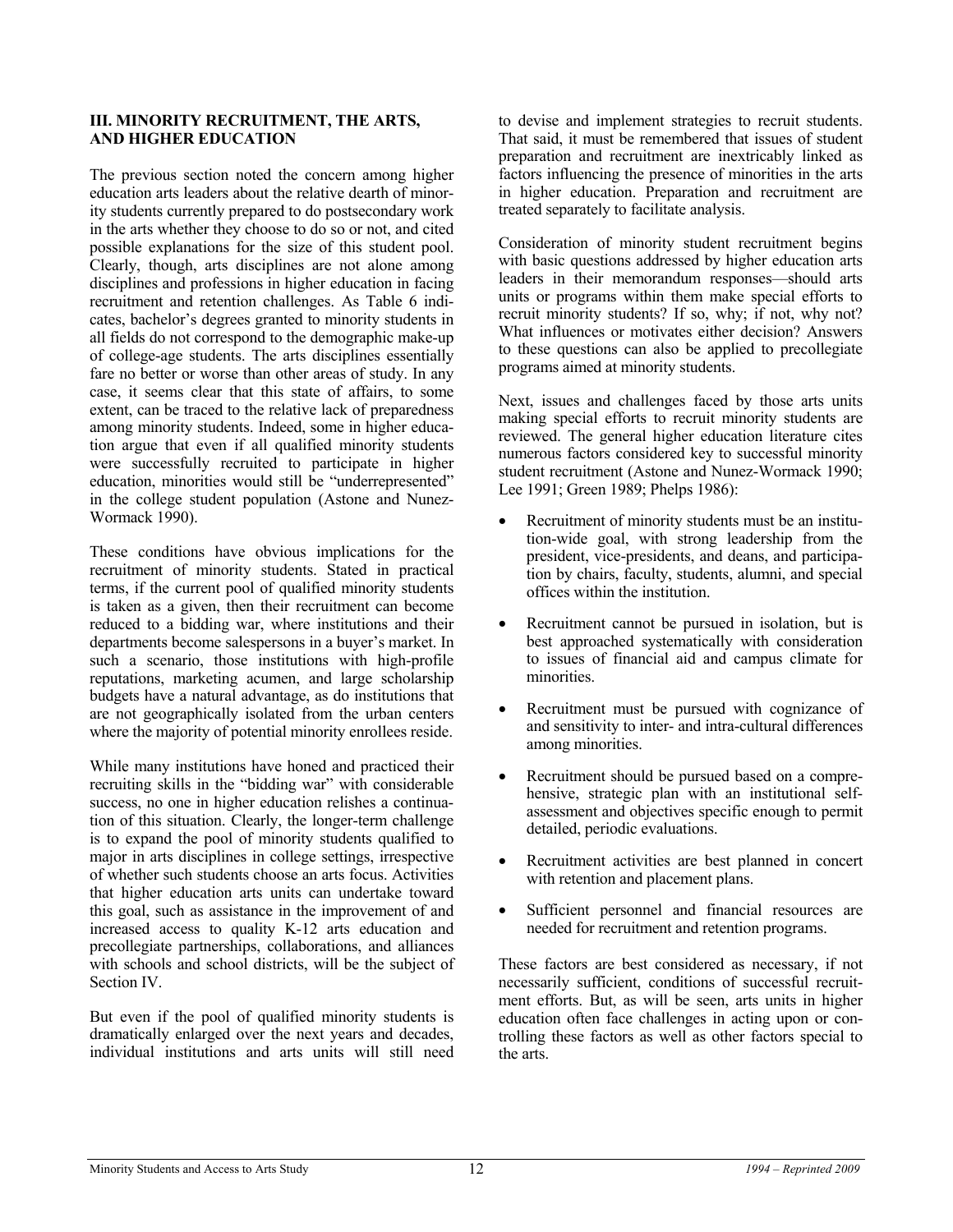#### **Table 6**

#### **Bachelor's Degrees for Selected Fields by Race/Ethnicity in 1990**

| Education<br><b>Business</b> | 4,389<br>4.2% | 598   |         |       |          |         |
|------------------------------|---------------|-------|---------|-------|----------|---------|
|                              |               |       | 931     | 2,853 | 95,267   | 104,038 |
|                              |               | 0.6%  | 0.9%    | 2.7%  | 91.6%    | 100%    |
|                              | 15,726        | 827   | 8,326   | 7,182 | 209,399  | 241,460 |
|                              | 6.5%          | 0.4%  | 3.4%    | 3.0%  | 86.7%    | $100\%$ |
| Social Sciences              | 7,148         | 513   | 4,315   | 4,081 | 98,418   | 114,475 |
|                              | 6.2%          | 0.4%  | 3.8%    | 3.6%  | $86.0\%$ | 100%    |
| <b>Health Professions</b>    | 4,192         | 263   | 1,882   | 1,610 | 50,065   | 58,012  |
|                              | 7.2%          | 0.5%  | 3.2%    | 2.8%  | 86.3%    | 100%    |
| Biological/                  | 2,037         | 133   | 3,322   | 1,288 | 29,519   | 36,299  |
| Life Sciences                | 5.6%          | 0.4%  | 9.2%    | 3.5%  | 81.3%    | 100%    |
| Engineering                  | 3,272         | 217   | 6,922   | 2,590 | 63,464   | 78,463  |
|                              | 4.3%          | 0.3%  | $9.0\%$ | 3.4%  | 83.0%    | $100\%$ |
| Art/Design                   | 1,644         | 212   | 2,160   | 1,572 | 35,135   | 40,723  |
|                              | 4.0%          | 0.5%  | 5.3%    | 3.9%  | 86.3%    | 100%    |
| Dance                        | 152           | $8\,$ | 57      | 93    | 1,755    | 2,065   |
|                              | 7.4%          | 0.4%  | 2.8%    | 4.5%  | 84.9%    | $100\%$ |
| Music                        | 3,199         | 138   | 1,513   | 1,581 | 40,158   | 46,589  |
|                              | 6.9%          | 0.3%  | 3.2%    | 3.4%  | 86.2%    | $100\%$ |
| Theatre                      | 639           | 27    | 113     | 310   | 8,242    | 9,331   |
|                              | 6.8%          | 0.4%  | 1.2%    | 3.3%  | 88.3%    | 100%    |

Notes: Figures on arts disciplines combine baccalaureate professional degrees and baccalaureate liberal arts degrees. The raw data were provided by Higher Education Arts Data Services.

Figures on non-arts disciplines were tabulated from those compiled by Carter and Wilson (1993).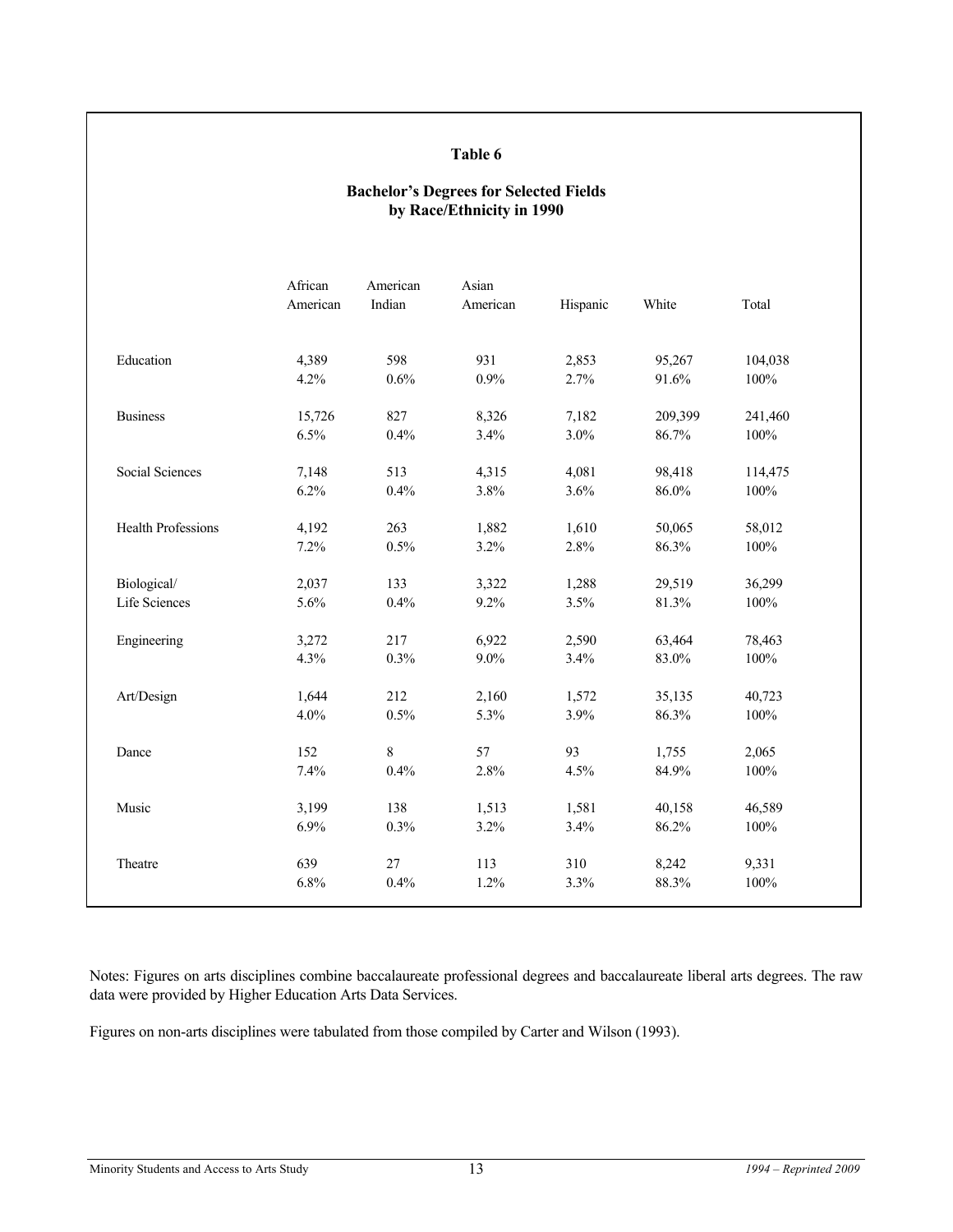#### **Motivations and Rationales for Minority Recruitment**

Many of the higher education arts leaders who responded to the memorandum cited earlier did not offer lengthy arguments for why their unit or institution does or does not make special efforts in the area of minority recruitment. The reasons for this lack of emphasis on rationales are unclear. Still, the range of possible motivations and reasons they did detail is of interest here.

First, of special note is the fact that several arts units, as a matter of policy, do not make specific efforts to recruit minority students. In some cases, an institutional policy mandates recruiting and accepting students only on the basis of artistic and academic talents. Such a policy seeks to ensure equal opportunity without discrimination on the basis of race and ethnicity for any purpose. The concept of "equal treatment" holds sway—all individuals who seek admission have the right to receive equal consideration and thus be chosen solely on the basis of the extent to which they meet specific artistic and academic criteria. Some interpret equal treatment as an inviolable, individual human right and hold that instances in which a person's race or ethnicity counts in favor of them, especially where there are reasonable questions about an applicant's qualifications, are morally wrong and examples of reverse discrimination. On the other hand, some proponents of "equal opportunity" argue that it is not sufficient only to ensure that persons not be subject to unwarranted forms of discrimination, as "equal treatment" proponents contend, but that it is advisable or even necessary for institutions to address the issue of competitive disadvantage so that all who seek to be qualified can compete for admission on an equal basis. As will be seen, formulation of the equal opportunity concept serves as a rationale, most often implicitly, for minority recruitment and precollegiate programs undertaken by higher education arts units.

It remains to examine, for now, one final argument invoked against special efforts to recruit minority students. It is founded on the premise that employment opportunities in the arts are extremely limited. The image of a career in the arts is glamorous to all students and, according to this argument, especially so for the economically disadvantaged. To recruit the latter for the arts often raises career expectations that are not likely to be fulfilled and is, therefore, unethical. This argument seems curious on several grounds. First, it is not clear that minority youth necessarily view the arts as more "glamorous" than do others. Second, many would question whether future employment opportunities in the arts are necessarily poor. For example, Music Educators National Conference (MENC) and the National Art Education Association (NAEA) have issued publications on the range of career opportunities in music and art respectively (MENC 1989; Holden 1990). Third, career opportunities are equally limited to all students. To encourage students who are not well prepared is to put them at a competitive disadvantage; but to encourage the capable and committed is to promote the continuing development of the arts and all they mean for society and civilization. Still, even if one accepts the premise that future employment in the arts is unpredictable at best, individuals have always been willing to accept inherent risks in order to practice their art or to work in arts-related fields. It is not clear why, then, minority individuals should in some sense be "protected" from voluntarily assuming such risks, so long as they are made aware of the risks.

Among those higher education arts units actively pursuing minority students (and the majority examined in this study do), most to some extent responded to external forces. Such forces include:

- legislative dictates from state governments requiring "proportional" representation of minorities in the student bodies of public colleges and universities;
- requirements of individual institutions that departments show either good faith or specific results on minority student recruitment; and
- the articulated vision of a president or board that the institution become more culturally diverse or celebrate cultural diversity.

To be sure, some arts units conduct minority recruitment activities only in response to these external forces. A few consider such mandated initiatives as examples of appeasement to the forces of "political correctness."

But, in more cases, arts units have either internalized the rationales implicit in external initiatives or, more interestingly, devised rationales based on their own philosophies of the arts and education. These rationales can be called utilitarian arguments. They share the following form: "Recruitment of minority students to arts units will bring about numerous positive consequences and benefits. These can accrue to all students involved, the arts unit, the institution, and/or the arts in American society." Still, the specific consequences and benefits anticipated in utilitarian arguments vary considerably and are rooted in different values and their concomitant assumptions.

One rationale holds that minority student recruitment is necessary if minority individuals are to be classical artists (musicians, ballet dancers, Shakespearean actors, etc.) in the future. Without minority classical artists, it is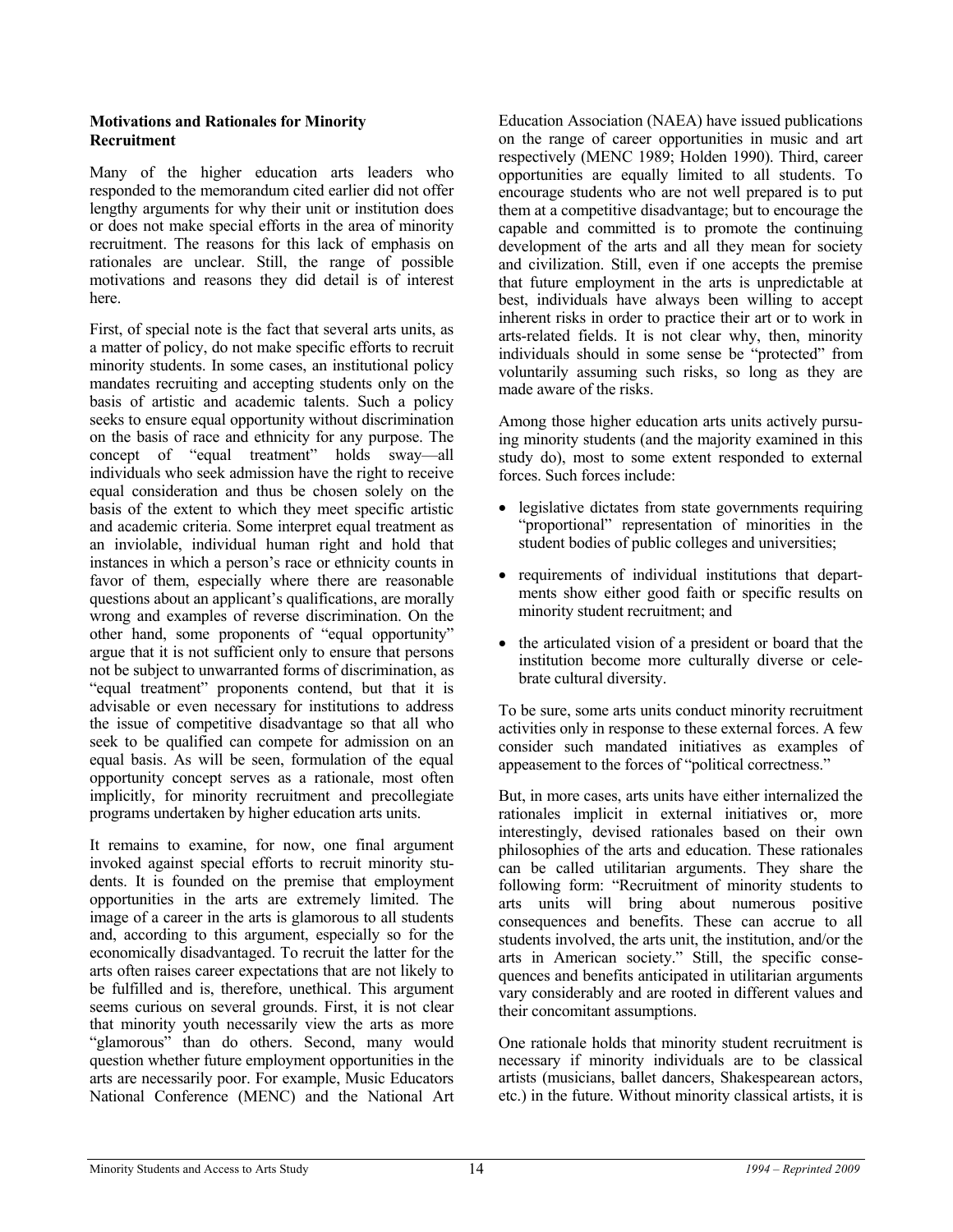predicted that minority children will evidence little interest in the classical arts, and that these arts will become little more than vapid diversions for suburbanites. Another rationale holds that stress on education in the arts of the Western tradition is not sufficient in a changing, pluralistic society. Minority recruitment is thus viewed as an essential part of a multicultural arts agenda for higher education and for society as a whole. Flowing from this rationale are questions of which content for what students; who can understand, teach, and represent what cultures; the appropriateness of core requirements and their content; and who needs to know what for what purposes.

The relationship between minority recruitment and arts curricula in higher education is a complex one. Few are likely to argue for a "separate but equal" curriculum only for minority students. Usually, the question is more one of proportion between Western traditions and others, or to what degree curricular emphasis on different artistic traditions should be a matter of student selfselection, or what effects specific approaches to multicultural curricula have on students' prospects for future employment in the arts. These questions were not addressed explicitly by memorandum respondents. Yet assumptions about multicultural arts education are prominent in later discussions of challenges facing higher education arts units—in particular, the preparation of minority students for arts study in higher education.

While some remaining rationales for minority recruitment are broad and sweeping, such as the need to "celebrate all cultures" in an increasingly pluralistic society, still others are more pragmatic. For example, one arts unit feels compelled to do minority recruitment because of the changing demographics of the state in which it resides. These two rationales, while different, do share an assumption—that the demographic make-up of society prescribes a policy goal. But such an assumption is faulty. The mere existence of social and cultural conditions does not point to, much less prescribe, specific policy goals. Otherwise, there would be little disagreement about what should be done. Just the opposite is true. Reasonable people within and across all races and ethnic groups disagree about what is to be done and why. Policy goals are ultimately matters of value that must be justified in terms of values, not facts. True diversity rests on encouragement of many reactions to the same set of facts.

This analysis of motivations and rationales for proactive efforts by arts units in higher education revealed the following:

• Many arts units either do not offer detailed rationales for why they do or do not actively engage in minority recruitment or have rationales that are unclear.

- Several arts units do not make special efforts to recruit minority students based on policy decisions to recruit for talent only, to focus only on ensuring nondiscrimination, and to present realistic expectations of employment opportunities in the arts.
- Some arts units have established minority recruitment initiatives in response to external forces such as legislative dictates, institutional requirements, or presidential leadership.
- Many arts units justify their efforts with utilitarian arguments citing diverse anticipated benefits of minority recruitment—greater minority interest in the traditional "fine arts," increased multicultural arts education in higher education, and "celebration" of all cultures.
- Some rationales mistakenly assume that a fact, the increasing cultural diversity of American society, prescribes specific sets of value-based policy goals regarding minority recruitment.

Well-reasoned, articulated rationales are important if arts units in higher education are to undertake or expand minority recruitment efforts, but whatever the rationales or motivations for action, most arts units face a range of issues and challenges that can complicate their tasks, and even create impediments.

#### **Issues and Challenges in Minority Recruitment**

It is not surprising that the challenge most frequently cited by higher education arts units regarding minority recruitment is the relatively small pool of qualified minority prospects for postsecondary study in the arts. Some decry the lack of access to quality precollegiate arts education for the majority of minority students. Others view the matter differently, arguing that minority students, while competent in their own ethnic arts traditions, do not generally have the breadth of knowledge and skills to pursue the typical arts major in higher education. This position often assumes that arts curricula are, and perhaps need to be, almost exclusively Western in orientation. Other arts units do not share this view and have different or multiple cultural emphases at the center of their goals. Finally, a transcending challenge to successful minority recruitment is the lack of support among minority parents for postsecondary study in the arts. This was cited by a number of respondents.

As significant as these challenges are, higher education arts leaders acknowledge that the tasks of minority access and recruitment are complicated by internal as well as external factors. These factors sometimes come in the form of faculty attitudes: a reluctance and even resistance to spending funds, time, and effort on minority issues in the face of other priorities. These feelings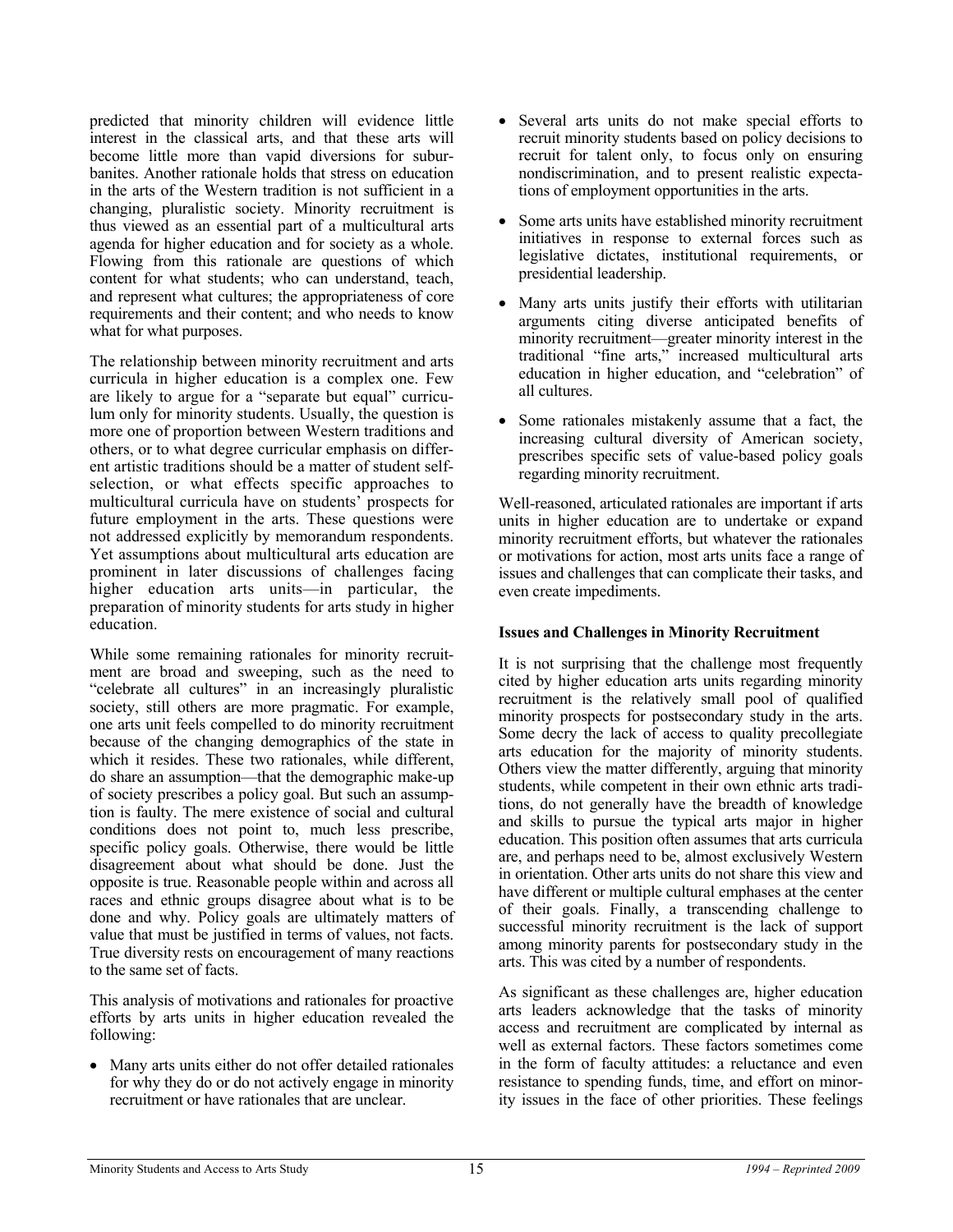can grow when funds and time invested produce minimal results. Also, some faculty members in some arts units, in the name of either fairness or maintenance of standards, resist the admission of minority students whom they regard as unprepared. A chicken/egg syndrome appears in the view that lack of minority faculty inhibits effective minority recruitment. The assumption seems to be that unless an arts unit has at least one and preferably more minority faculty members, prospective minority students will not want to enroll. There is some evidence in the general higher education literature to support this view (Lee 1991). On the other hand, in higher education departments where minority faculty members do take an active role in the recruitment of minority students, the consequences for those faculty can be mixed. "Voluntary personal interest frequently is transformed into an additional function they are expected to perform. Because the activity receives little recognition or reward, the time and energy it requires can jeopardize reappointment, tenure, and promotion" (Astone and Nunez-Wormack 1990, 42).

Additional challenges that arts unit leaders can face involve the lack of funds available to address precollegiate access issues or to conduct minority recruitment activities. In multipurpose institutions, there can be a lack of understanding, commitment, and assistance from a university's leadership and administrative offices. Yet correspondence also reveals the opposite, namely, that individual departments in higher education, including arts units, often back away from recruiting minority students, preferring to leave full responsibility for such activities to admissions offices or special offices for minority students. Another issue between university and college administrations and arts units is the availability of scholarship funds for needy students. National trends in higher education, including increased tuition and other costs, more frequent use of loans and work-study programs, and reduced funds for scholarships, have negatively affected minority recruitment by numerous arts units.

Institution-wide admissions standards can also discourage minority recruitment and admissions, according to some arts units, especially when selective criteria are applied outside the arts. In some instances, institutions do not count secondary arts courses in computing GPAs for admission purposes, thus discouraging students, including minority students, who accumulated numerous arts credits in high school or attended arts high schools. In general, however, the admissions standards utilized by arts units vary dramatically by institution, ranging from open admissions to high selectivity. Some arts units, while they must work within general institutional admissions policies, have considerable autonomy in the admission of students and possess a number of mechanisms, such as special admissions and summer preparatory programs, among others, to assist with minority access to higher education.

Other memorandum respondents suggest that the general characteristics of their institutions inhibit effective work with access and/or recruitment. Geographic isolation is a frequently cited factor: (1) an institution is located far from the urban centers where the majority of potential minority recruits reside; and (2) few minorities live in the state where the institution is located. The second condition is particularly problematic for state universities which, if they want to recruit minority students, must seek to attract out-of-state residents, thus raising their recruitment costs. A theatre department at a state university feels that it must venture out-of-state to locate qualified potential theatre majors, including minority students, since theatre instruction is not required in its state's elementary and secondary schools.

There are other dimensions of geographic isolation. Some arts units claim that the city in which they are located is widely viewed as less than hospitable to one or more minority groups, the setting provides few cultural offerings of interest, or a problematic history exists. Further, several arts units cite the lack of a "critical mass" of minority students as a continuing problem. In all of these cases, arts unit leaders claim that the consequential cultural and social isolation many minority students perceive and feel discourages both their recruitment and retention.

A final set of challenges cited by university arts unit leaders concerns the prospects for future employment in the arts. Several noted that, in their experience, careers in the arts are not seen as upwardly mobile by many minority students and their parents. Several leaders acknowledged that they have had difficulty in trying to reassure minority students and parents that employment prospects in the arts are promising, especially given the relative earning power of various professions.

In summary, a wide array of challenges to effective involvement of minorities in arts units in higher education were identified: inadequate or inappropriate precollegiate preparation in the arts, reluctance among faculty members, lack of minority faculty members to do effective work in minority communities, lack of available funds and a general lack of commitment from university administration, diminished scholarship funds, selective university admission standards and policies, the geographic isolation and "town-gown" relationships of some colleges/universities, no "critical mass" of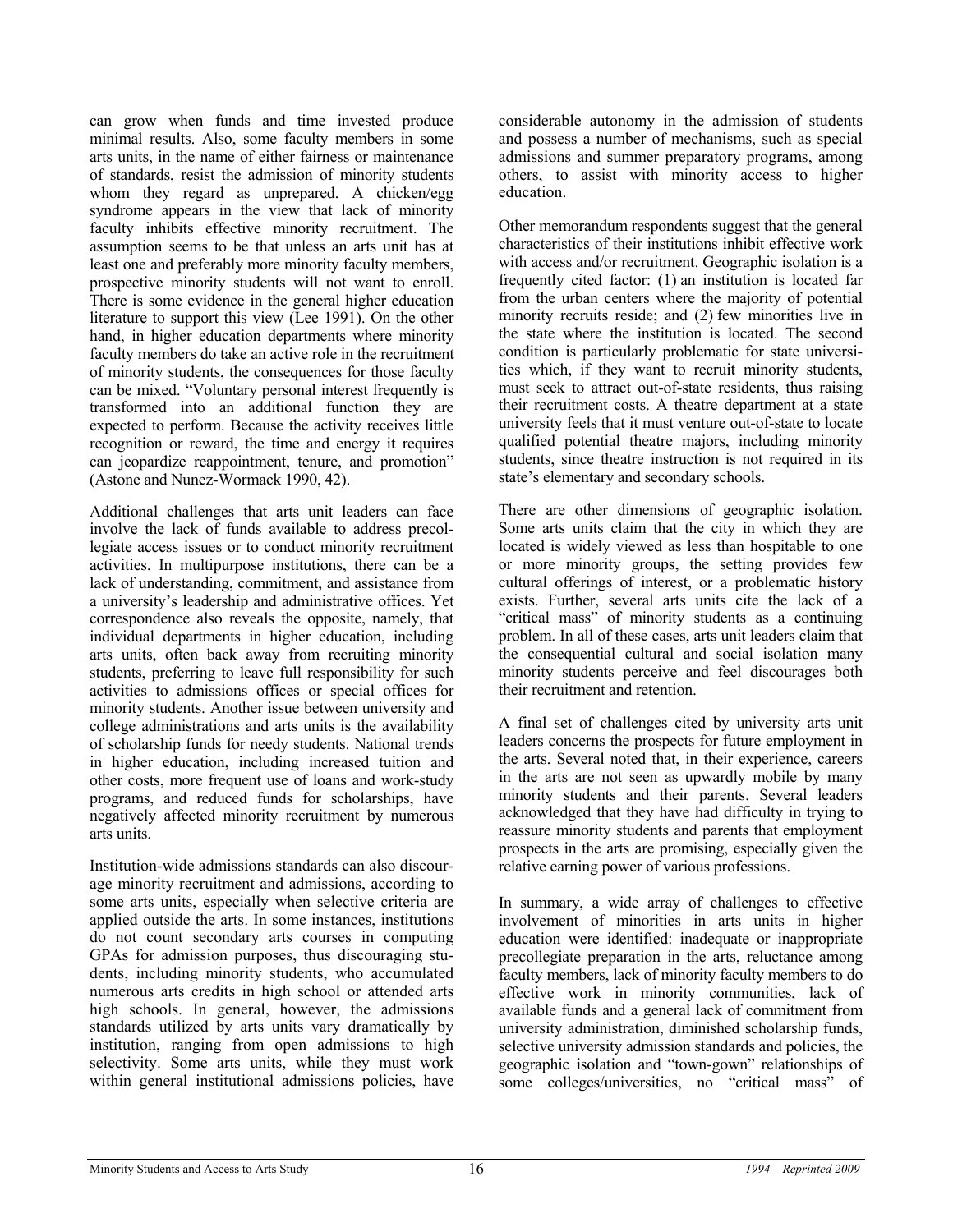minority students already enrolled, and the perception among some minority students and their parents that majoring in the arts is not a means to social mobility or even to a viable career.

These challenges clearly do not apply equally to all higher education arts units. Nor should these challenges be viewed as insuperable obstacles. For one thing, as will be seen, many arts units have considerable autonomy in devising and implementing minority recruitment strategies.

#### **Strategies for Minority Recruitment**

Among the keys to effective minority recruitment in the general higher education literature identified earlier are:  $(1)$  a systematic approach, and  $(2)$  institution-wide efforts and support. This literature also makes clear that many members of the institutional community assist—the president, vice-presidents, deans, chairs, faculty, students, alumni, and special offices. The literature also makes clear that in too many higher education settings, individuals, groups, and organizations work at cross purposes in planning and implementing minority recruitment strategies. While there is no one ideal configuration that can ensure success, adherence to principles of teamwork seems to be essential.

What follows are lists of minority recruitment strategies utilized by higher education arts units. Their presentation in this format does not mean they are strategies pursued in isolation rather than as part of a broader access-oriented plan or that they are done solely by arts units chairs and faculty without the participation and in some cases leadership of other sectors in their institutions. They are presented as isolated examples for analytical purposes, recognizing that no one strategy or set of strategies is immediately applicable to any one institution or arts unit. These strategies are best viewed as possibilities that can be adopted or adapted only after a self-assessment of their characteristics and challenges in light of local conditions. The strategies themselves are organized by category—admissions, scholarships and aid, outreach and community liaisons, marketing, and school climate.

- 1. *Admissions*. Many of the admissions strategies listed here are devised and implemented in cooperation with institution-wide admissions offices or other special offices dealing with minority affairs.
	- A dance department at an urban university negotiates with the undergraduate admissions office if a student admitted to the department on the basis of artistic ability is having problems being admitted to the university because of low SAT or ACT

scores. Students in this category who have good grades, a demonstrably good work ethic, and a recommendation for admission from the dance department, receive special consideration from the undergraduate admissions office. This option has helped to facilitate the admission of numerous minority students.

- A theatre department in a Midwestern state university works closely with its special admissions office to identify students, especially minority students, whose low ACT scores or poor class rankings do not meet admission standards. If after interviews and auditions, the department identifies students that have the potential to succeed as theatre majors, it will work with the special admissions office to ensure their acceptance.
- A music department at an eastern public college participates in the college's Special Admissions/ Minority Achievement Program. The program enrolls minority students based primarily on evaluations of their secondary school achievement, letters of recommendation, and assessments of their motivation to succeed. Students who are admitted to the college and the department, in most cases, are then required to attend a preenrollment summer enrichment program.
- An art school within an eastern urban university participates in the university's Alternative Admissions Program. It serves art school students, many of them minority, who have passed the school's portfolio requirements but could not meet the university's academic requirements. These students' admission to the school and the university is contingent upon their attending a six-week summer bridge program. The program emphasizes reading, composition, and mathematics and is designed to prepare specially admitted students for the academic demands of the B.F.A. program.
- A music school in a large Midwestern public university has the same approach but different content. It accepts African-Americans who have participated in school-sponsored precollegiate activities and offers them a "summer bridge" program. The program prepares students in music theory, keyboard, and basic reading to improve their likelihood of success as full-time degree candidates.
- A music college within an urban Midwestern university is undertaking a two-year bridge or "catch-up" program involving high schools and community colleges. The program seeks out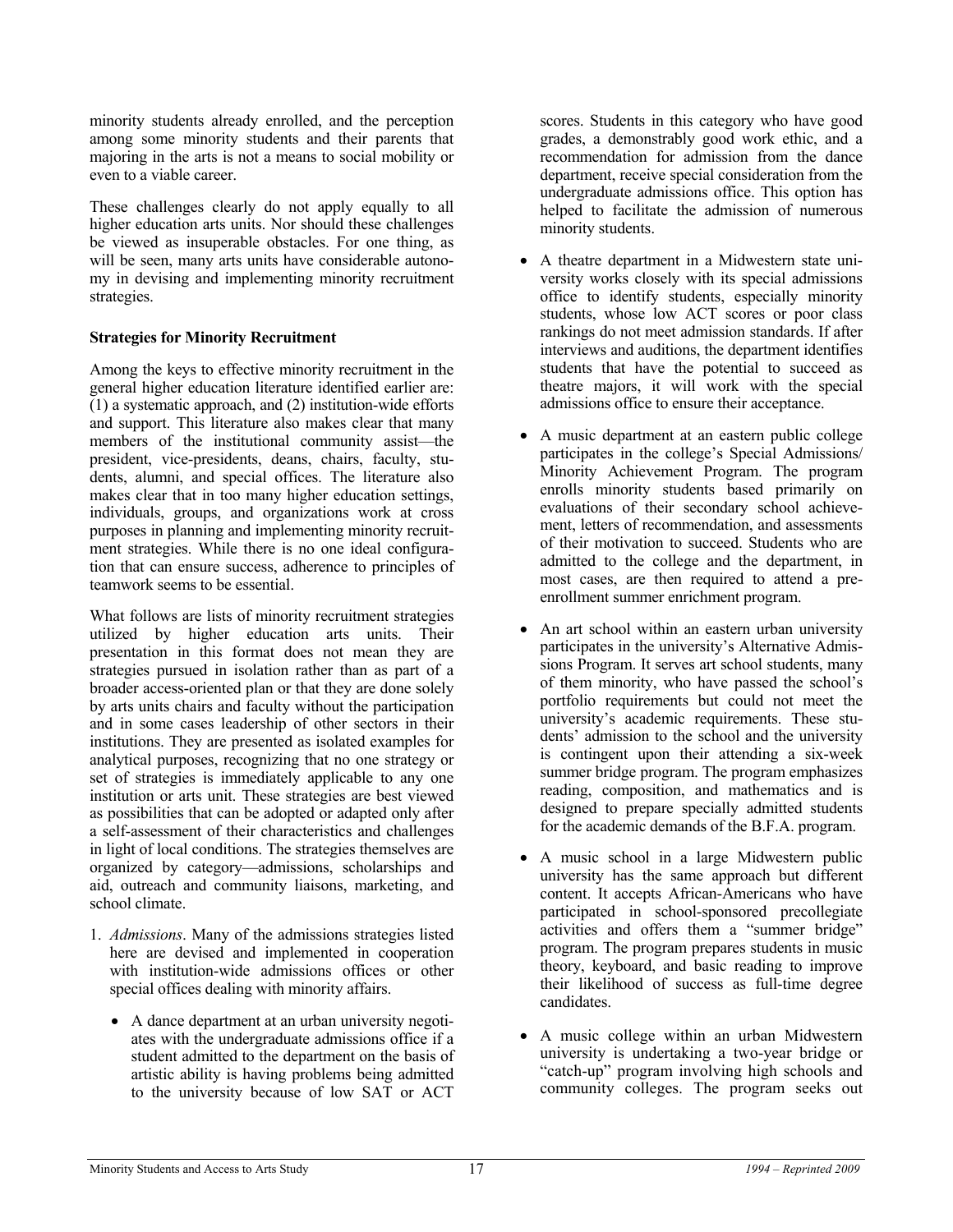talented but under-prepared high school students with strong interests and potential for future success in music. They pursue a two-year program at an affiliated community college taking "catch-up" courses in theory and general education, while at the same time receiving applied lessons, monitoring, counseling, and instruction in master classes. After two years, it is expected that students will be admitted as transfers to the music college for their junior and senior years. Outside funding is being sought to support and expand this program.

- A school of the arts in a western public university has developed the Arts Educational Equity Program (AEEP) designed to recruit, admit, retain, and graduate under-represented, i.e., minority students. AEEP works with high schools having high minority enrollments and encourages qualified students to apply to the university and the department. AEEP then provides assistance in the application process and helps to locate financial aid. Those students who are admitted receive orientation seminars and extensive personal counseling during their first year.
- An art department in a southwestern college participates in a college-wide collaborative program with its local school district. The program, called College Bound, targets at-risk, often minority, students and sends them college information yearly. College Bound gives high school freshmen tentative acceptance into the college. The only condition for final admission is completion of high school since the college has an open admissions policy.
- Arts units in several universities participate in the federally-funded Upward Bound and Trio programs. The programs have summer residential components targeted to at-risk students as preparation for possible enrollment in colleges and universities. However, the overall effects of these programs on university admission in the arts are not clear.
- 2. *Scholarships and Aid*. As was found in the section on challenges to minority recruitment, the decreased availability of scholarship funds and aid, as well as the trend toward reliance on loans and work study, has made minority recruitment more problematic for many arts units. Of course, the capacity to offer aid to minority students varies by institution. No attempt will be made to detail these different capacities. Instead, the focus here is on innovative financial aid strategies.
- A school of art in an urban university has adopted a local high school and offers scholarships to the high school's students to attend precollegiate programs. Participating students can choose to concentrate in drawing, two-dimensional design, and printmaking, and can receive assistance in development of their portfolios. This initiative thus facilitates entry into the school's B.F.A. program. Those who are admitted receive special assistance in the identification of financial aid.
- A music school in an eastern college participates in the institution's Equal Opportunity Fund/Martin Luther King Scholars Program. The program is supported by the State of New Jersey's Educational Opportunity Fund. Students are admitted to the college on critique weighted to account for leadership potential, academic promise, and financial need rather than past academic achievement. In exchange for financial aid, King Scholars are required to attend a six-week summer program prior to the fall semester, consisting of concentrated instruction and tutoring to address deficiencies.
- A private school of art and design located in New England encourages admission by students from diverse cultures through its institutional scholarship program. The program is somewhat unique in that the scholarship program is augmented by outside public funds—in particular, grants from the National Endowment for the Arts. It is administered by the school's Coordinator of Multicultural Affairs.
- A school of music in a southern college, because of its high tuition costs, also works with an outside national source of funds, the National Scholarship Service and Fund for Negro Students. It both identifies promising African-American students and makes financial aid available to those admitted. The relationship is seen as successful, though the number of minority students at the school remains small.
- 3. *Outreach programs and liaisons with communitybased organizations*. Many higher education arts units who have community outreach programs and liaisons with community-based organizations regard them as being part of their public service obligation to promote access. But the majority also realize that these activities can lay the groundwork for the involvement of minority students in the arts in higher education.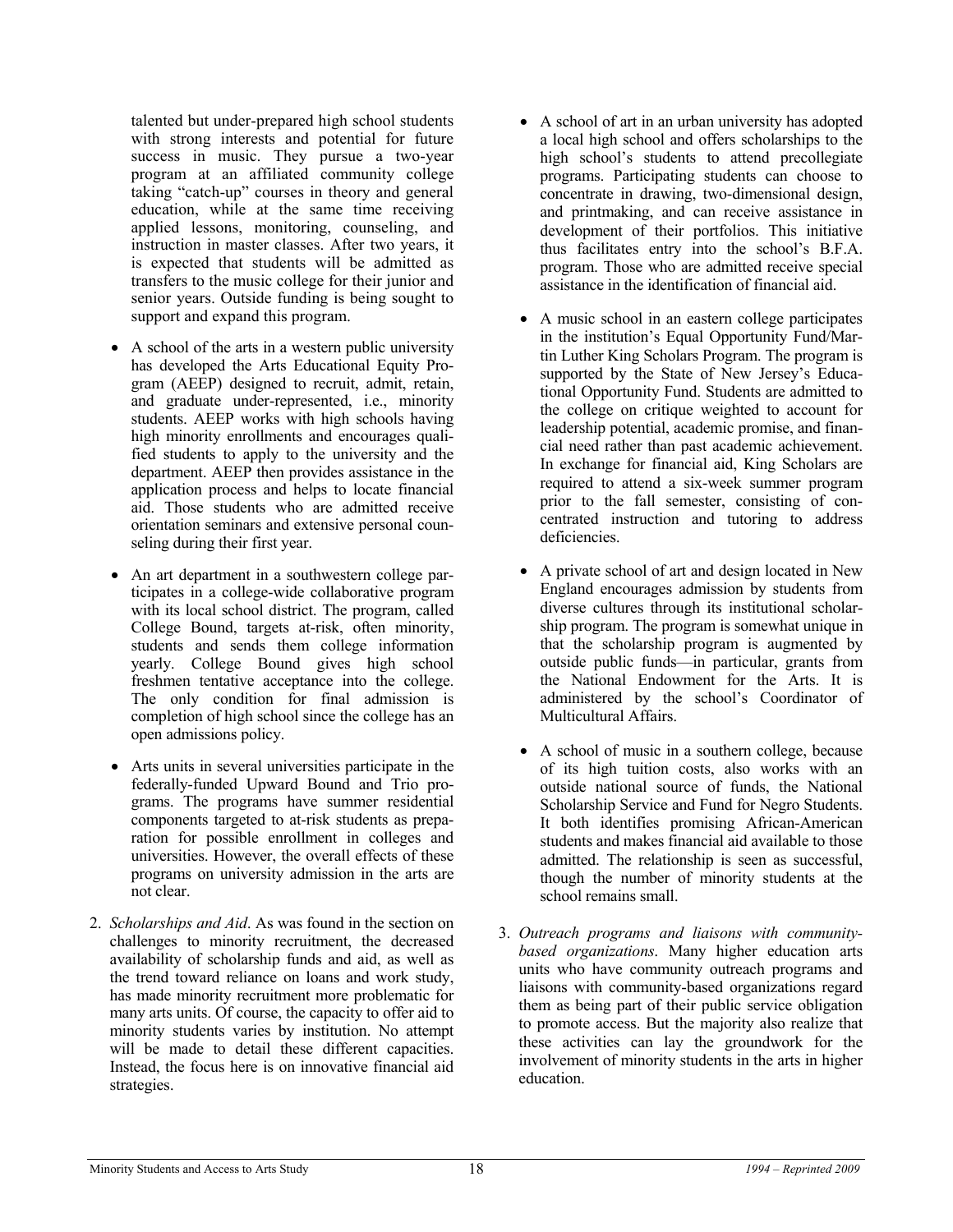- A dance department in a private Midwestern college targets performances and workshops by its dance company in urban arts high schools.
- A dance department at a public university in the West sponsors a state-wide High School Workshop Day that brings students and teachers to the university for classes and performances. Auditions are also held for in-state recruitment scholarships. Talented minority students identified at the auditions, if they do not receive the special scholarships, invariably are offered some kind of financial incentive to enroll in the department. Also, through tours to in-state schools by its student dance company, the department provides information about the quality and demands of its program to potential minority enrollees. For similar reasons, a rural Midwestern university's dance department sponsors a High School Dance Day and presents lecture demonstrations for dance students in urban high schools located far from its campus.
- An urban university dance department, in addition to presenting performances and workshops at urban performing arts high schools, invites students from area elementary and secondary schools to lecture/demonstrations and performances of artists presented in its dance series. Also, as part of the dance series, the department features minority, community-based dance companies in performance, based on its continuing dialogue with minority arts organizations.
- An independent college of art in the East works jointly with its local chapter of the NAACP. College personnel act as mentors to selected minority high school students identified by the NAACP, offering them scholarship support to the college's Saturday program as well as counseling. High school seniors receive help in the preparation of their college applications and portfolios. As a result, a few minority students from this program enroll in the college each year.
- An independent college of art and design in the Midwest sponsors Color Wheels, a community outreach program consisting of a van loaded with student instructors and art supplies that tours to, among other places, urban neighborhoods.

 Needless to say, many other arts units offer outreach programs in various forms. But most memorandum respondents did not indicate the degree to which these activities are related to involvement with the arts in higher education.

- 4. *Marketing and publicity*. Some memorandum respondents considered minority recruitment primarily as a marketing problem. Their energies were spent devising strategies to provide attractive images to prospective minority enrollees. While minority recruitment entails attention to many other factors, as long as the pool of minority students qualified to undertake college work in the arts is smaller than desirable, it cannot be denied that effective marketing strategies are needed in the current environment. Marketing strategies most often utilized by arts units are listed below.
	- identification of minority students through community organizations and youth centers
	- purchase of mailing lists to identify qualified high school minority students
	- development and distribution of specialized brochures for minority students
	- specialized newsletters to high school students in the arts
	- special workshops and classes for high school arts teachers with responsibilities for large numbers of minority students
	- open houses, college nights, and departmental/university tours
	- individualized home and school visits to prospective enrollees by faculty members and admissions staff
	- phone calls to prospective enrollees
	- sponsored student visits to campus
	- faculty and staff presence at conferences and festivals in minority communities
	- geographically accessible auditions for minority students
	- videos geared to minority students

Clearly, these activities are generic. They utilize the skills, time, and energies of faculty, staff, students, and alumni. In addition, the messages and content for these activities must reflect the characteristics of the institutions that utilize them and be tailored to specific segments of the minority student population.

One final marketing strategy bears mention here. One Midwestern conservatory of music focuses many of its recruitment resources on selected institutions. Specifically, the conservatory's admissions staff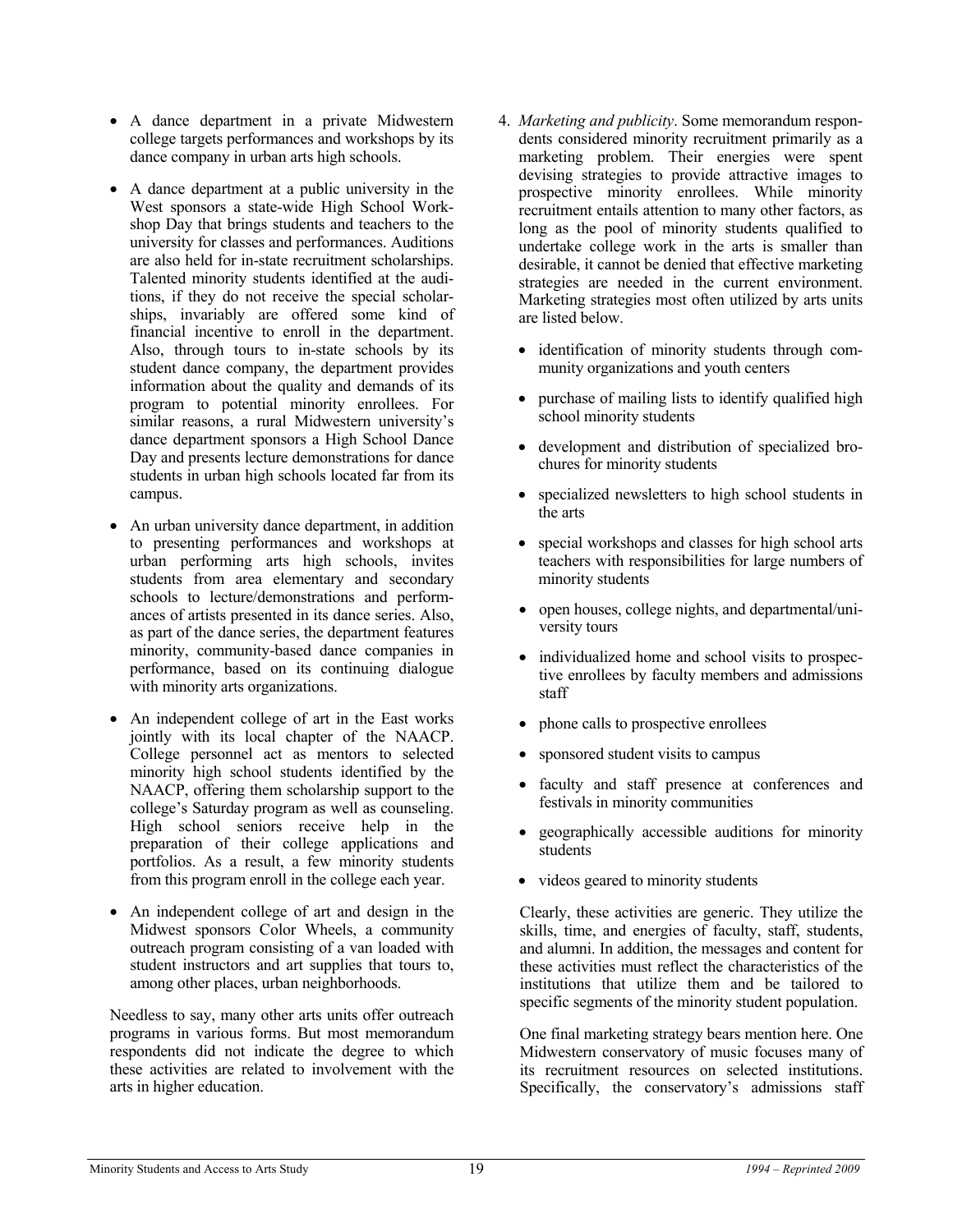invests considerable time in and attention to ten schools and organizations with highly diverse student populations and good preparation in music. The conservatory feels that this targeted approach is more effective than scattershot approaches.

- 5. *School climate*. As discussed earlier, an individual's sense of an institution's receptiveness to persons of color is a key factor in minority student retention. Perceptions of "school climate" also seem to be a factor in minority access and recruitment. Many arts units and the colleges/universities in which they reside have taken substantive steps:
	- hiring minority faculty
	- revising curricular offerings to include the artistic traditions of non-Western and ethnic cultures
	- providing orientation programs, support services, and career counseling for minority students
	- developing minority student peer counseling
	- reviewing and revising unit and university publications in light of minority issues
	- presenting concerts, exhibits, and productions that highlight contributions of non-Western and ethnic artists
	- providing opportunities for social interaction among diverse minority groups

 While many arts units have aspired to implement at least some of these changes, most acknowledge difficulties. Such changes are often long-term in nature and challenging in both financial and attitudinal terms. Determining what combination of changes can and will be pursued is a function of the evolving goals and objectives of specific units.

#### **Conclusion**

As stated earlier, the minority recruitment strategies listed here are best viewed as possibilities that arts units might adopt after a self-assessment of their unit's and institution's purposes, characteristics, aspirations, and challenges. Even then, success is most likely when a holistic, multi-strategy approach is taken and when there is institution-wide effort and support. While some arts units are pleased with the success of their minority access and recruitment strategies, none claims to have found a magic formula. Further, since the strategies used by arts units and summarized here essentially mirror those utilized by other higher education units, there seem to be no magic formulas for higher education as a whole.

#### **IV. PRECOLLEGIATE PROGRAMS AND MINORITY STUDENTS**

A recurrent theme of this study has been concern over the relative lack of minority students either interested in or prepared to undertake college-level work in the disciplines of art and design, dance, music, and theatre. This problematic state of affairs need not be accepted as unalterable. Indeed, higher education is increasingly addressing the problem of minority access to effective preparation for college through partnerships, collaborations, and alliances between postsecondary institutions and elementary and secondary schools.

This renewal of interest in minority preparation for higher education and the creation of programs to facilitate such preparation is part of a larger trend toward school–higher education partnerships. According to some commentators, the history of school–higher education relationships constitutes a legacy of distrust (Greenberg 1991). Throughout the 1980s, however, many factors contributed to higher education's interest in affecting K-12 educational practice through partnership vehicles beyond traditional teacher preparation. These factors include, most obviously, frequent lack of skills and knowledge to matriculate, combined with changing demographic and social characteristics of the student population, broadening of higher education admissions policies, increased recognition among higher education officials that "the challenges confronting contemporary secondary education—particularly for atrisk students, women, and minorities—require a community effort in which colleges have been asked to play a much larger role than previously reserved for them" (Greenberg 1991, iii). School reform rhetoric frequently invokes school-college partnerships as positive, even necessary to produce change. Growth in the number of partnerships has also been fueled by the availability of funding. Some state governments and a long list of foundations, both local and national, have made partnerships a priority. Form follows funding.

During the last five years, most partnerships have been local, grass-roots efforts. All kinds of institutions, public and private, from community colleges to major research universities, are involved. It seems "more often than not, faculty and administrators from the arts and sciences rather than from schools of education—are the key postsecondary participants in the collaborative process" (Wilbur and Lambert 1992, i). While the majority of these partnerships are with secondary schools, "many partnership programs are now aimed at elementary and middle schools, reflecting a growing understanding of the need to intervene on behalf of students in their early years of schooling" (Wilbur and Lambert 1992, 1).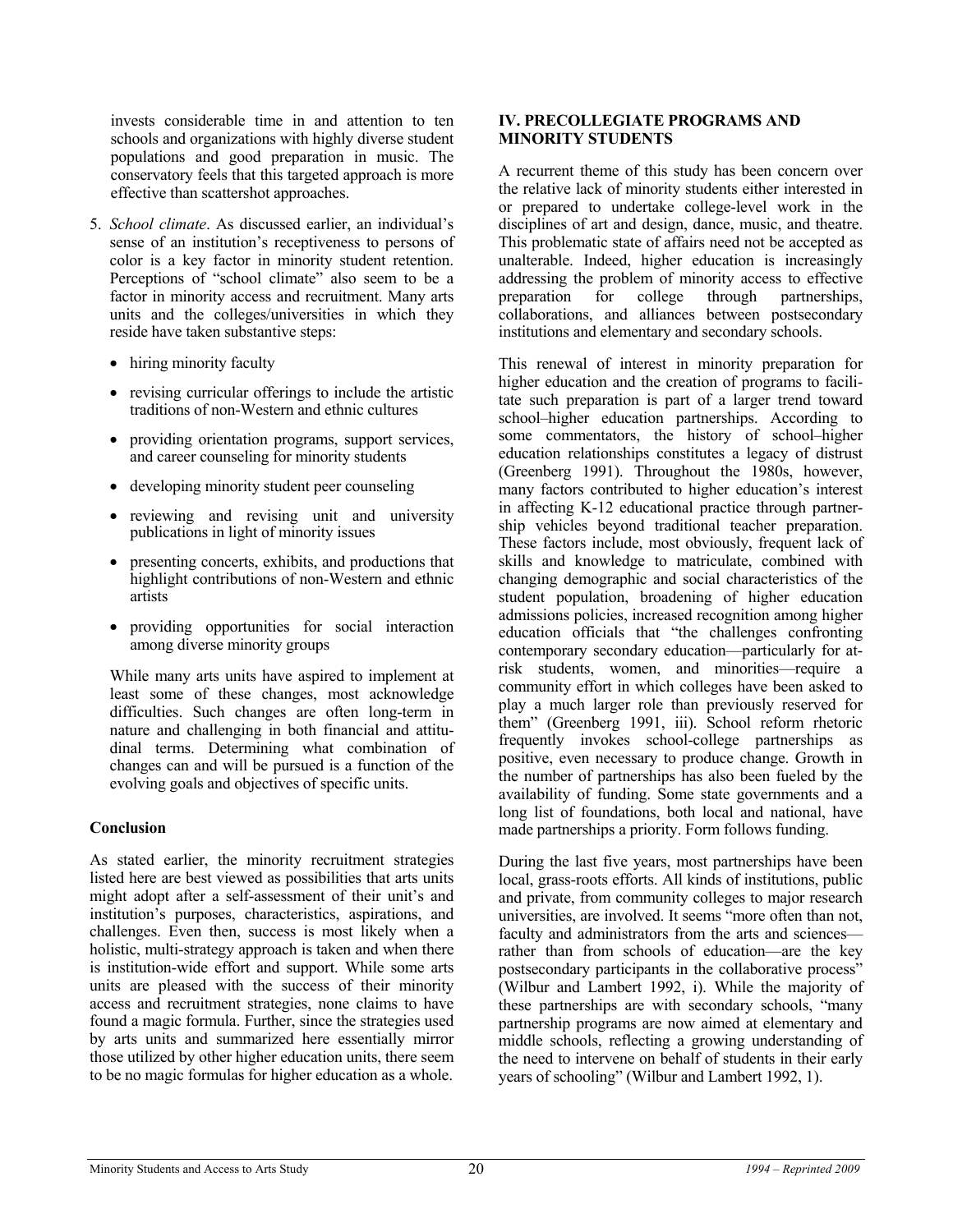There are numerous ways to categorize school-college partnerships. One typology distinguishes among compensatory, motivational, and enrichment programs. Another identifies program focus: (1) for students; (2) for educators; (3) for improvement of curriculum and instruction; and (4) for the sharing of educational resources. Whatever typology one might utilize, the purposes and structures of most partnerships, especially those formed in recent years, are shaped in response to local concerns and conditions.

Not surprisingly, despite the relative youth of the partnership movement, critics have come forward. A common concern is that grass-roots partnerships too often become highly publicized pet projects reflecting glory on their sponsors, and that they deflect higher education's attention away from where it should be: fundamental reform of K-12 education that leads to excellence and access (Haycock 1991). In other words, partnerships are critiqued for what they are not. But development of local partnerships by colleges and universities and higher education's participation in statewide and national educational reform efforts would not seem to be mutually exclusive. Indeed, some typologies refer to state and national partnerships for school improvement and restructuring as two among the many partnership strategies that higher education institutions can adopt (Greenberg 1991). Indeed, several memorandum respondents indicated that their institution's arts faculties are integrally involved in efforts at the state level to develop curricula in the arts disciplines, make arts teaching certification standards more explicit, and make arts instruction mandatory in all elementary and secondary schools. But the focus here will primarily be on partnerships developed at the local level with schools and precollege students by postsecondary units in both the arts and other disciplines. This emphasis is consistent with the premise outlined at the beginning of this study: initiatives in the area of minority preparation are matters of local control by arts units and the institutions that house them, based on their own goals, objectives, and contextual environments.

As with the minority recruitment strategies discussed in the previous section, there are no magic formulas for devising effective school-college partnerships. Instead, arts units and colleges are well-advised, through selfassessment processes, to address the following questions before undertaking partnership programs:

- What are our institutional motives?
- To what extent can our expertise be transferred to elementary and secondary school settings? Which partnership form is the best for us?
- Is this an opportunistic involvement created by external pressures or inducements (such as grant opportunities), or are we seeking a longer-term relationship with requisite resources identified to sustain the effort?
- Is the partnership consistent with our perceived institutional mission and with the content we teach now, or want to teach in the future?
- Can our institution afford to risk failure?

Still, there should be no illusions that the establishment and implementation of partnership programs is anything but difficult. Foremost among such difficulties are differences between the culture of elementary and secondary schools and that of postsecondary institutions.

These differences have evolved from disparities in institutional funding and resources, student bodies, teachers and teaching (including teaching load, student characteristics, source and availability of materials of instruction, academic freedom, salaries and vacations, teaching amenities, teaching qualifications, valuing performance, and rewards), faculty role in decision-making, and institutional leadership style (Greenberg 1991, iv).

In addition, relationships between faculty and staff in schools and those in colleges/universities are often characterized by distrust, thus subverting the good intentions of those who seem to establish partnerships. Finally, it must also be said that claims for the success of partnership programs are based on anecdotal accounts for the most part, primarily because of the relative youth of these efforts. Clearly, research, including descriptive research, analyses of planning and implementation processes, and analyses and evaluations of outcomes are needed to raise confidence in the value and effectiveness of partnership models and specific programs.

Despite these qualifications, there seems to be ample justification here for exploring how school-college partnerships can play a role in the artistic preparation of minority students. First, programs devised by arts units in higher education will be listed and described. Arts units are hardly strangers to the problems with and prospects for partnership strategies. Then, prominent programs in other disciplines are listed and described. Among the many such programs that could have been listed, emphasis is on those directed at the precollegiate preparation of minority students rather than drop-out prevention. What emerges is a range of options and examples that higher education arts units can consider for developing access-oriented programs in their own institutional settings.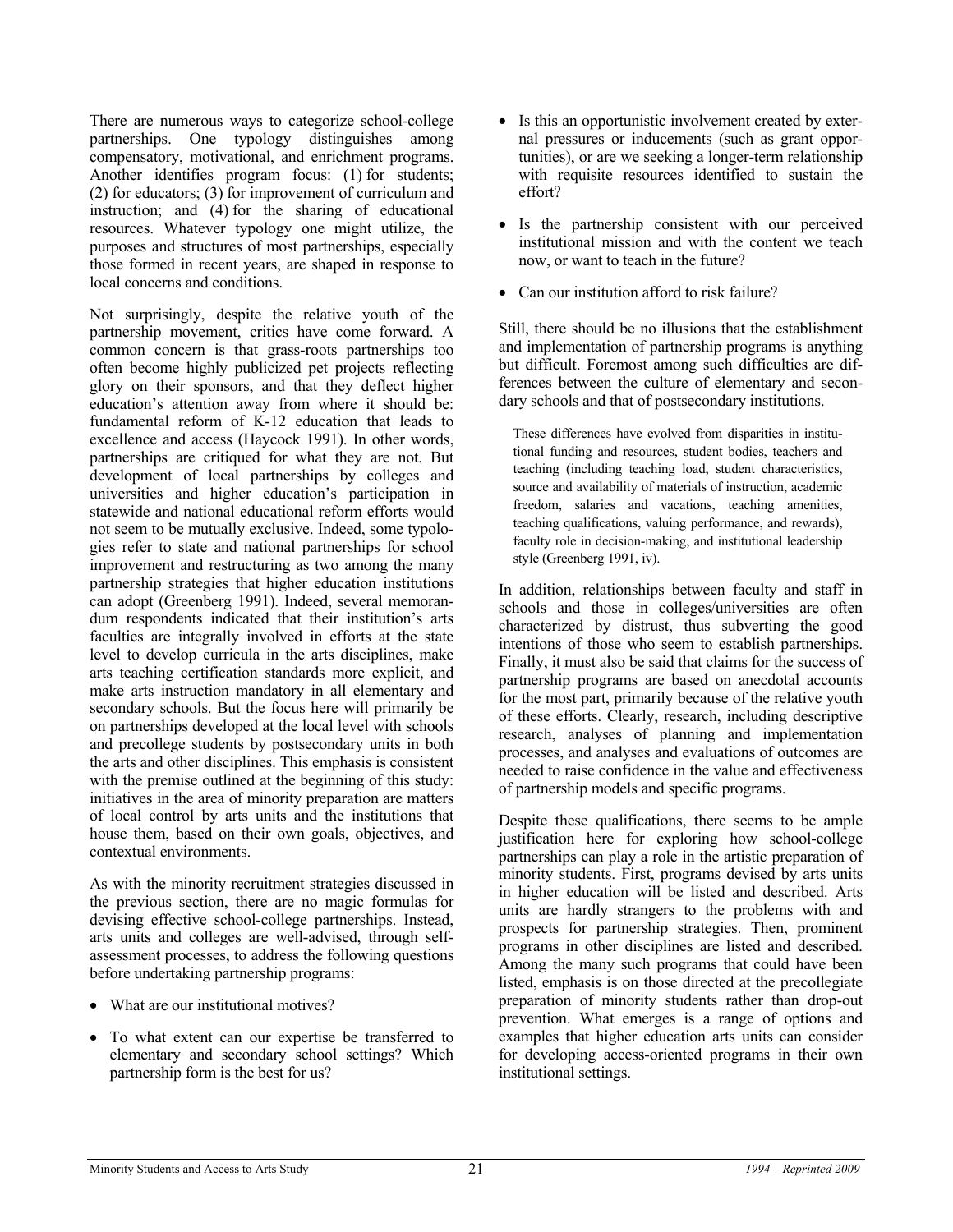#### **School-College Partnerships in the Arts**

The programs listed here, as they were identified and described by memorandum respondents, vary considerably in scope. They vary in purpose from enrichment to skill development to college preparation and recruitment. The first group consists of programs in which arts units participate in large partnerships sponsored by their home institutions.

- A music school at a public university in the Northwest U.S. participates in the campus-wide PUSH/EX-CEL program, which provides precollege summer study experiences, including instruction in subjects such as science and mathematics, as well as music, for participating middle school and high school students of color.
- A school of art in a western public university participates in the College Readiness Program (CRP), a statewide program jointly administered by the California State University and the California State Department of Education. The program is designed to assist African-American and Hispanic students in the 7th and 8th grades to develop basic skills in mathematics and English which will prepare them for college preparatory course work in the 9th grade. Minority students from selected junior high and intermediate schools are paired with university faculty at school sites to receive instruction.
- A state university division of fine arts participates in "The Governor's Minority Student College Preparation Program," instituted by the Kentucky Council on Higher Education and hosted by the division's home campus, serves minority students who have demonstrated the potential of succeeding in school. Participating minority students receive on-campus instruction to improve their studying skills, develop their speaking and written skills, expose them to computer literacy, and increase their knowledge of African-American history.
- A Midwest private school of art and design participates in a program entitled "I Know I Can." Administered by a nonprofit corporation, the program encourages middle and high school students to take courses that are part of a precollege curriculum, provides financial aid advising, and offers last-dollar assistance so that no academically qualified graduate of a public high school in the city is denied opportunities in higher education.

Clearly, the institution-wide programs described above, while they address the academic preparation of minority students for college work, do not deal directly with preparation in the arts. What follows are descriptions of targeted programs devised by higher education arts units. The first begins in the elementary school years.

- A conservatory of music in a Midwestern private college offers two preparatory programs aimed at contributing to minority access at the beginning level. The first offers fourth- to sixth-grade students, many of whom are minority, private lessons, theory classes, chamber music, and large ensemble opportunities at the conservatory or at satellite teaching centers. Scholarships and instruments are provided as necessary. The second is a collaboration among the conservatory, a local arts high school, and a local community college. Precollege students are given private lessons by trained conservatory students who are paid for their services. Further, conservatory faculty and students teach in a precollegiate jazz program in the inner city and will assist in writing a jazz-based music curriculum for a local arts high school.
- The ballet school of an eastern dance company has initiated the Dance Program for City Youth. Among its objectives are advancement of racial diversity at the ballet school and opening opportunities for minority students to pursue postsecondary education in dance. The program, which serves students from sixteen inner-city schools, has three components. (1) "Discover Dance" provides third- and fourthgrade students selected on an open enrollment basis with weekly classes on basic dance skills and vocabulary. Some are invited to join the school's preprofessional program. (2) Those invited participate in a six-week summer workshop consisting of half-day program, Monday through Friday. More experienced students attend a full-day program. All participants take classes in diverse dance styles and attend master classes. (3) Similar opportunities are available to students in the graded Academic Year Program, whereby intensity of after-school study is based on experience. All of these students dance in performances during the company's annual season.
- A school of music in an eastern college offers several on-site preparatory programs for high school students as part of its minority student recruitment effort. These include: instrumental workshops to prepare middle and high school students for auditions, a jazz festival bringing high school jazz bands to perform for adjudicators, an orchestra festival, a Community Arts Program which provides music instruction for children and young people, and the Partnership in Music program, serving twenty local schools with inschool performances and clinics led by college music faculty.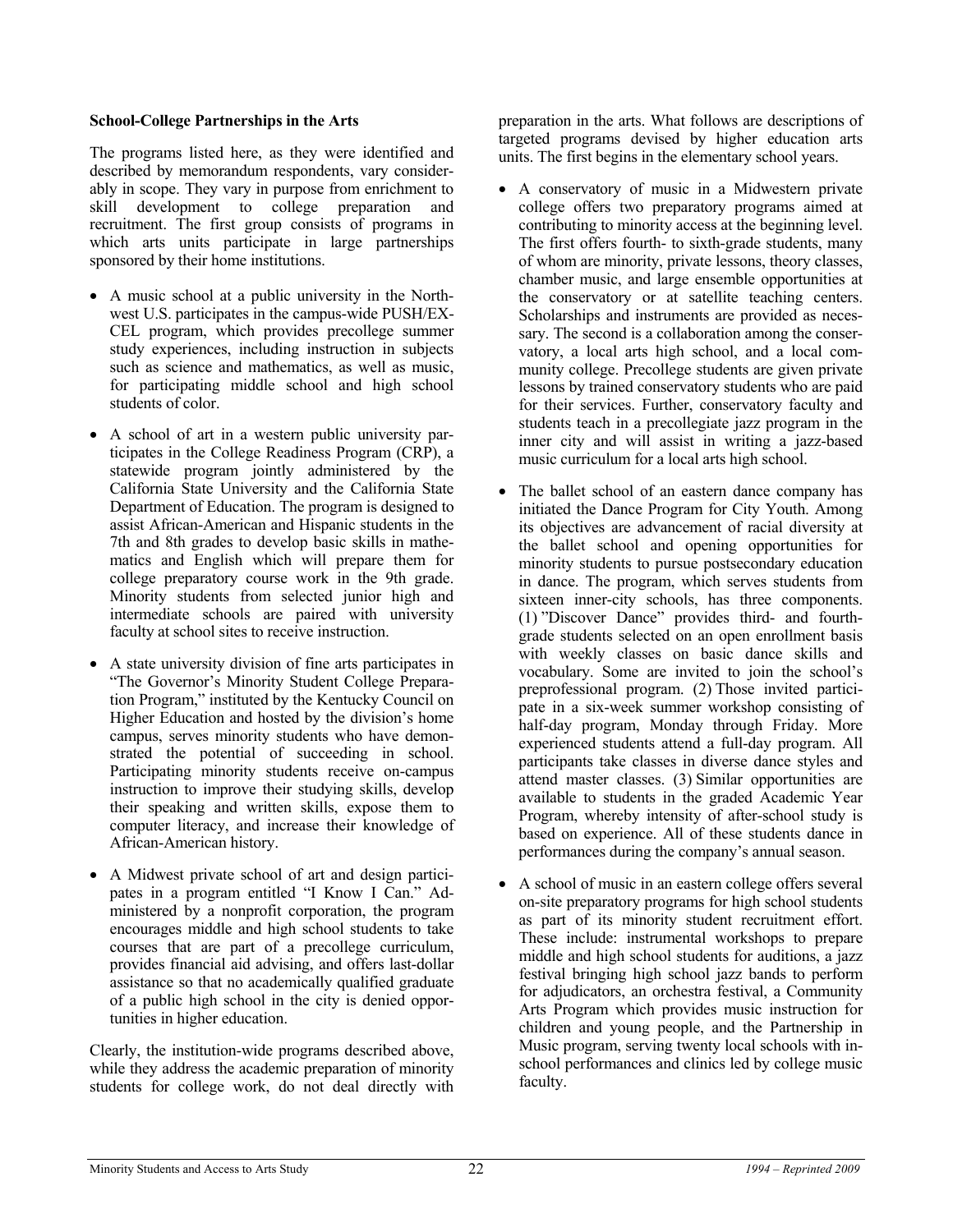- An eastern, private school of design has a special scholarship program through its continuing education division. Designed to award full or partial scholarships for study in the school's precollege summer program, which offers students instruction in art and design and other academic subjects in the summer prior to their senior year, the scholarship program is especially designated for minority students who demonstrate financial need. Seventy-five percent of the scholarship recipients for summer 1991 applied for full-time admission for the fall of 1992, and 83% of these students were admitted.
- The school of an eastern dance company, among its other outreach and education programs, has designed an eight-week dance education program at an innercity elementary school. Third- and fourth-graders are targeted and 400 are served annually. An introduction to the world of dance, the curriculum includes eight technique classes, an academic class/lecture, an observational visit to the company school, and an inschool lecture-demonstration by the company's student performing group. Extension of this partnership to other inner-city schools is planned.
- A private, western institute of the arts has instituted a series of community outreach programs (collectively called Community Arts Partnership, or CAP). CAP involves institute faculty and students in collaborative artistic projects with inner-city minority youth and community-based artists and cultural organizations such as a Chicano muralist of an inner-city photography space. While the content and format of CAP projects vary widely in form and content, each involves high school students in the processes of making and showing art work, learning skills and collaborative techniques as they go. Two main benefits of CAP have been identified to date: (1) institute students become intimately aware of the harsher realities of urban life in an arts-related context, and (2) the high school participants are introduced to a possible career path. Last year, two CAP participants received full scholarships to the institute.
- A department of music in an eastern university has received a major grant from a local foundation to support two innovative programs. First, the grant provided for the purchase of a large school bus and two smaller vans. The vehicles will expedite transportation of university students to inner-city schools and community centers for tutoring and mentoring programs and will bring children from the inner city to the university campus for special programs and weekend classes. The same grant also provides scholarships to preparatory programs in art, design,

architecture, and music. The department of music will use these funds to provide long-term training for one or two talented five- to seven-year-old African-American students. The department will provide transportation for these students as well as ten years of classroom and studio instruction.

- A college of design, architecture, art, and planning in a Midwestern public university has organized a summer employment/enrichment program for African-American high school students who have completed their sophomore or junior years, maintained a C+ average, and have an interest in the college's area of study. The goal of the program is for students to learn about art and design careers both through exposure to practicing professionals and by learning skills themselves. The program format and tasks designated by employer/sponsors are planned with this goal in mind. Over 10 weeks during the summer, participating students work four days a week for an area employer in art and design fields. The fifth day is spent in enrichment activities such as precollege academic preparation, career opportunities, and field trips to area cultural institutions and employers. Students are given specific work assignments by their employers and are required to keep a sketchbook/ journal documenting their activities. Eight students participate annually. The program definitely improves access; the school expects the program will increase its minority student enrollments. Initial evidence has confirmed this expectation.
- Through a grant from a local foundation, a private, Midwestern institute of art has developed Project Pathways (Paving the Way to Success), a collaborative program of the institute, a local high school of the arts, and a local community college. Project Pathways is a long-term plan aimed at preparing minority students for careers in art. It targets minority students at the arts high school and consists of a succession of four summer enrichment sessions centered on classes in creative drawing, science, and literature. Sessions begin after the students' junior year, follows them through completion of a two-year program at the community college, and culminates with admission as third-year students at the institution. Since the program just began in 1992, evaluation of Project Pathways is not yet possible.

These programs obviously vary. Some are primarily access and enrichment programs, while others align preparatory activities with eventual recruitment of minority students for college admission. Some are aimed at students from many different schools, while others seem to be genuine partnerships between colleges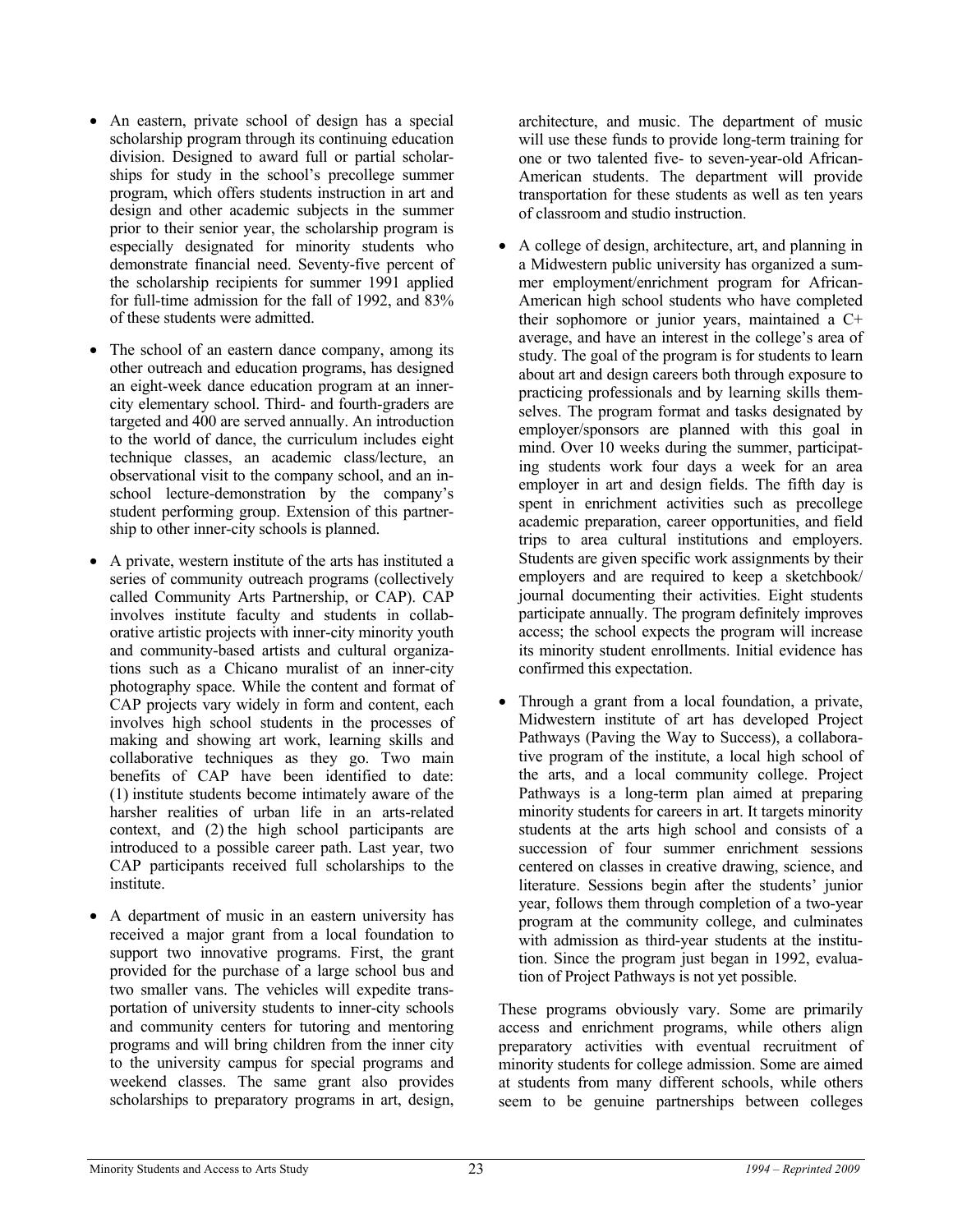and individual schools or a set of schools, or constitute a three-way partnership involving a higher education arts unit, an individual school, and a community college. Some programs are evaluated in terms of minority student admissions to higher education arts units, while others are not. Finally, while some programs are funded by fees or general revenues, others are dependent on grants from outside funders such as foundations.

To gain further perspective on possible options available for school-college partnership development by higher education arts units, it is necessary to turn to examples of partnership programs designed and implemented by other academic disciplines, and higher education more generally. This inquiry is based on the premise established earlier, namely, that while the arts disciplines clearly represent unique approaches to knowledge, practice, and creativity, they can benefit from the experience of other disciplines in developing and refining approaches to access and involvement.

#### **School-College Partnerships in Other Disciplines**

The school-college partnership programs to be listed and reviewed here fall into two broad categories: (1) early identification programs designed to improve the academic skills of minority students and prepare them for college admission; and (2) professional paths programs, i.e., partnerships which encourage and prepare minority students for specific career paths.

Examples of early identification programs are as follows:

- George Mason University, a public university in Fairfax, Virginia, instituted the "Early Identification Program" in 1987. Designed to serve students of diverse racial and cultural backgrounds, the program seeks to identify and support middle school students who, while academically capable, are deemed at risk of not completing high school. EIP has several components: a three-week summer enrichment program, a tutoring and academic support program provided by university students, and Saturday workshops during the academic year. All students who successfully complete the program and maintain a C average in middle and high school are thereby guaranteed admission to the university. The overall high school retention rate for students in the program has been 74%. Among those partnerships in EIP's first class, twenty-three were accepted for admission to the university.
- The Ohio State University began the Young Scholars Program in 1988 as part of the university's overall effort to increase college enrollment and graduation

rates of minority students in the state. Students are drawn from nine cities in Ohio, which together represent more than 75% of the state's minority student population. For admission, students must exhibit potential for college work. Approximately 400 students are admitted to the program annually. Starting in the seventh grade and continuing through the twelfth grade, participating students partake in two-to-three-week academic institutes each summer on the university campus. Institutes are conducted in collaboration by university faculty and public school teachers. All expenses are covered by YSP. During the school year, participating students experience weekend academic enrichment programs in their home communities, mentoring, career exploration field trips, cultural events, and parent meetings. Students who successfully complete all aspects of YSP and maintain a B average in a college-preparatory curriculum are guaranteed admission to the university with financial aid, in the form of grants and work study.

What follows are accounts of professional paths programs:

- Since 1968, the University of California at Berkeley has administered the MESA program (Mathematics, Engineering, Science Achievement). Sixteen MESA Precollege Centers now exist at universities throughout the state at universities with strong engineering and physical science departments. Each of the centers works with local high schools and serves 100-800 students annually. The primary purpose of each of the centers is to encourage minority students to take college preparatory courses needed to major in mathematics, engineering, and physical sciences at the university level. To achieve this goal, MESA centers provide the following services to participating students: tutoring; independent study groups supervised by MESA advisers; academic and career advising; field trips to technical sites; summer enrichment programs, as well as employment programs available to selected MESA students after their junior or senior years; incentives for outstanding students to earn scholarship support while still in high school; and inter- and intra-MESA center competitions in math, science, and engineering. More than 90% of MESA program students have gone on to postsecondary education, of which more than two-thirds have chosen fields in math, science, or engineering.
- The Johns Hopkins University–Hopkins/Dunbar Health Professions Program has as its purpose the preparation of minority high school students for higher education and careers in health professions.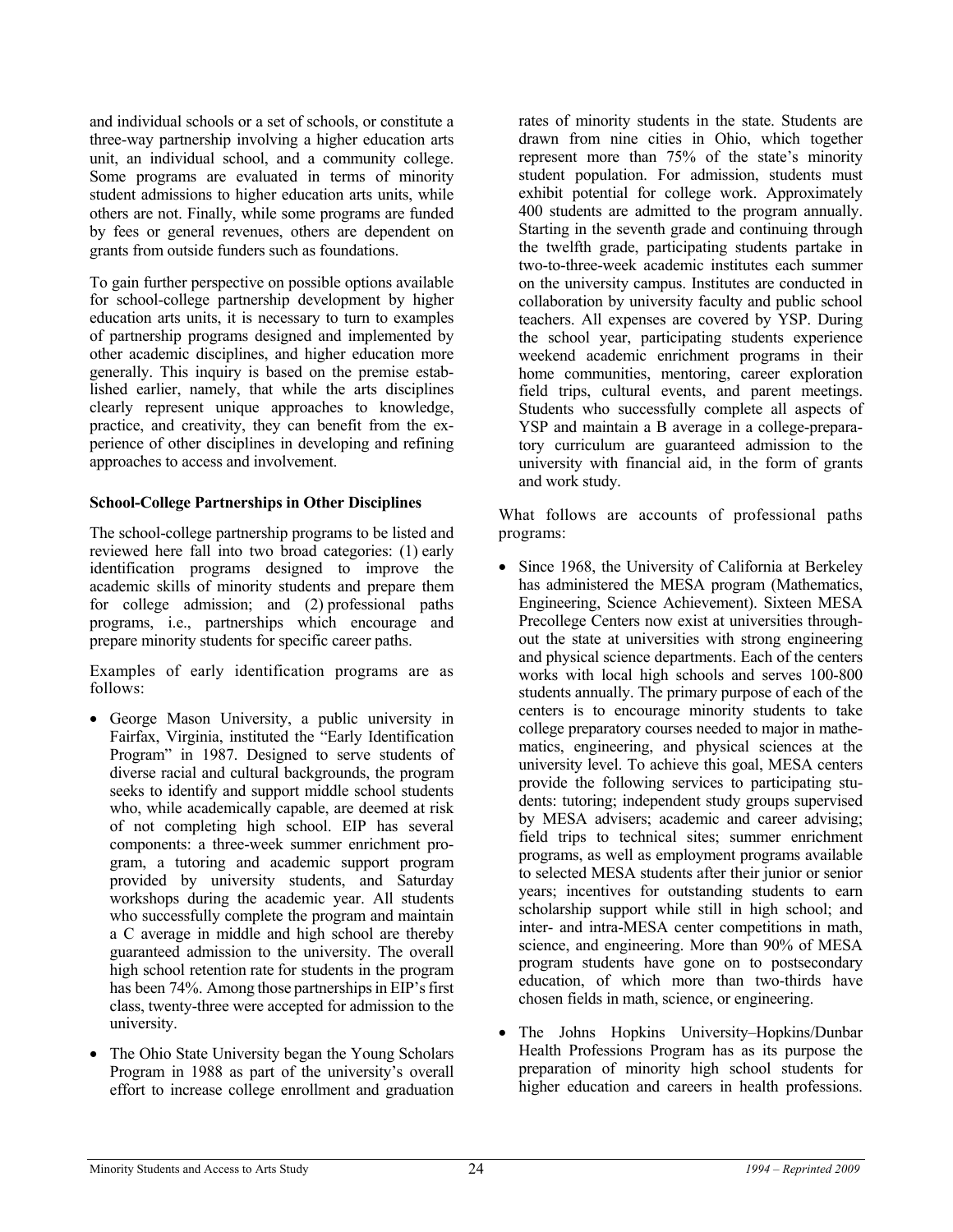The primary effort is between the university and an urban magnet high school for health that serves a predominantly African-American population. Components of the program include intensive summer sessions for students graduating from middle school to high school, specific course work requirements during the academic year, classroom visits by health professionals to provide hands-on learning experiences, extensive field experiences, and mentoring of participating students by university pre-med students. Parents of the participating students are required to attend weekly seminars during summer sessions and monthly seminars during the academic year. Seventyfive percent of students who complete the program have gone on to enroll in college.

- Begun in 1979, the University of Pennsylvania's LEAD Program in Business (Leadership, Education, and Development) has sought to remedy the problem of under-representation of minority students in undergraduate schools of business and in middle and upper management. Today there are LEAD programs in ten of the nation's top business schools. Each shares the same format and components. Each site serves 30 high school juniors selected through a competitive selection process. The program consists of a fourweek summer session on university campuses in which students are introduced to educational and career opportunities in business. Instruction covers areas of economics, finance, management, marketing, corporate strategies, and sales and retailing. Also included in LEAD programs are classroom lectures by university faculty and corporate representatives, case study analyses, field trips to business offices, and evening meetings with minority corporate managers. The LEAD programs enjoy the support of more than 150 corporate sponsors. All participating students receive full scholarships and stipends.
- The Benedict College Minority Access to Teacher Education (MATE) program has as its primary goal the encouragement of minority students to pursue careers in teaching. MATE works with minority students who will either begin their senior year or who have just completed high school. Program components include an intensive three-week summer residency designed to introduce students to career opportunities in teaching and help students with college entrance examinations. Each year, approximately eight students from the MATE program are awarded full scholarships to attend the college as teacher-education majors. Students who accept the scholarship are then obligated to make a five-year commitment to teach in rural South Carolina.

#### **Conclusion**

As with partnership programs sponsored by higher education arts units, the partnership programs described here vary in form and content. Some are dependent on significant outside funding, while others are not. Some are single-institution initiatives, while others entail multi-university collectives. A number of these partnership programs evidence features which may point to successful minority preparation for and involvement in higher education. These include:

- early identification of minority students with high academic potential;
- provision of a sequential set of learning experiences that progressively build upon each other;
- comprehensive approaches which address the breadth of skills needed for college admission;
- attention to preparing students for the precollege work necessary for admission to higher education;
- evaluation of program effectiveness in terms of minority recruitment and, in some cases, retention; and
- explicit objectives to encourage students toward specific career paths.

To be sure, several of the arts unit partnership programs exhibited these same characteristics. In any case, attention to these features of partnerships would serve arts units well in developing plans for the preparation and recruitment of minority students in the arts, plans consistent with their goals, objectives, and institutional environments.

#### **V. QUESTIONS FOR FUTURES PLANNING**

This study does not purport to provide fixed conclusions on issues regarding minority students and their preparation and recruitment for postsecondary study in the arts. Indeed, it can be said that the study raises more questions than it answers. This characteristic is consistent with a premise established at the outset—that initiatives in the areas of minority preparation and recruitment are matters of local control by units of art and design, dance, music, and theatre or the schools or colleges that house them. If the principle of local control is to be upheld, then no set of conclusions with general applicability could be offered, especially since, as was also established earlier, the goals, objectives, administration,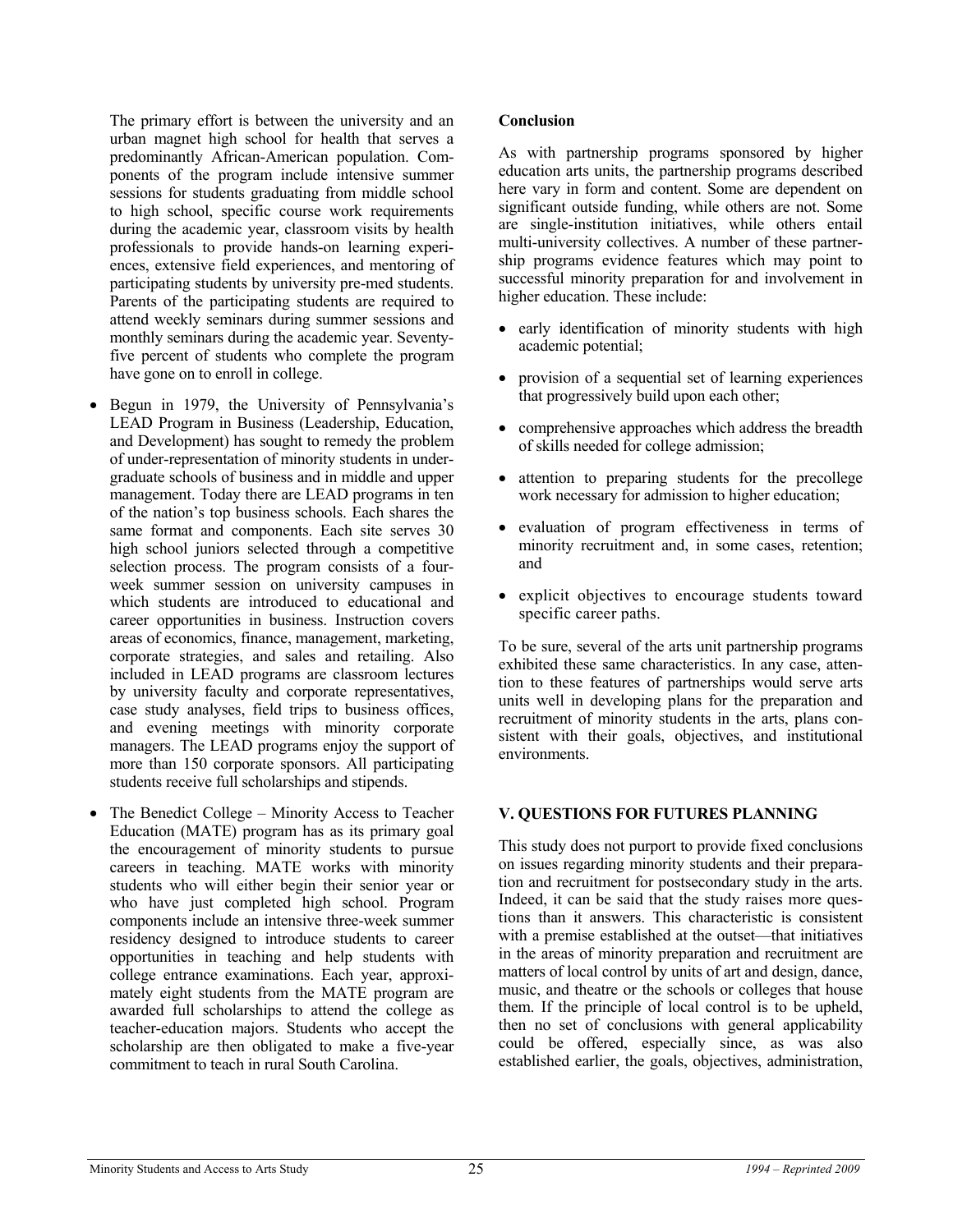faculty, and curricula of arts units vary considerably by institution.

That said, the many questions posed throughout this study can be seen as a necessary starting point for arts leaders considering either the establishment or expansion of efforts to provide access to arts study for minority students at all levels. These questions are brought together in this concluding section to facilitate units' self-analysis and futures planning. Some questions center on basic value issues; others have to do with contextual factors that can facilitate or constrain access, preparation, and involvement efforts; while still others focus on information needed to plan, implement, and evaluate such efforts. The questions are organized by category: Rationales and Motivations, Contextual Factors and Preparation/Recruitment Efforts, Recruitment Planning Criteria, and Partnership Options and Minority Preparation.

#### **A. Rationales and Motivations**

- 1. If your unit does not make specific efforts to provide access, preparation, or involvement for minority students, on what grounds is this policy based? For example,
	- that merit, i.e., artistic and academic talent, is the sole criterion for working with or admitting students?
	- that specific minority-oriented efforts would abridge the opportunities of non-minority students?
	- that such efforts are instances of "political" correctness"?
	- that to do so would unethically lead minority students into areas where few professional opportunities exist?
- 2. If your unit does make specific efforts to provide access, preparation, or involvement for minority students, are these efforts motivated by factors such as legislative mandates or requirements, the articulated vision of a president or board, or funding opportunities? How have these external factors affected thinking about minority student recruitment in your unit?
- 3. Has your unit devised its own rationale for working with access, preparation, and involvement of minority students? If so, is it based on a specific philosophy of the arts and education? What benefits to minority students, your unit, the university, or to the arts in general are anticipated from these

efforts? To what extent are your efforts viewed as a response to changing demographic conditions or as means to achieve ends rooted in basic value positions?

#### **B. Contextual Factors and Preparation/Recruitment Efforts**

- 1. What is the size of the pool of minority students in your sphere of influence or on which you draw for recruitment? What is the geographic scope of the pool?
- 2. What is the state of K-12 arts education in the areas from which you draw, or hope to draw, participants in your collegiate-level arts programs? Are there high school graduation requirements in the arts? What courses, performance, and presentation opportunities are offered in elementary, middle, and secondary schools? To what degree are these led by arts specialists? Specifically, what are the characteristics of arts education programs in schools serving minority students in your immediate area, or in the geographic area where your institution recruits students? Do minority students receive supplementary school-based experiences in the arts through government programs or arts organization outreach efforts?
- 3. Are other instructional opportunities available to minority students in your immediate and recruitment areas, e.g., through performing arts companies and organizations, museum schools, and community schools of the arts? Do tuition and other costs, socio-cultural factors, or other conditions inhibit minority student access to these opportunities? Are scholarships available for private instruction?
- 4. What immediate challenges does your unit face regarding minority student recruitment? To what extent has your unit engaged in "bidding wars" to secure the enrollment of minority students? If so, how were such situations resolved?
- 5. What external challenges has your unit faced: state or university mandates? lack of parental support? inadequate preparedness among students? others?
- 6. Do internal factors make minority access, preparation, and involvement difficult for your unit? For example, to what extent do faculty members resist spending funds, time, and effort on minority issues? Do some see a conflict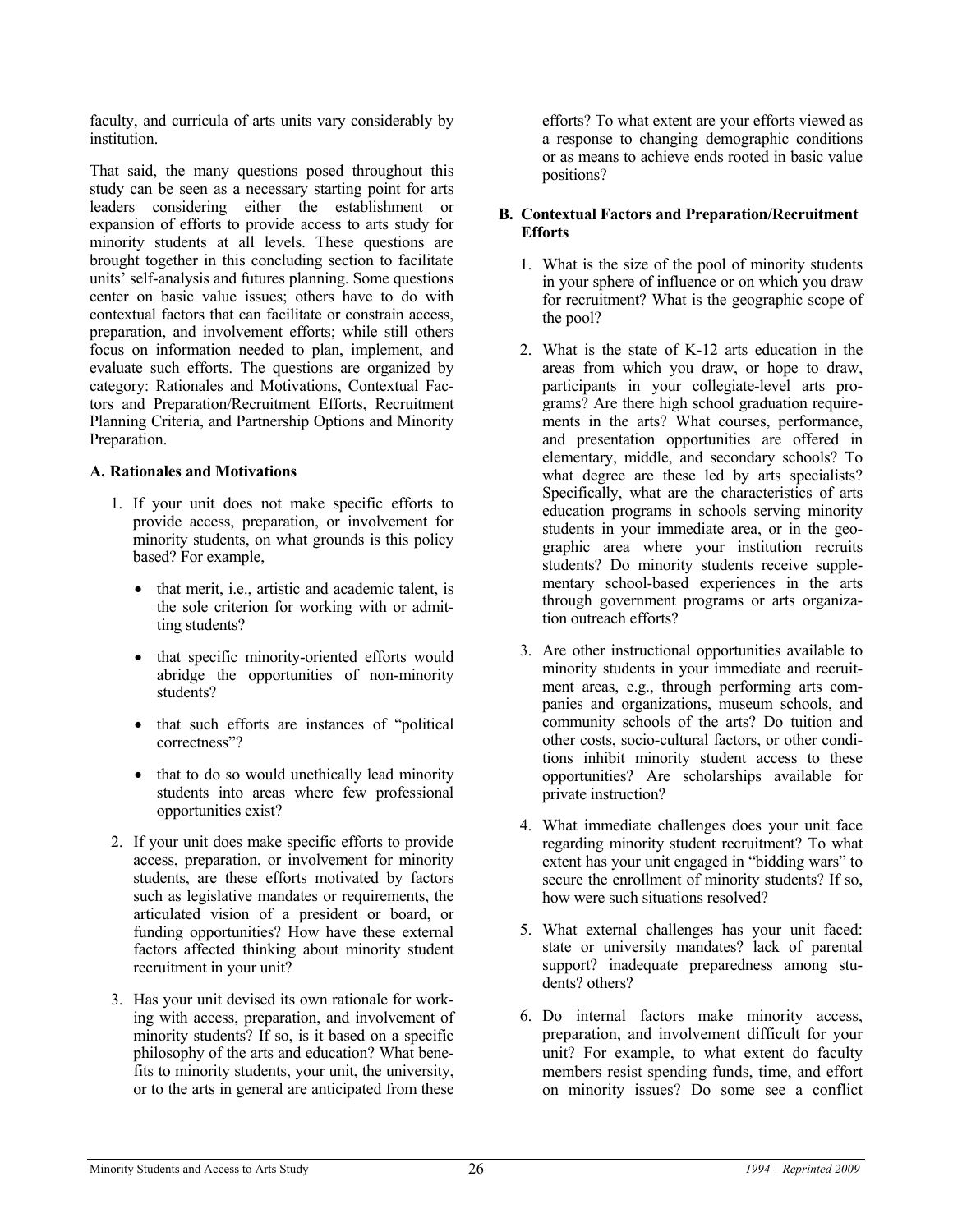between maintenance of standards and attention to minority involvement? Do minority faculty members in your unit participate in access, preparation, and recruitment activities? If so, do they receive special rewards for their service?

- 7. Does your unit view minority issues as the province of the admissions office or a special office for minority students or community outreach? If not, in what ways does your unit cooperate with other offices in your institution? Do these offices provide adequate financial resources and logistical support services for effective minority initiatives? To what extent do alumni and students assist?
- 8. Do institutional admissions requirements discourage the admission of minority students to your unit? Does your unit have mechanisms such as special admissions options to assist in the recruitment of minority students?
- 9. Does the geographic location of your institution inhibit the enrollment of minority students? Also, is your institution viewed by prospective enrollees as hospitable to minority students? For example, is there a lack of a "critical mass" of minority students and faculty at your institution? Does your institution and the surrounding community present cultural offerings of interest to minority students? What is the institution's record of minority student retention, graduation, and placement?
- 10. Since not all factors which may make issues of minority access, preparation, and involvement difficult are within the control of your unit, what factors can your unit address in practical terms?

#### **C. Planning Criteria**

To what extent is planning by your unit regarding issues of access, preparation, and involvement:

- 1. based on thorough self-assessment and a comprehensive, strategic plan?
- 2. bolstered by the strong leadership of boards and administrative officers, and the cooperation of faculty, students, alumni, and special offices within the institution?
- 3. planned in concert with recruitment, retention, and placement activities?
- 4. informed by objectives specific enough to permit detailed, periodic evaluations?
- 5. sensitive to differences both within and between minority groups?
- 6. supported by sufficient personnel and financial resources?
- 7. devised and implemented in cooperation with the institution's admissions office and minority affairs office?
- 8. furthered by innovative financial aid strategies?
- 9. undergirded by liaisons and partnerships with community-based organizations?
- 10. supplemented by marketing and publicity strategies designed to portray your institution as attractive to potential minority enrollees?
- 11. informed by minority students' perceptions of your institution's faculty, curricula, support services, counseling, and cultural opportunities and offerings?

#### **D. Partnership Options and Minority Preparation**

- 1. In planning a collegiate-school partnership, an arts unit might address the following:
	- What type of partnership program should be pursued: for example, a compensatory enrichment program or a preparatory program leading to an improved recruiting position?
	- Should the program be aimed at minority precollegiate students or all students? What age level is appropriate?
	- What priorities are envisioned for involvement of students, teachers, and administrators?
	- Should the partnership involve the arts unit and a single school, several schools, or one or more schools and other cultural institutions?
	- To what extent will the partnership be funded by fees and general revenues or be dependent on grants from outside funders?
	- To what extent is the proposed partnership consistent with the unit's overall mission, goals, and objectives?
	- What are appropriate targets for growth?
	- How will the partnership be evaluated?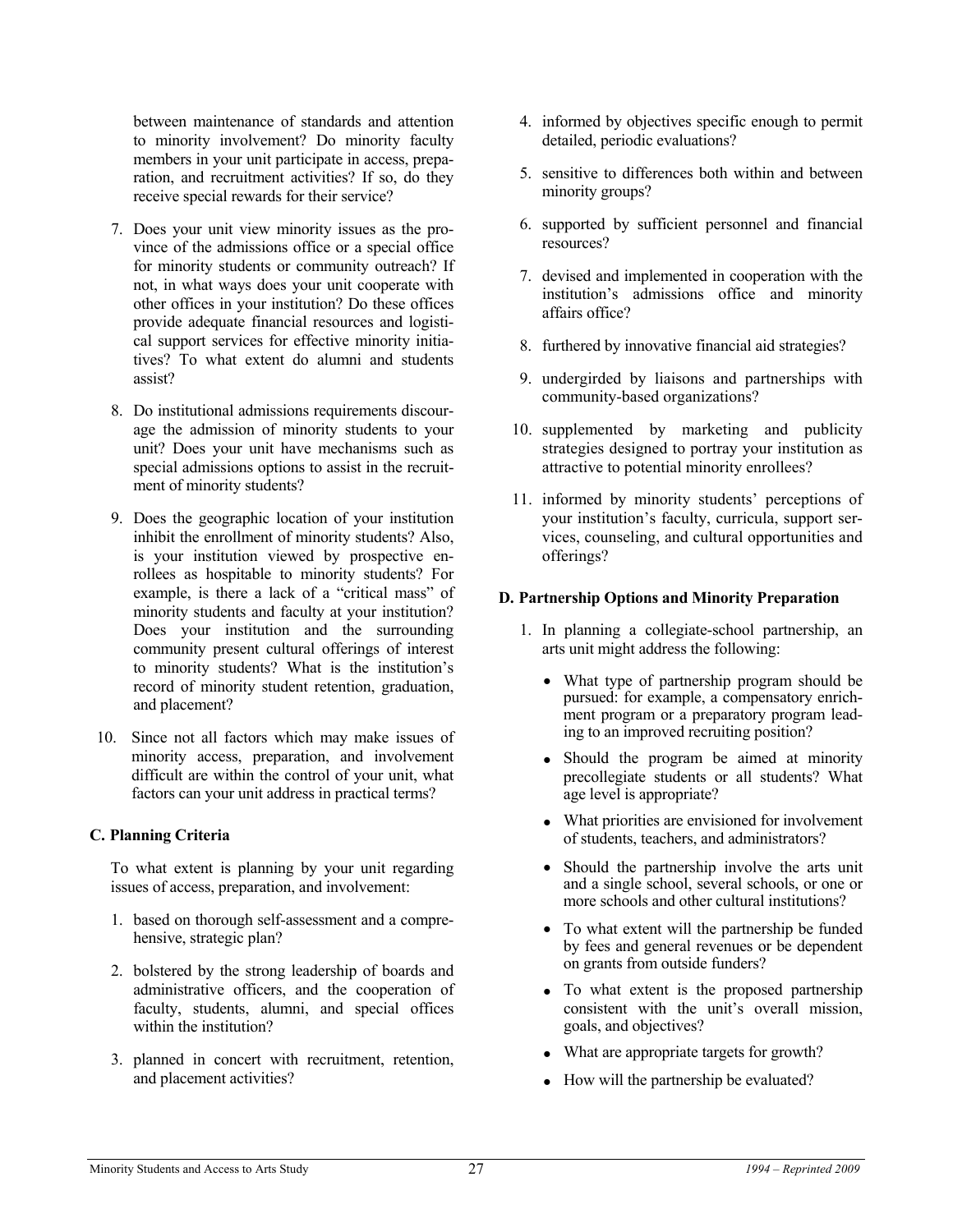- 2. Those arts units with partnership programs already in place might ask:
	- Has the expertise of the higher education arts unit been successfully transferred to participating students and school personnel? Have inherent problems of "cultural control" between faculty in higher education and those in elementary/secondary education been addressed?
	- Do faculty and staff of the arts unit feel sufficiently rewarded for their participation in the partnership?
	- Who are the true beneficiaries of the partnership program?
	- Have requisite resources been identified to sustain the effort?
	- What has the impact of the partnership program been on the arts unit's capacity for effective work with issues of access, preparation, involvement, and recruitment and retention of majors?

#### **VI. SUSTAINING OUR EFFORTS**

Schooling in America is changing constantly in response to a variety of forces. Every institution, from kindergarten to university, is subject to political, economic, technological, and sociological pressures. Communication seems increasingly difficult amid confusion and conflict. Many forces discourage negotiation and community, encouraging confrontation and enclaving instead. There is no denying these difficulties and their impact on issues of access to and involvement with arts study, not only for minority group members, but for all Americans.

The opening text of this paper spoke of long-term commitment. Now, as we look at the facts and analyses just presented, it seems clear that only patient effort in many places over the long term can make a difference nationally. During the course of these efforts, contexts will change constantly. New ideas will be developed and new clothes will be fashioned for old ones. Panaceas will come and go, as will media campaigns, political figures, intellectual movements, and educational methods. But transcending all is the fact that year by year, young minds too important to waste will be moving through our schools and colleges. What of substance will they know in and about the arts? What access will they have to the diverse heritage of civilization? What opportunities will they have to learn to use the modes of thought and action represented by the arts disciplines?

Focusing on these perennial questions provides a way to deal with the changing contexts that anchor decisionmaking in terms of real capabilities for each student. Over time, such a focus has every prospect of providing all Americans with the access and involvement they deserve, building year by year the number of people with knowledge and skills of breadth and depth in the arts.

Study—and by extension, access to it—is the key to developing the human resources needed to make wise decisions as the context evolves. It is the key to increasing the number of role models, the economic capacities of families, and the kind of pride in achievement that generates the will to excel. Such human development constitutes a traditional purpose of higher education. Thus, the matter of access in all its dimensions has a poignant urgency for arts units that needs to be sustained against all problems and frustrations, now and in the future. To the extent this happens, over time, current conditions will give way to new challenges. In the meantime, Americans of all backgrounds, ourselves included, will learn, and grow, and make a contribution to our culture. Clearly, the effort to sustain is worth it for the nation, for our communities, and for art.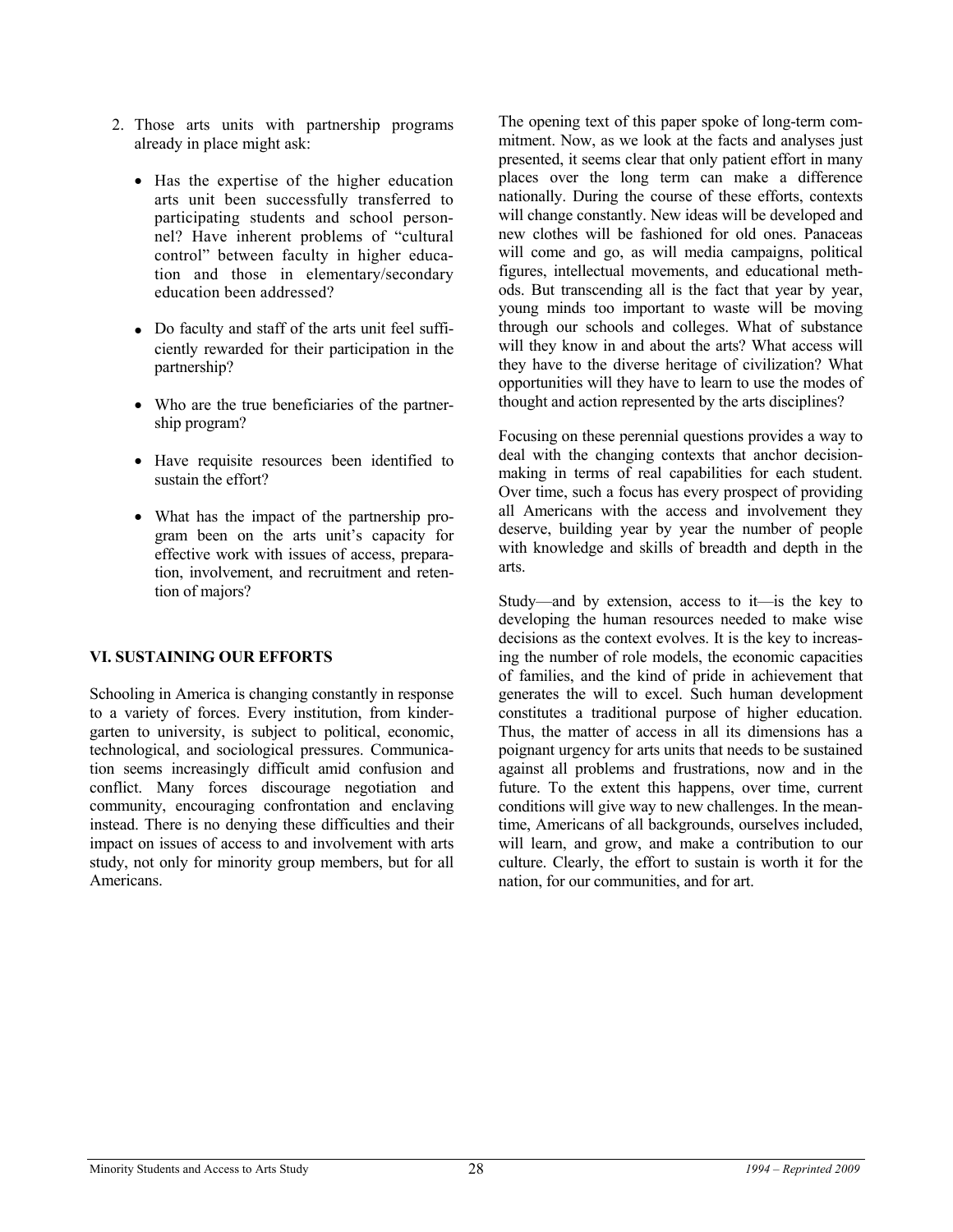# **Appendix A**

# **Selected Research Issues:**

# **Minority Student Access, Preparation, Involvement, and Partnerships**

This study of minority student access to, preparation for, and involvement in the arts in higher education relied on two primary sources of information: (1) survey responses from higher education arts units; and (2) secondary data and analyses of precollegiate preparation in the arts, higher education recruitment, and college-school partnerships. The study would have benefited considerably from a body of research that focused on the specific preparation of minority students in school, community, and private settings; explored the unique characteristics of arts units within higher education; and was conducted more by independent researchers than by program participants or leaders. Indeed, research gaps were identified throughout this study.

What follows is a selected list of research issues and topics that could be fruitfully explored by independent and, in some cases, sponsored researchers in the arts, higher education, arts education, and the social sciences. The list is divided into three parts: Minority Student Access and Preparation in the Arts, Minority Student Involvement in Higher Education, and Higher Education-School Partnerships.

#### **A. Minority Student Access and Preparation in the Arts**

- 1. Descriptive analyses of early arts instruction of higher education graduates in the arts, with special attention to the roles of schools, cultural institutions, community-based organizations, private instruction, and family in matters of access and preparation.
- 2. Studies on the question of equal access to quality K-12 arts education in which data on the racial/ethnic makeup of elementary and secondary school students are correlated with factors often associated with quality K-12 arts instruction: the effective presence of qualified arts specialists, arts supervisors and coordinators, written curricula, appropriate instructional equipment and materials, funding, and parental support.
- 3. Evaluations of the impacts of programs sponsored by the federal government, state agencies, and nonprofit artsin-education agencies on (a) access and (b) the development of minority students knowledge of and skills in arts disciplines.
- 4. Case studies of effective K-12 arts education programs directed at minority students.
- 5. Data collection on minority student participation in arts high schools, magnet schools, performing arts company schools, museum schools, community schools of the arts, and private instruction; and the degree to which economic, social, and cultural factors condition minority students' access to such experiences.
- 6. Correlational studies of the effects of precollegiate arts education experience and the choice of college major by minority students.

#### **B. Minority Student Involvement in Higher Education**

1. Case studies of art units with effective minority student involvement in arts study, including arts major recruitment efforts, focusing on the relative influence of factors such as institutional support and cooperation, development of rationales and strategic plans, and attention to issues of admissions policies, financial aid, liaisons with community organizations, marketing and publicity, and school climate.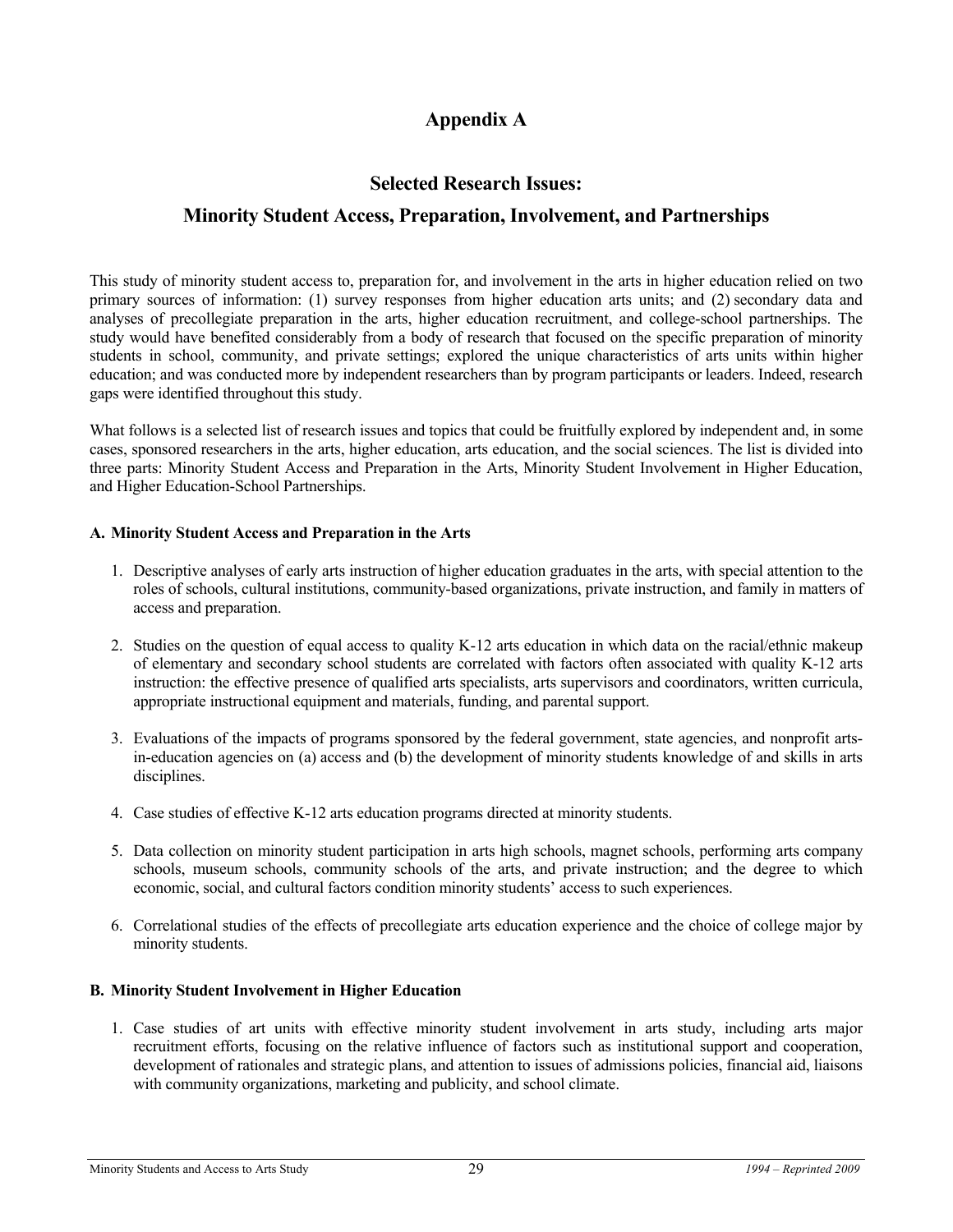- 2. Further explorations of the major policy, operations, political, sociological, and futures issues associated with efforts to involve minorities in arts study in higher education, whether as arts majors or otherwise.
- 3. Comparative analyses of the respective capacities of diverse fields in higher education to involve minorities, including analysis of the receptivity and vulnerability of units from different disciplines to internal and external challenges.
- 4. Evaluational studies of minority recruitment initiatives that have not worked, including the reasons for their failure.

#### **C. Higher Education-School Partnerships**

- 1. Descriptive studies of the types of partnerships between higher education arts units and schools, with special attention to the purposes of partnerships, their scope and target audiences, the characteristics of program participants, and funding histories.
- 2. Descriptive analyses of the origins of arts unit/higher education partnerships and the internal and external challenges which shape their prospects for continuation and growth.
- 3. Comparative analyses on the contexts, purposes, administration, funding, and effectiveness of partnerships with arts units and those with other higher education disciplines.
- 4. Surveys of the benefits perceived by partnership program participants—higher education faculty, minority students, elementary and secondary school teachers and administrators, and parents.
- 5. Longitudinal studies on the influence of preparatory experiences on the college major choice of minority students and their orientation in and graduation from institutions of higher education.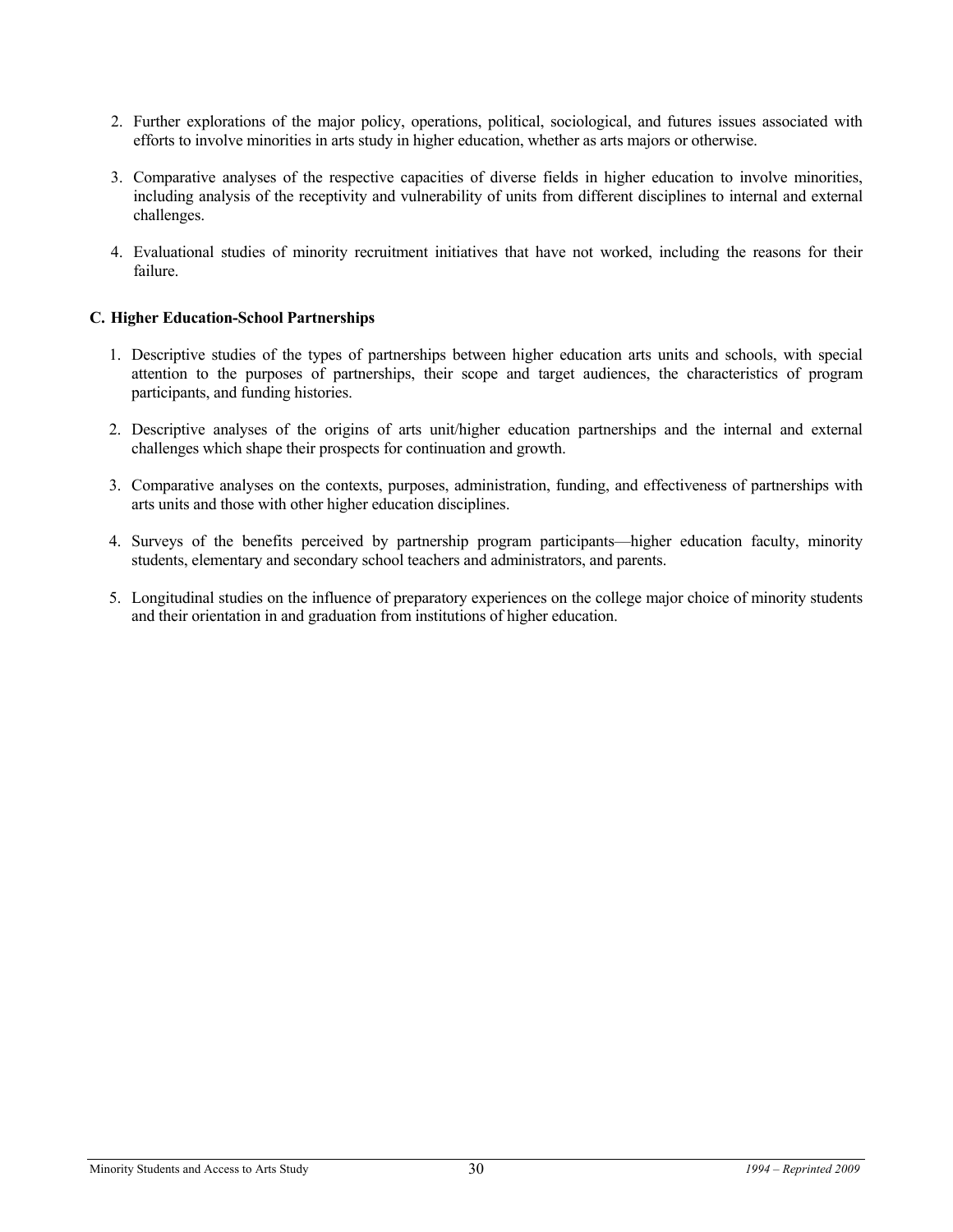# **Appendix B**

### **Case Study: A Field-Wide Minority Recruitment Plan**

As noted in the Introduction, this study is rooted in several key assumptions. Among these are the following two premises: (1) that the goals, objectives, administration, faculty, and curricula of higher education arts units vary widely; and (2) that initiatives in the areas of access, precollegiate minority preparation, involvement, and recruitment as arts majors are matters of local control by arts units or the institutions that house them. Under this view, such autonomy is assumed whether a unit seeks to establish or expand minority student recruitment or not and, if so, whatever form any initiative should take.

This view of institutional and unit autonomy is by no means unique to the arts accrediting associations within the broad canvas of higher education. Yet, at the same time, divergent viewpoints on these issues can be identified. Mandates are found throughout higher education. The point here is not to discuss the merits of positions in support of institutional autonomy versus mandated results. Instead, this appendix will present a brief case study of another professional field's approach to minority student recruitment, an approach that recognizes institutional diversity yet seeks to affect specific practices across a field. There are two reasons to present such a case study: (1) because the higher education arts associations might want to review the effectiveness of a field-wide approach to minority student preparation and recruitment; and (2) because it is prudent for higher education arts leaders to be aware of what potential "competitors" for students are doing. The example here is collectively known as "the Minority Engineering Education Effort."

The National Action Council for Minorities in Engineering, Inc. is a nonprofit organization whose purpose is to increase the number of African-American, Hispanics, and American Indians who enter the engineering professions. NACME was founded in 1975. A small group of corporate executives had predicted that minority students would continue to become engineers at far lower rates than the white population without some form of intervention. These executives brought together leaders from industry, government, education, professional engineering societies, and organizations to discuss the "insufficient" supply of minority engineers. It was this group that decided to launch a nationwide effort to achieve "parity" for minorities in engineering—the Minority Engineering Education Effort.

Funded by more than 170 corporate and foundation donors, NACME has the role of providing leadership to and coordination for a network of institutions—school systems, colleges and universities, corporations, professional societies, and minority groups—with interests in minority engineering education. NACME is informed by the following rationale: creating access to technological careers for minority students is more than an ethical responsibility. Without developing the talents of all its youth, the nation cannot thrive in the world market. "By exposing students at an early age to the opportunities offered by a career in engineering, NACME hopes to motivate, attract, and prepare more minorities to make a successful contribution to the field and to the society at large" (NACME, p. iv).

NACME focuses on all levels of education, from precollegiate training and minority student recruitment to the retention and placement of minority students. Its programs and services are directed to students as well as engineering and science educators. Publications for students include the following: (1) comic books that target fifth through seventh graders featuring stories with minority youngsters, action heroes, and minority engineers who use technical problem-solving skills to help avert disasters; (2) a study skills manual; (3) a guide describing all undergraduate engineering colleges in the U.S.; and (4) guides on financial aid for minority engineering students. Publications for engineering educators and professionals include: (1) a directory of existing precollege minority engineering programs; (2) a handbook on how to start a precollege minority engineering program; (3) analyses of admission, retention, and graduation trends for minority engineering students; and (4) a compilation of strategies to improve the retention of minority engineering students in higher education.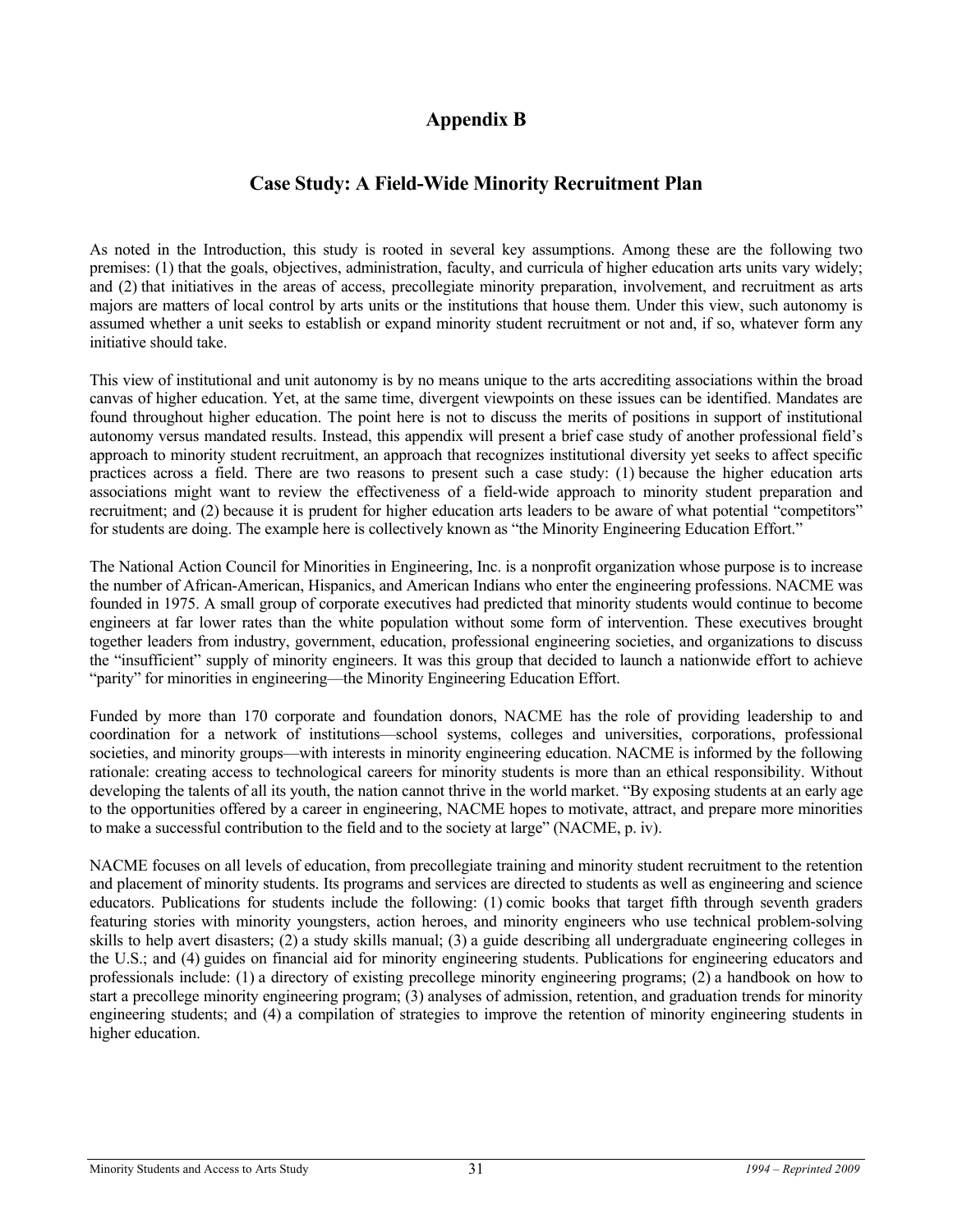NACME administers the Incentive Grants Program (IGP), the nation's largest privately supported scholarship fund for minority engineering students. Totaling nearly \$40 million in aid, funds have aided 10% of the minority engineering graduates in the U.S. since 1975. The Field Services program, through grants, technical assistance, and professional training of program directors, develops and implements both precollege and university interventions designed to meet local needs. Finally, NACME offers research/information and communication services to its constituencies, legislators, and business leaders.

As a unique example of a field-wide approach to minority student recruitment and precollegiate training, NACME can claim some credit for an increase in the number of minority engineering graduates since its inception. By 1985, the minority proportion of graduating engineers had grown by nearly 400%, and participation in the work force tripled. In recent years, however, minority enrollments in engineering have leveled off and declined. Also, minority engineering students drop out of college at twice the rate of white students. NACME cites the lack of student motivation and lack of adequate precollegiate preparation as factors in these trends. It is now directing more of its resources at precollege minority engineering programs.

Based on its extensive experience, NACME has concluded, as have other fields, that precollegiate preparation of minority students increasingly is the key to effective recruitment, retention, and graduation in higher education.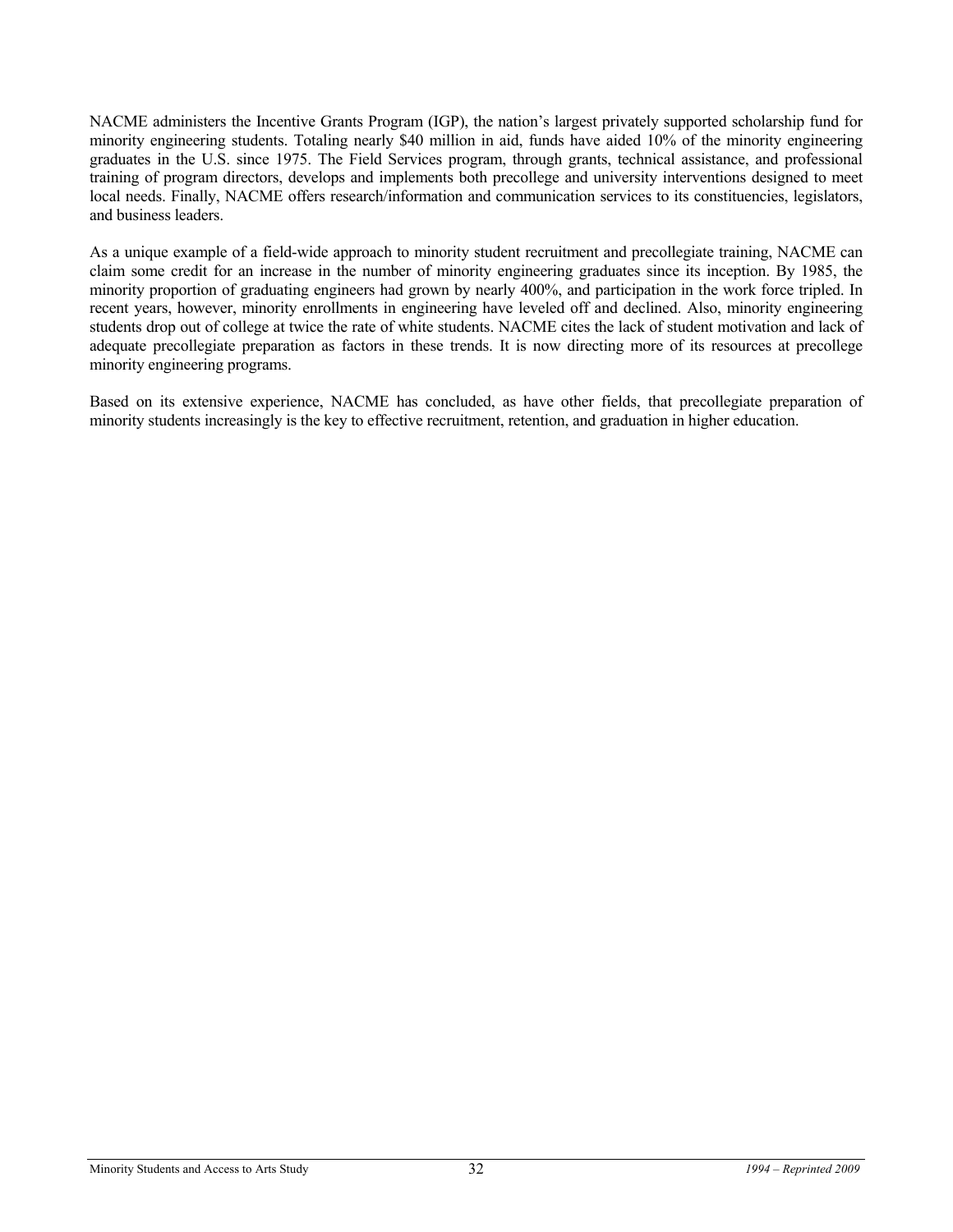### **REFERENCES**

- Action Council on Minority Education. 1990. *Education That Works: An Action Plan for the Education of Minorities*. Cambridge: MIT Quality Education for Minorities Project.
- American Association of Museums (AAM). 1991. *Excellence and Equity: A Report of the Task Force on Museum Education.* Washington, D.C.: AAM.
- ---. 1985. *Museums for a New Century*. Washington, D.C.: AAM.
- American Council on Education and the Education Commission of the States. 1988. *One-Third of a Nation: A Report of the Commission on Minority Participation in Education and American Life.* Washington, D.C.: American Council on Education.
- Astone, Barbara, and Elsa Nunez-Wormack. 1990. *Pursuing Diversity: Recruiting College Minority Students*. Washington, D.C.: ERIC Clearinghouse on Higher Education and the Association for the Study of Higher Education.
- Business–Higher Education Forum. 1990. *Three Realities: Minority Life in the United States*. Washington, D.C.
- Carter, Cheryl G. 1990. *North American Schools of the Arts: A Profile of Arts Schools K-12.* Washington, D.C.: Network of Visual and Performing Arts Schools.
- Carter, Deborah J., and Reginald Wilson. 1993. *Minorities in Higher Education: 1992, Eleventh Annual State Report*. Washington, D.C.: American Council on Education.
- Cotton, Kathleen. 1990. *Educating Urban Minority Youth: Research on Effective Practices*. Portland, Ore.: Northwest Regional Educational Laboratory.
- Cuban, L. 1989. "At-Risk Students: What Teachers and Principals Can Do." *Educational Leadership* 46 (May).
- DiMaggio, Paul, and Francie Ostrower. 1992. *Race, Ethnicity, and Participation in the Arts: Patterns of Participation by Hispanics, Whites, and African-Americans in Selected Activities from the 1982 and 1985 Surveys of Public Participation in the Arts*. Washington, D.C.: Seven Locks Press and the National Endowment for the Arts.
- Green, Madeline F., ed. 1989. *Minorities on Campus: A Handbook for Enhancing Diversity*. Washington, D.C.: American Council on Education.
- Greenberg, Arthur R. 1991. *High School-College Partnerships: Conceptual Models, Programs and Issues*. ASHE-ERIC Higher Education Report No. 5. Washington, D.C.: George Washington University School of Education and Human Development.
- Hanna, Judith Lynne. 1991. "U.S. Department of Education Programs That Support Arts Education." *Design for Arts in Education* 93 (September/October).
- Haycock, Kati Perry. 1991. "Partnerships for America's Children." In *Improving Student Achievement Through Partnerships*. Washington, D.C.: American Association for Higher Education.
- Holden, Donald. 1990. *Art Career Guide.* Reston, Va.: National Art Education Association.
- Hope, Samuel. 1989. "National Conditions and Policy Imperatives." *Design for Arts in Education* 91 (September/October).
- Lee, Courtland. 1991. *Achieving Diversity—Issues in the Recruitment and Retention of Underrepresented Racial/Ethnic Students in Higher Education: A Review of the Literature.* Alexandria, Va.: National Association of College Admission Counselors.
- Leonhard, Charles. 1991. *The Status of Arts Education in American Public Schools.* Urbana, Ill.: National Arts Education Research Center at the University of Illinois.
- Music Educators National Conference. 1989. *Careers in Music*. Reston, Va.: MENC.
- National Action Council for Minorities in Engineering, Inc. (NACME). 1987. *Gearing Up: How to Start A Precollege Minority Engineering Program.* New York: NACME.
- National Association of Schools of Dance. 1994. *Handbook 1994- 1995.* Reston, Va.: NASD.
- National Association of Schools of Music. 1991. *Briefing Paper: Community Education and Music Programs in Higher Education*. Reston, Va.: NASM.
- Pankratz, David B., and Kevin V. Mulcahy, eds. 1989. *The Challenge to Reform Arts Education: What Role Can Research Play?* New York: American Council for the Arts.
- Phelps, M. Overton. 1986. *The Recruitment of Minority Students.* Washington, D.C.: American Association of Collegiate Registrars and Admissions Officers.
- Research and Forecasts, Inc. 1993. *The Importance of the Arts and Humanities to American Society: Executive Summary.* Washington, D.C.: National Cultural Alliance.
- Smith, Ralph A., ed. 1990. *Cultural Literacy and Arts Education*. Champaign, Ill.: University of Illinois Press.
- Wilbur, Franklin P., and Leo M. Lambert, eds. 1992. *Linking America's Schools and Colleges: Guide to Partnerships and National Directory.* Washington, D.C.: American Association for Higher Education.
- Yaffe, Michael, and Scott Shuler. 1992. "Will We Train Fiddlers While Rome Burns? Community Arts Schools and the Public Schools." *Design for Arts in Education* 93 (July/August).